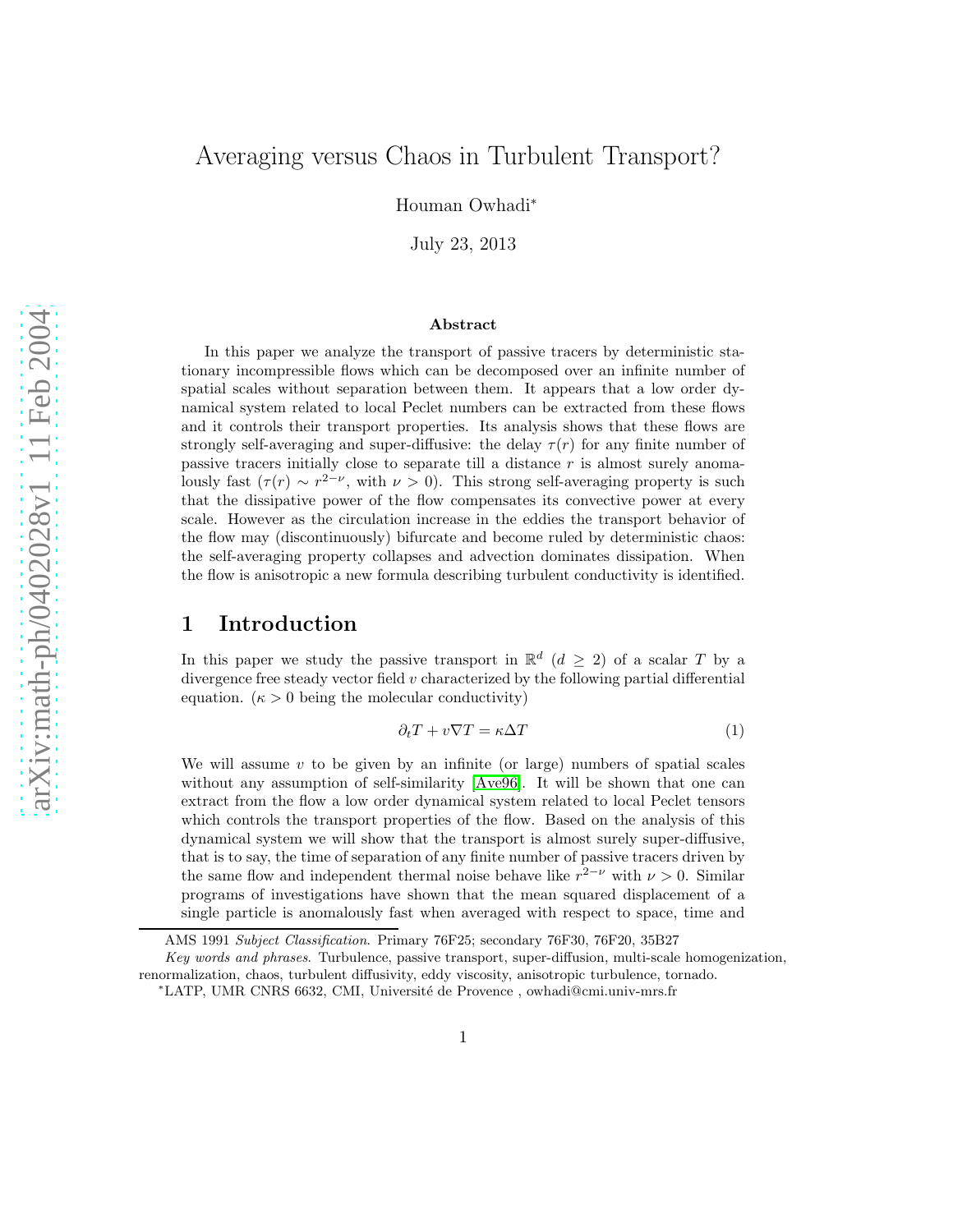the randomness of the flow([\[Pit97\]](#page-44-0), [\[KO02\]](#page-44-1), [\[Fan02\]](#page-43-1)). The point here is to show that the transport is strongly self-averaging: the diffusive properties are anomalously fast (before being averaged with respect to the thermal noise, or a probability law of the flow), moreover the pair separation is also anomalously fast. The fast behavior of the transport of a single particle can be created by long distance correlations in the structure of the velocity field but this is not sufficient to produce fast pair separation. In this paper non-asymptotic estimates will be given, showing that the transport is controlled by a never-ending averaging phenomenon([\[Owh01a\]](#page-44-2), [\[Owh01b\]](#page-44-3), [\[BO02a\]](#page-43-2), [\[BO02b\]](#page-43-3)). The analysis of the low order dynamical system allows to obtain a formula linking the minimal and maximal eigenvalues of the turbulent eddy diffusivity. It will be shown that the transport properties depend only on the power law in  $v$ and not on its particular geometry (which is not a priori obvious since we consider a quenched model). However, depending on the geometrical characteristics of the eddies at each scale, as the flow rate is increased in these eddies we observe that the super-diffusive behavior may bifurcates towards a Chaotic transport: the multi-scale averaging picture collapses and the flow becomes highly unstable, sensitive to the characteristics of the microstructure and dominated by convective terms.

# 2 The Model

<span id="page-1-1"></span>We want to analyze the properties of the solutions of the following stochastic differential equation which is the Lagrangian formulation of the passive transport equation [\(1\)](#page-0-0).

$$
dy_t = \sqrt{2\kappa}d\omega_t + \nabla.\Gamma(y_t) dt.
$$
 (2)

<span id="page-1-0"></span>Here  $\kappa > 0$  is the molecular conductivity of the flow,  $\omega_t$  a standard Brownian Motion on  $\mathbb{R}^d$  related to the thermal noise,  $\Gamma$  is a skew-symmetric matrix on  $\mathbb{R}^d$  called stream matrix of the flow and  $\nabla$ . T its divergence. Thus  $\nabla$ . T is the divergence free drift defined by  $(\nabla \Gamma)_i = \sum_{j=1}^d \partial_j \Gamma_{ij}$ . We assume that  $\Gamma$  is given by an infinite sum of periodic stream matrices with (geometrically) increasing periods and increasing amplitude.

$$
\Gamma = \sum_{k=0}^{\infty} \gamma_k E^k(\frac{x}{R_k}).
$$
\n(3)

In the formula [\(3\)](#page-1-0) we have three important ingredients: the stream matrices  $E^k$ (also called eddies), the scale parameters  $R_k$  and the amplitude parameters  $\gamma_k$  (the stream matrices  $E^k$  are dimension-less and the parameters  $\gamma_k$  have the dimension of a conductivity). We will now describe the hypothesis we make on these three items of the model. Let us write  $T^d := \mathbb{R}^d / \mathbb{Z}^d$  the torus of dimension d and side one and for  $\alpha \in [0,1]$ ,  $\mathcal{S}^{\alpha}(T^d)$  the space of  $d \times d$  skew-symmetric matrices on  $T^d$ with  $\alpha$ -Holder continuous coefficients and  $\|\cdot\|_{\alpha}$  the norm associated to that space. For  $E \in \mathcal{S}^{\alpha}(T^d)$ 

$$
||E||_{\alpha} := \sup_{i,j \in \{1,\dots,d\}} \sup_{x \neq y} |E_{ij}(x) - E_{ij}(y)| / |x - y|^{\alpha}.
$$
 (4)

I Hypotheses on the stream matrices  $E^k$ 

There exists  $0 < \alpha \leq 1$  such that for all  $k \in \mathbb{N}$ 

$$
E^k \in \mathcal{S}^{\alpha}(\mathbb{T}^d). \tag{5}
$$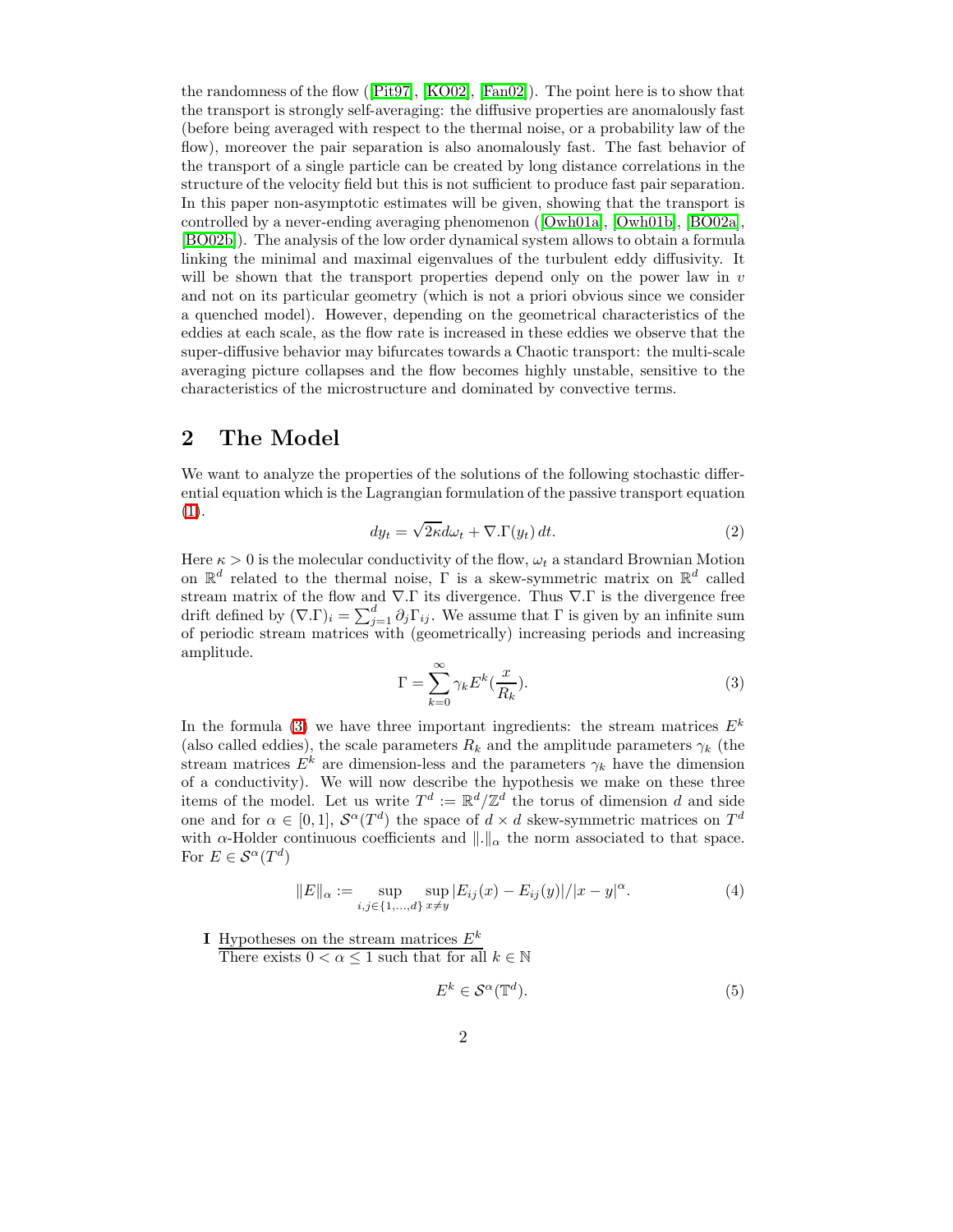The  $S^{\alpha}$ -norm of the  $E^k$  are uniformly bounded, i.e.

$$
K_{\alpha} := \sup_{k \in \mathbb{N}} \|E^k\|_{\alpha} < \infty.
$$
 (6)

Moreover for all  $k$ ,

$$
E^k(0) = 0.\t\t(7)
$$

Observe that the  $\mathcal{S}^0$ -norms of the  $E^k$  are uniformly bounded and we will write

$$
K_0 := \sup_{k \in \mathbb{N}} \sup_{i,j \in \{1,\dots,d\}} \|E^k\|_0
$$
 (8)

# II Hypotheses on the scale parameters  $R_k$

 $R_k$  is a spatial scale parameter growing exponentially fast with k, more precisely we will assume that  $R_0 = r_0 = 1$  and that the ratios between scales defined by

$$
r_k = R_k / R_{k-1} \in \mathbb{R}^*
$$
\n<sup>(9)</sup>

for  $k \geq 1$ , are reals uniformly bounded away from 1 and  $\infty$ : we will denote by

$$
\rho_{\min} := \inf_{k \in \mathbb{N}^*} r_k \quad \text{and} \quad \rho_{\max} := \sup_{k \in \mathbb{N}^*} r_k \tag{10}
$$

and assume that

$$
\rho_{\min} \ge 2 \quad \text{and} \quad \rho_{\max} < \infty. \tag{11}
$$

#### III Hypotheses on the flow rates  $\gamma_k$

 $\gamma_k$  is an amplitude parameter (related to the local rate of the flow) growing exponentially fast with the scale k, more precisely we will assume that  $\gamma_0 = 1$ and that their ratios  $\gamma_k/\gamma_{k-1}$  for  $k \geq 1$ , are positive reals uniformly bounded away from 1 and  $\infty$ : we will denote by

$$
\gamma_{\min} := \inf_{k \in \mathbb{N}^*} (\gamma_k / \gamma_{k-1}) \quad \text{and} \quad \gamma_{\max} := \sup_{k \in \mathbb{N}^*} (\gamma_k / \gamma_{k-1}) \tag{12}
$$

and assume that

$$
\gamma_{\min} > 1 \quad \text{and} \quad \gamma_{\max} < \rho_{\min}^{\alpha}.\tag{13}
$$

Remark 2.1. The uniform  $\alpha$ -Holder continuity of the stream matrices  $E^k$  is sufficient to obtain a well defined α-Holder continuous stream matrix Γ, however Γ is not differentiable in general. In this case the stochastic differential equation [\(2\)](#page-1-1) is formal. For the simplicity of the presentation and to start with, when referring to the SDE [\(2\)](#page-1-1) we will assume that

<span id="page-2-0"></span>
$$
\alpha = 1
$$
 and that the stream matrices  $E^k$  are uniformly  $C^1$ . (14)

It follows from the hypothesis **I**, **Hand III** that  $\Gamma$  is a well defined uniformly  $C^1$ skew-symmetric matrix on  $\mathbb{R}^d$ , thus the Stochastic Differential Equation [2](#page-1-1) is well defined and admits a unique solution.

The differentiability hypothesis [\(14\)](#page-2-0) though convenient in order to define the process  $y_t$  is in fact useless, the theorems are also meaningful and true for  $0 < \alpha < 1$  (since they will refer to the diffusion associated to the weakly defined operator  $\nabla$ . $(\kappa+\Gamma)\nabla$ ).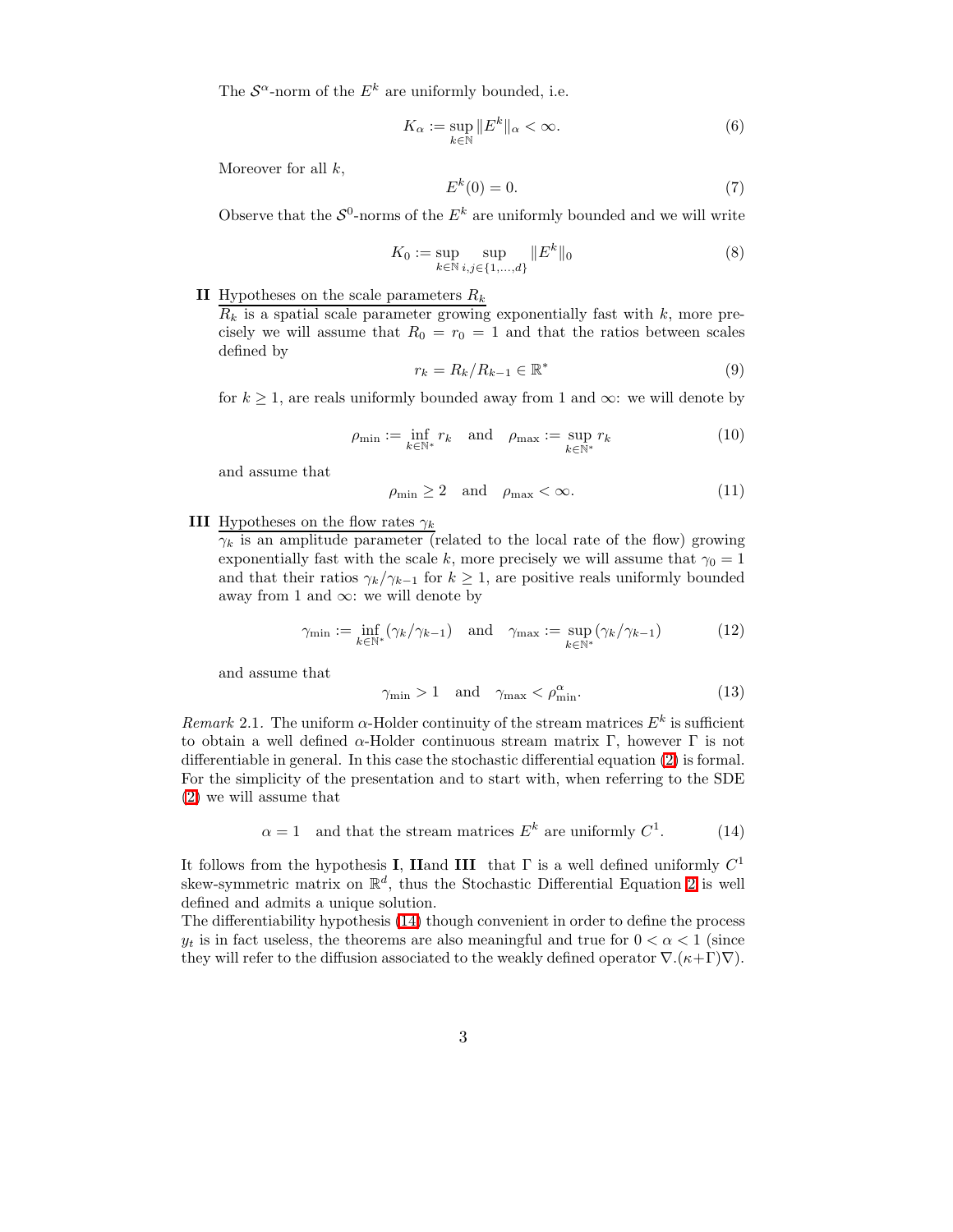Remark 2.2. Observe that the power law of the flow in this paper is not Kolmogorov. Indeed if  $v(l)$  is the velocity of the eddies of size l and  $\mathcal{E}(k)$  the kinetic energy distribution in the Fourier modes then with the Kolmogorov law one should have

$$
v(l) \sim l^{\frac{1}{3}}
$$
 and  $\mathcal{E}(k) \sim k^{-\frac{5}{3}}$ .

In our Model we have

$$
v(l) \sim l^{\frac{\ln \gamma}{\ln \rho} - 1} \qquad \mathcal{E}(k) \sim k^{1 - 2\frac{\ln \gamma}{\ln \rho}}.
$$

Thus to be consistent with a Kolmogorov spectrum one should have  $\gamma = \rho^{\frac{4}{3}}$  this case will be analyzed in a forthcoming paper.

As an example, we have illustrated in the figure [1](#page-3-0) the contour lines of a two scale flow with stream function  $h_0^2(x, y) = \sum_{k=0}^2 \gamma^k h(\frac{x}{\rho^k}, \frac{y}{\rho^k})$ , with  $\rho = 3$ ,  $\gamma = 1.1$  and  $h(x,y) = 2\sin(2\pi x + 3\cos(2\pi y - 3\sin(2\pi x + 1)))\sin(2\pi y + 3\cos(2\pi x - 3\sin(2\pi y + 1)))$ 



<span id="page-3-0"></span>Figure 1: A simple example of the multiscale flow

# <span id="page-3-1"></span>3 A reminder on the eddy conductivity

We write  $\mathcal{M}_{d,\mathrm{sym}}$  the space of  $d \times d$  symmetric elliptic constant matrices and  $\mathcal{S}_{L^{\infty}}(\mathbb{T}_R^d)$  the space of skew-symmetric matrices with coefficients in  $L^{\infty}(\mathbb{T}_R^d)$  ( $\mathbb{T}_R^d$  :=  $R\mathbb{T}^d$  stands for the torus of dimension d and side R). For  $a \in \mathcal{M}_{d,\text{sym}}$  and E a skew symmetric matrix with bounded coefficients the heat kernel associated to the passive transport operator  $\nabla$ . $(a + E)\nabla$  (defined in a weak sense) is Gaussian by Aronson estimates [\[Nor97\]](#page-44-4). We will now assume E to be periodic:  $E \in \mathcal{S}_{L^{\infty}}(\mathbb{T}_R^d)$ . In this case the process associated to the operator  $L = \nabla \cdot (a + E) \nabla$  exhibits self-averaging properties and we will note  $\sigma_{sym}(a, E)$  the effective conductivity associated to the homogenization of that operator [\[BLP78\]](#page-43-4), [\[JKO91\]](#page-44-5). Writing  $p(t, x, y)$  the heat kernel associated to L, it is well known that  $\sigma_{sym}(a, E)$  is a  $d \times d$  elliptic symmetric matrix satisfying, for all  $x, l \in \mathbb{R}^d$ 

$$
|l|_{\sigma_{\text{sym}}(a,E)}^2 = \frac{1}{2} \lim_{t \to \infty} t^{-1} \int_{\mathbb{R}^d} p(t,x,y)(y.l)^2 \, dy. \tag{15}
$$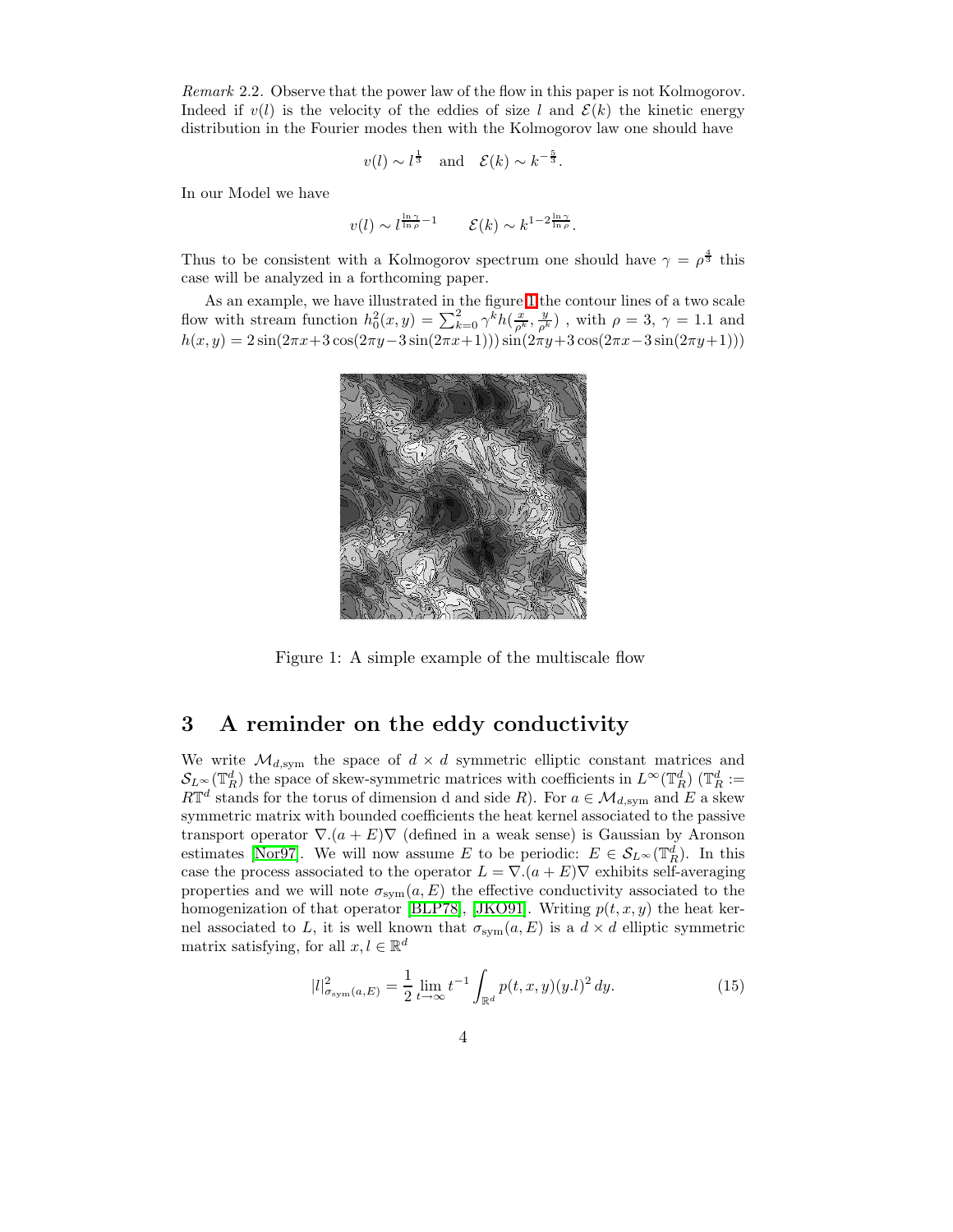We have used the notation  $|l|^2_a := \text{t}!al$ . If  $z_t$  is the process generated by L, then as  $\epsilon \downarrow 0$ ,  $\epsilon z_{t/\epsilon^2}$  converges in law to a Brownian motion with covariance matrix  $D(a, E)$ called effective diffusivity and proportional to the effective conductivity.

$$
D(a, E) = 2\sigma_{\text{sym}}(a, E). \tag{16}
$$

<span id="page-4-2"></span>Letus remind that  $\sigma_{sym}(a, E)$  is given by the following variational formula ([\[Nor97\]](#page-44-4) lemma 3.1): for  $\xi \in \mathbb{R}^d$ 

$$
|\xi|_{\sigma_{\text{sym}}^{-1}(a,E)}^2 = \inf_{(f,H)\in C^\infty(\mathbb{T}_R^d)\times \mathcal{S}(\mathbb{T}_R^d)} R^{-d} \int_{\mathbb{T}_R^d} |\xi - \nabla . H + (a+E) \nabla f|_{a^{-1}}^2 dx. \tag{17}
$$

Where we have written  $\mathcal{S}(\mathbb{T}_R^d)$  the space of skew symmetric matrices with coefficients in  $C^{\infty}(\mathbb{T}_R^d)$ .

The symmetric tensor  $\sigma_{sym}(a, E)$  is also called eddy conductivity: after averaging the information on particular geometry of the eddies associated to  $E$  is lost and the conductivity of the flow is replaced by an increased conductivity  $\sigma_{sym}(a, E)$ . Let us define for  $P \in \mathcal{S}_{L^{\infty}}(\mathbb{T}^d)$  and  $\rho \in \mathbb{R}^*, S_{\rho}P \in \mathcal{S}_{L^{\infty}}(\mathbb{T}^d_{\frac{\rho}{\rho}})$  by

<span id="page-4-0"></span>
$$
S_{\rho}P(x) := P(\rho x). \tag{18}
$$

It is important to note that the effective conductivity is invariant by scaling, i.e.  $\sigma_{sym}(a, S_{\rho}P) = \sigma_{sym}(a, P);$  thus we can assume for simplicity that  $R = 1$  and  $E \in \mathcal{S}_{L^{\infty}}(\mathbb{T}^d)$ . When E is smooth  $\sigma_{sym}(a, E)$  is given [\[BLP78\]](#page-43-4) by solving the following cell problem:

$$
\nabla.(a+E)(l - \nabla \chi_l^{a,E}) = 0.
$$
\n(19)

<span id="page-4-1"></span>Where  $l \in \mathbb{R}^d$ ,  $\chi_{l}^{a,E} \in C^{\infty}(\mathbb{T}^d)$  and  $\int_{\mathbb{T}^d} \chi_l^{a,E}(x) dx = 0$ . Write  $F_l^{a,E} = l.x - \chi_l^{a,E}(x)$ , observe that  $F^{a,E}_{l,n}$  is linear in l, thus we will write  $F^{a,E}$  the vector field  $(F^{a,E})_i :=$  $F_{e_i}^{a,E}$  and  $\nabla F^{a,E}$  the matrix  $(\nabla F^{a,E})_{ij} := \partial_i F_{e_j}^{a,E}$ . The eddy conductivity is then given by

$$
\sigma_{\text{sym}}(a,E) = \int_{\mathbb{T}^d} {}^t \nabla F^{a,E}(x) a \nabla F^{a,E}(x) \, dx. \tag{20}
$$

Let us remind that the matrix  $\sigma(a, E)$  defined by

<span id="page-4-3"></span>
$$
\sigma(a, E) := \int_{\mathbb{T}^d} (a + E(x)) \nabla F^{a, E}(x) dx \tag{21}
$$

is called the flow effective conductivity [\[FP94\]](#page-44-6) and is also given by the following variational formula [\[Nor97\]](#page-44-4): for  $\xi, l \in \mathbb{R}^d$ 

$$
|\xi - \sigma(a, E)l|_{\sigma_{sym}^{-1}(a, E)}^2 := \inf_{(f, H) \in C^{\infty}(\mathbb{T}^d) \times \mathcal{S}(\mathbb{T}^d)} \int_{\mathbb{T}^d} |\xi - \nabla H - (a + E)(l - \nabla f)|_{a^{-1}}^2 dx.
$$
\n(22)

It is easy to check that  $\sigma_{\text{sym}}(a, E)$  is the symmetric part of  $\sigma(a, E)$  which implies the following variational formulation for the eddy conductivity

$$
|l|_{\sigma_{\text{sym}}}^2 = \inf_{\xi \perp l, (f,H) \in C^\infty(\mathbb{T}^d) \times \mathcal{S}(\mathbb{T}^d)} \int_{\mathbb{T}^d} |\xi - \nabla \cdot H - (a+E)(l - \nabla f)|_{a^{-1}}^2 dx. \tag{23}
$$

Where we have written  $\xi \perp l$  is the subspace of  $\xi \in \mathbb{R}^d$  orthogonal to the vector l:  $\xi.l = 0.$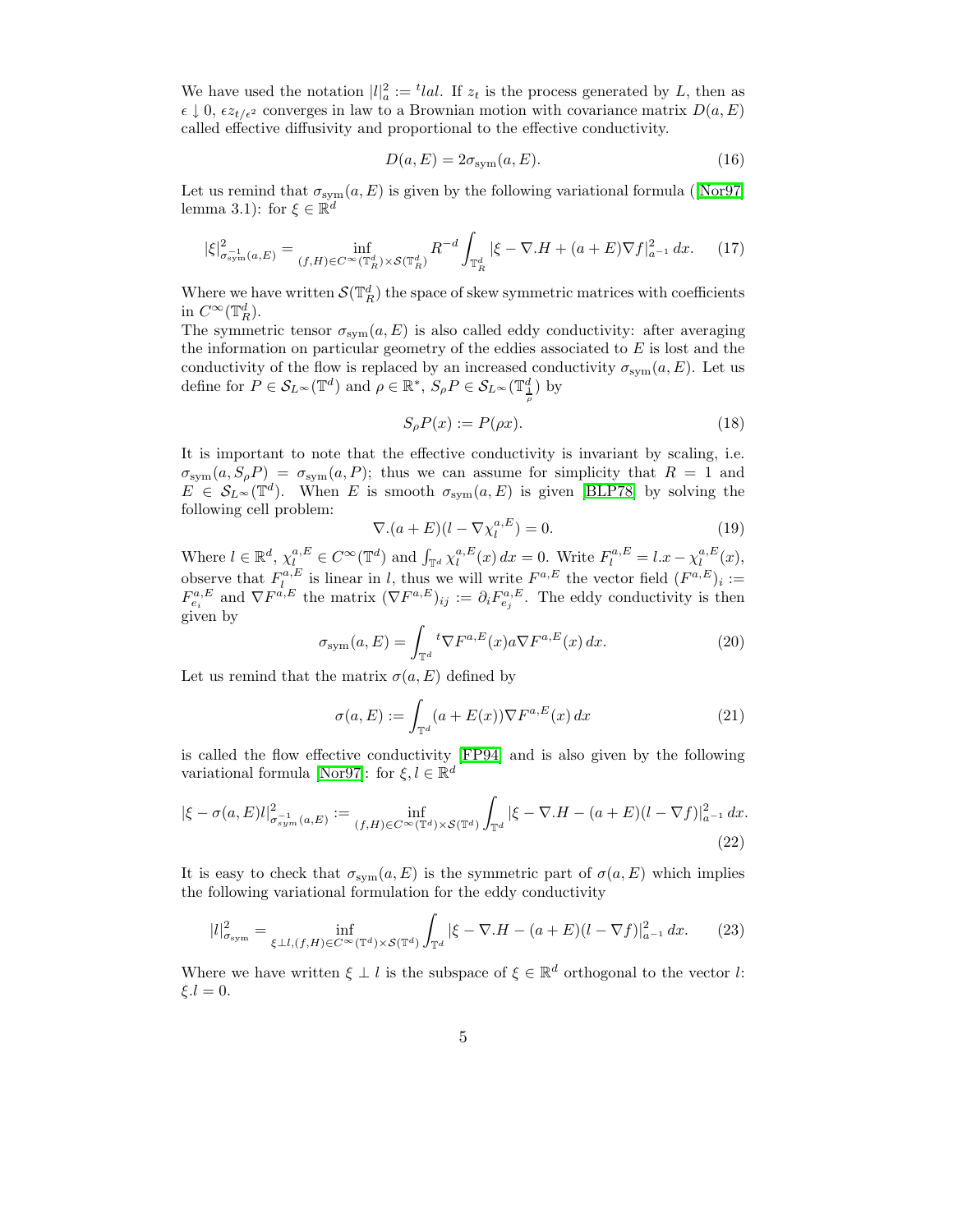## <span id="page-5-3"></span>4 Main results

## 4.1 Averaging with two scales

Let  $a \in \mathcal{M}_{d,\text{sym}}$ ,  $P \in \mathcal{S}_{L^{\infty}}(\mathbb{T}^d)$  and  $K \in \mathcal{S}^{\alpha}(\mathbb{T}^d)$ . We will prove in subsection [5.1](#page-19-0) the following estimate of  $\sigma_{sym}(a, S_R P + K)$  the effective conductivity for a two-scale medium when R is an integer (and  $S_R$  is the scaling operator [\(18\)](#page-4-0)).

<span id="page-5-0"></span>**Theorem 4.1.** There exists a function  $f : \mathbb{R}^2 \to \mathbb{R}^+$  increasing in each of its arguments such that for  $a \in \mathcal{M}_{d,\text{sym}}$ ,  $R \in \mathbb{N}^*$ ,  $P \in \mathcal{S}_{L^{\infty}}(\mathbb{T}^d)$  and  $K \in \mathcal{S}^{\alpha}(\mathbb{T}^d)$ 

<span id="page-5-2"></span>
$$
(1 + \epsilon(R))^{-4} \sigma_{sym}(\sigma_{sym}(a, P), K) \le \sigma_{sym}(a, S_R P + K) \le \sigma_{sym}(\sigma_{sym}(a, P), K)(1 + \epsilon(R))^4
$$
\n(24)

$$
With \quad \epsilon(R) = \left(\frac{\|K\|_{\alpha}}{R^{\alpha}\lambda_{\min}(a)}\right)^{\frac{1}{2}} f(d, \frac{\|a+P\|_{\infty}}{\lambda_{\min}(a)}).
$$
\n<sup>(25)</sup>

<span id="page-5-1"></span>.

Remark 4.2. Theorem [4.1](#page-5-0) implies obviously that

$$
\sigma_{\rm sym}(\sigma_{\rm sym}(a, P), K) = \lim_{R \to \infty} \sigma_{\rm sym}(a, S_R P + K). \tag{26}
$$

Thus  $\sigma_{sym}(\sigma_{sym}(a, P), K)$  should be interpreted as the effective conductivity of the two-scale flow with a complete separation of scales. So we will also write it  $\sigma_{\text{sym}}(a, S_{\infty}P + K)$ . Naturally  $\sigma_{\text{sym}}(\sigma_{\text{sym}}(a, P), K)$  is also computable from an explicit cell problem (see [\(20\)](#page-4-1)).

Averaging versus chaotic coupling The equation [\(24\)](#page-5-1) basically says that when  $\epsilon(R)$  is small, the mixing length of the smaller scale  $P(Rx)$  is smaller than scale at which the fluctuations of the larger scale  $K(x)$  start to be felt. Now it is very important to observe that as  $\lambda_{\min}(a) \downarrow 0$ ,  $\epsilon(R)$  explode towards infinity and this collapse of the two-scale averaging is not an artefact, it is easy to see that the estimate [\(25\)](#page-5-2) is sharp. What happens is a transition from averaging to a chaotic coupling between the two scales. More precisely as  $\lambda_{\min}(a) \downarrow 0$ , the mixing length of the smaller scale explode well above the visibility length of the larger scale, the two scales are no longer separated in the averaging and their particular geometry can no longer be ignored (collapse of the averaging paradigm). Moreover writing for  $y \in [0,1]^d$ ,  $\Theta_y$  the translation operator acting on functions f of  $\mathbb{R}^d$  by  $\Theta_u f(x) = f(x + y)$ , observe that in the limit of complete separation between scales the two-scale averaging is invariant with respect to a relative translation of one scale with respect to an other:

$$
\lim_{R \to \infty} \sigma_{\text{sym}}(a, S_R \Theta_y P + K) = \lim_{R \to \infty} \sigma_{\text{sym}}(a, S_R P + K). \tag{27}
$$

But the limit  $\lambda_{\min}(a) \downarrow 0$  is singular and this invariance by translation is lost: for  $l \in \mathbb{R}^d$ 

$$
\left( {}^{t}l\sigma_{\text{sym}}(a, S_{R}\Theta_{y}P + K)l - {}^{t}l\sigma_{\text{sym}}(a, S_{R}P + K)l \right) \left( {}^{t}l\sigma_{\text{sym}}(a, S_{R}P + K)l \right)^{-1}.
$$
 (28)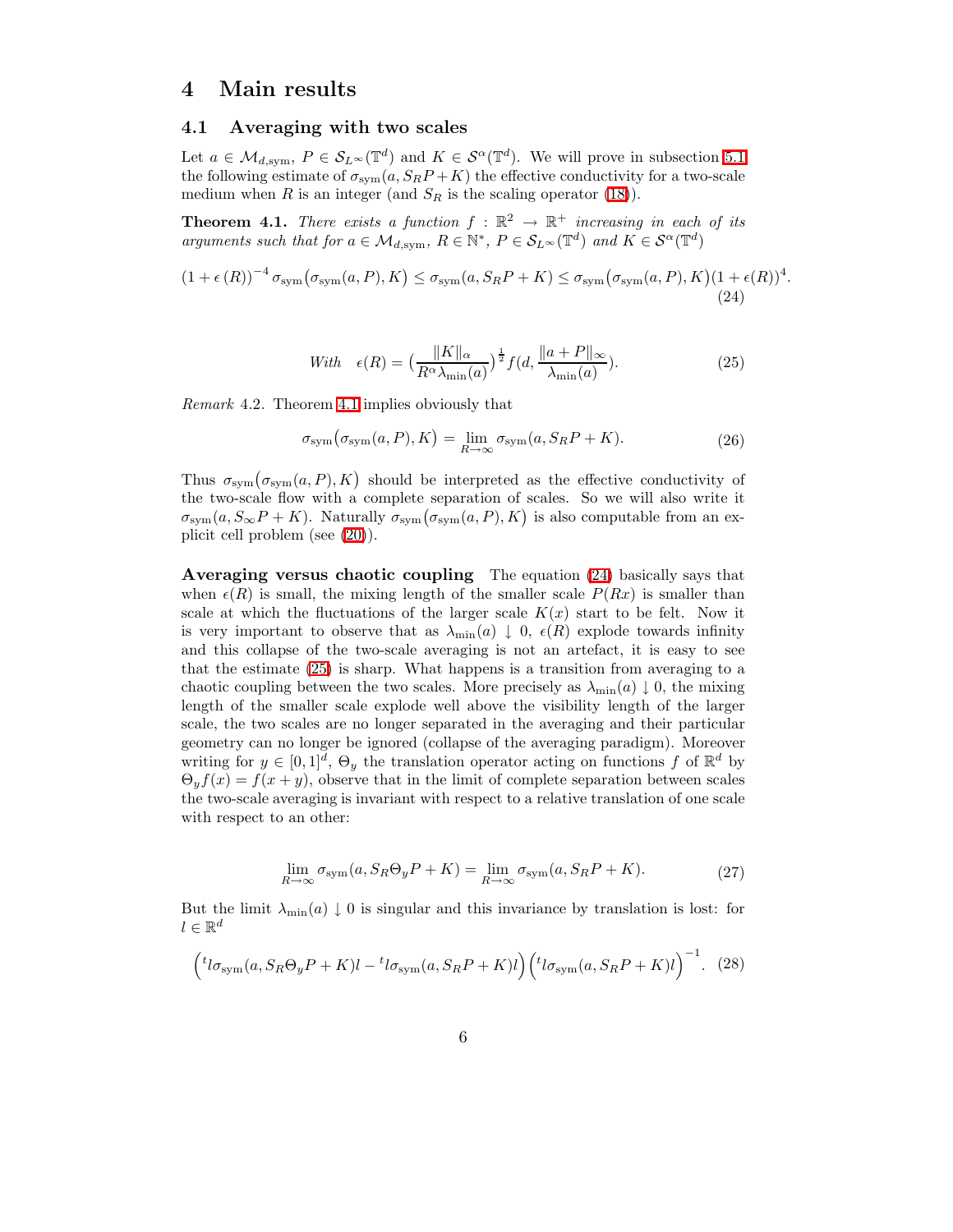may explode towards infinity. Indeed it is easy to see that for any  $R \in \mathbb{N}^*$ , there exist  $P, K \in \mathcal{S}^1(\mathbb{T}^d)$  with  $||P||_1 \leq C_d$ ,  $||K_1|| \leq C_d$  such that there exists  $y \in [0, 1]^d$ and  $l \in \mathbb{R}^d$  with

$$
\lim_{\zeta \downarrow 0} \left( {}^{t}l\sigma_{\text{sym}}(\zeta I_d, S_R \Theta_y P + K)l \right) \left( {}^{t}l\sigma_{\text{sym}}(a, S_R P + K)l \right)^{-1} = \infty. \tag{29}
$$

We have illustrated this symmetry breaking in the figures [2](#page-6-0) representing a two scale flow. In figure [2\(a\)](#page-6-1) the larger eddies are surrounded by a non void region where the flow is null and asymptotic behavior of the effective conductivity at vanishing molecular conductivity is given by

$$
\sigma_{sym}(\zeta I_d, S_R P + K) \sim C_1 \zeta I_d. \tag{30}
$$

<span id="page-6-3"></span>In figure [2\(b\)](#page-6-2) we have operated a small translation of the smaller scale with respect to the larger one. The result of this relative translation is the percolation of stream lines of the flow: a particle driven by the flow can go to infinity by following them. It follows after this small perturbation that asymptotic behavior of the effective conductivity of the two scale flow at vanishing molecular conductivity is given by [\(31\)](#page-6-3).

$$
\sigma_{\text{sym}}(\zeta I_d, S_R \Theta_y P + K) \sim C_2 \zeta^{\frac{1}{2}} I_d. \tag{31}
$$

<span id="page-6-1"></span>We call this sensibility with respect to the relative translation  $\Theta_y$ , chaotic coupling between scales. The asymptotic [\(31\)](#page-6-3) can be understood from a boundary layer



(a) stream lines of  $S_R P$  and K. (b) stream lines of  $S_R \Theta_y P$  and  $K<sub>1</sub>$ 

<span id="page-6-2"></span><span id="page-6-0"></span>Figure 2: Two scales flow.

analysis (see [\[Chi79\]](#page-43-5) and [\[FP94\]](#page-44-6)).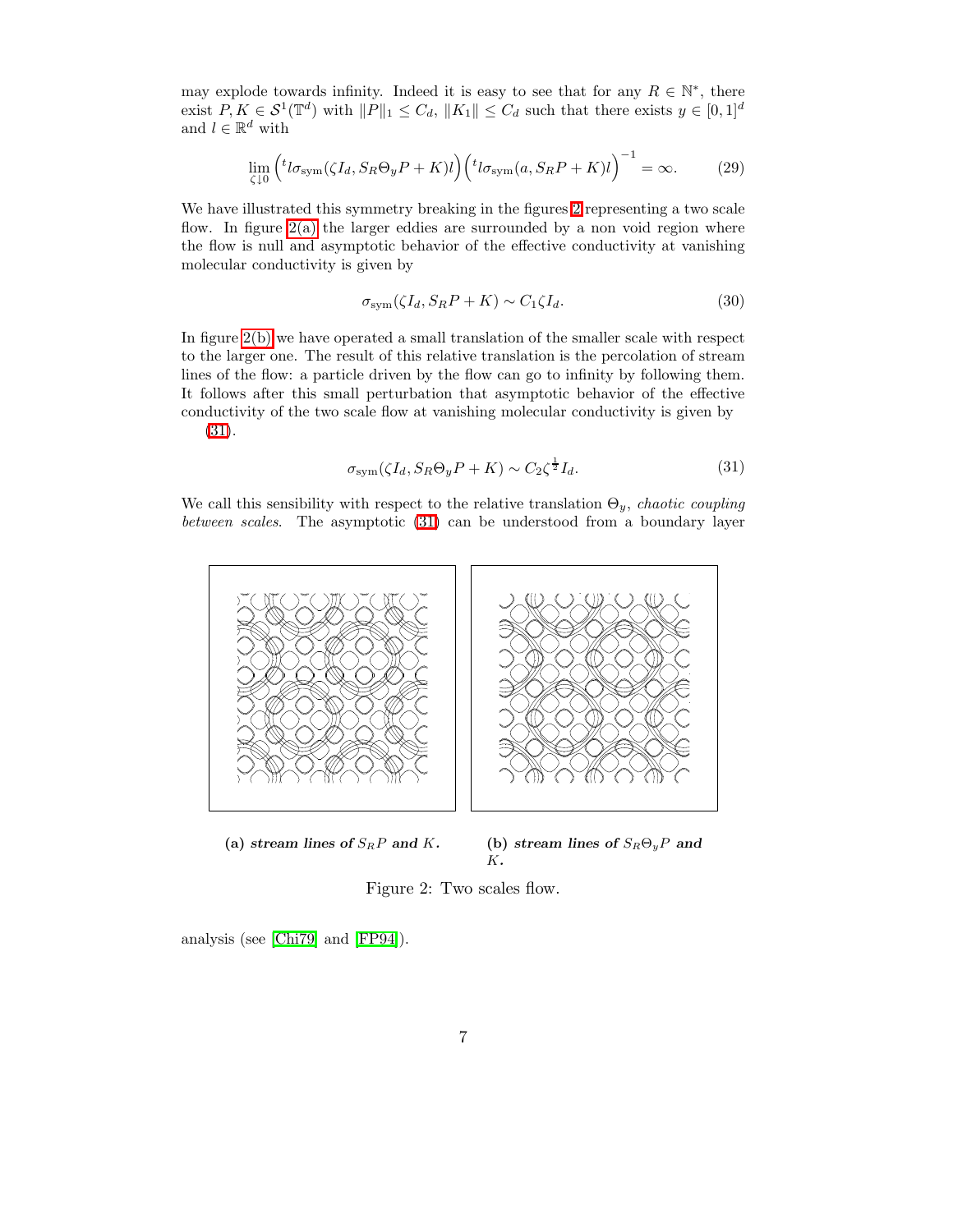## 4.2 Multiscale eddy conductivity and the renormalization core.

Let us write

$$
\Gamma^{0,n} = \sum_{k=0}^{n} \gamma_k E^k(\frac{x}{R_k}).\tag{32}
$$

For this subsection we will use the following hypothesis

# **IV** Hypothesis on the ratios between scales: for all  $k \in \mathbb{N}$ ,  $r_k \in \mathbb{N}^*$ .

Our objective is to obtain quantitative estimates the multi-scale eddy viscosities  $(\sigma(\Gamma^{0,n}))_{n\in\mathbb{N}}$ ; observe that under the hypothesis **IV**,  $\Gamma^{0,n}$  is periodic, thus its effective conductivity is well defined by equation [\(17\)](#page-4-2) (that is its only utility, we will not need this hypothesis to prove super-diffusion). These estimates (theorem [4.4\)](#page-7-0) will be proven by induction on the number of scales. The basic step in this induction is the estimate [\(24\)](#page-5-1) on the effective conductivity for a two scale periodic medium. We will need to introduce a dynamical system called the *renormalization core* which will play a central role in the transport properties of the stochastic differential equation [\(2\)](#page-1-1).

<span id="page-7-3"></span><span id="page-7-1"></span>**Definition 4.3.** We propose to call "renormalization core" the dynamical system  $(A^n)_{n\in\mathbb{N}}$  of  $d\times d$  symmetric strictly elliptic matrices defined by

$$
A^{0} = \frac{\kappa}{\gamma_{0}} I_{d} \quad \text{and} \quad A^{n+1} = \frac{\gamma_{n}}{\gamma_{n+1}} \sigma_{sym}(A^{n}, E^{n}). \tag{33}
$$

For B a  $d \times d$  symmetric coercive matrix let us define the function  $g(B)$  by

$$
g(B) := \left(\frac{K_{\alpha}}{\lambda_{\min}(B)(1 - \gamma_{\max}/\rho_{\min}^{\alpha})}\right)^{\frac{1}{2}} f\left(d, (\lambda_{\max}(B) + K_0)/\lambda_{\min}(B)\right).
$$
 (34)

<span id="page-7-0"></span>Where  $f$  is the function appearing in theorem [4.1.](#page-5-0) We will prove in the subsection [5.2](#page-24-0) the following theorem.

**Theorem 4.4.** Under hypotheses **I**, **II**, **III** and **IV** for all  $n \in \mathbb{N}^*$ 

$$
\gamma_{n+1}A^{n+1}\prod_{p=1}^{n}(1+\epsilon_p)^{-4} \leq \sigma_{sym}(\kappa I_d, \Gamma^{0,n}) \leq \gamma_{n+1}A^{n+1}\prod_{p=1}^{n}(1+\epsilon_p)^{4}
$$
 (35)

with

<span id="page-7-2"></span>
$$
\epsilon_p = \left(\frac{\gamma_p}{\gamma_{p-1} r_p^{\alpha}}\right)^{\frac{1}{2}} g(A^{p-1}).
$$
\n(36)

 $A<sup>n</sup>$  being the renormalization core [\(33\)](#page-7-1)

Observe that  $\gamma_{n+1}A^{n+1}$  is the etimate given by reiterated homogenization under the assumption of complete separation between scales, i.e.  $\rho_{\min} \to \infty$  and the error term  $\prod_{p=1}^{n} (1 + \epsilon_p)^4$  controlled by the *renormalization core*  $A^k$  which reflects the interaction between the scales k and  $k + 1$ . As  $\lambda_{\min}(A_k) \downarrow 0$  one passes from a separation of the scales k and  $k + 1$  to a chaotic coupling between this two scales. Moreover it is easy to obtain from theorem [4.4](#page-7-0) that

$$
\lim_{r_1, \dots, r_{n-2} \to \infty} \sigma_{sym}(\kappa I_d, \Gamma^{0,n}) = \gamma_{n-1} \sigma_{sym}(A^{n-1}, S_{r_n} E^{n-1} + \frac{\gamma_n}{\gamma_{n-1}} E^n). \tag{37}
$$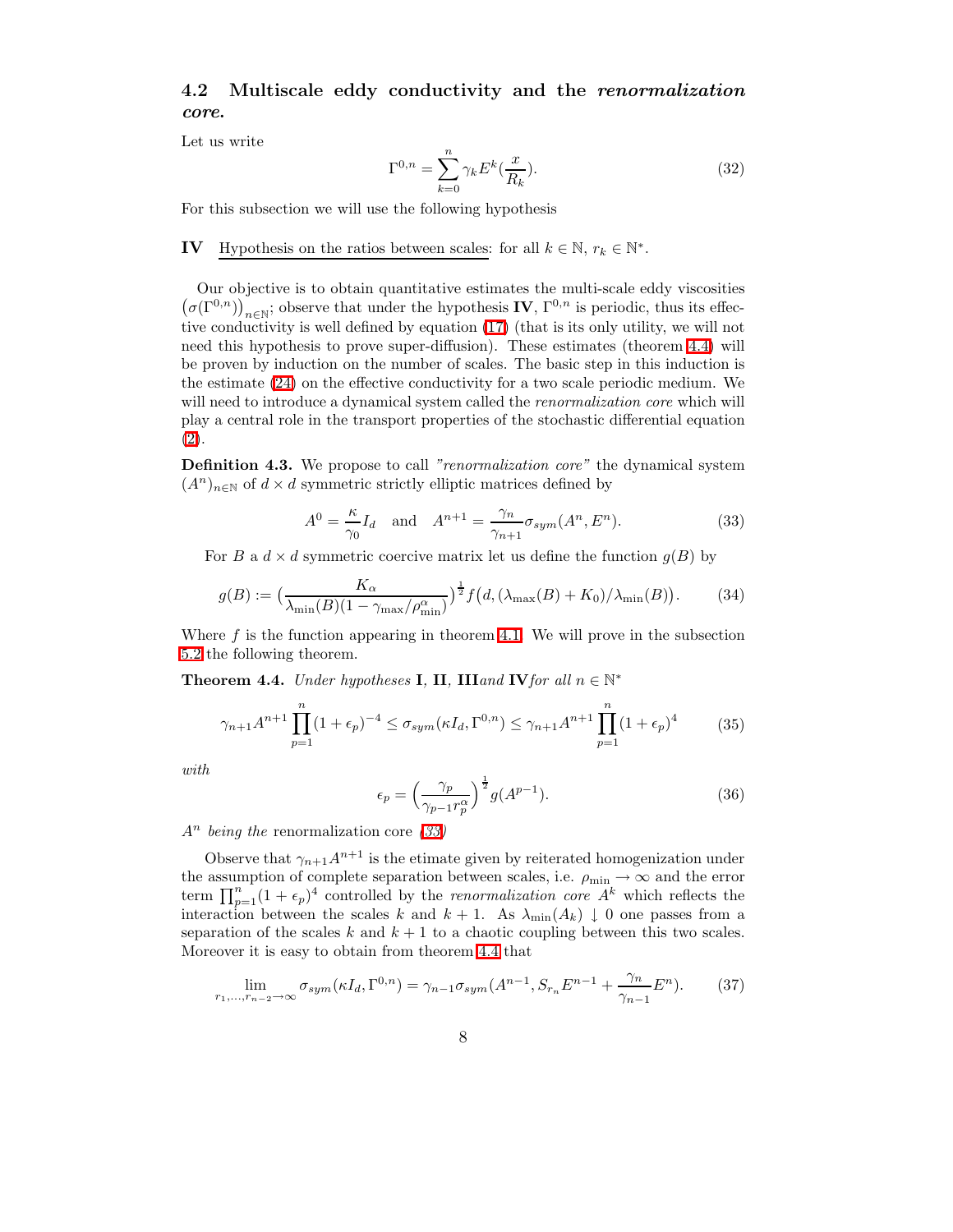Assume that the multi-scale averaging scenario holds and  $\rho_{\min} < \infty$ . In that scenario,  $\sigma_{sym}(\kappa I_d, \Gamma^{0,n})$  can be approximated by its limit at asymptotic separation between scales. We obtain a contradiction if  $\liminf_{n\to\infty}\lambda_{\min}(A^n)=0$  from [\(37\)](#page-7-2) and the collapse of the two-scale averaging scenario given in subsection [4.1](#page-5-3) and figure [2.](#page-6-0) In other words if  $\liminf_{n\to\infty}\lambda_{\min}(A^n)=0$  then the self-averaging property of the flow collapses towards a chaotic coupling between all the scales which is characterized by the breaking of the invariance by relative translation between the scales.

#### 4.2.1 What is the renormalization core?

First observe that it is a dimensionless tensor. At the limit of infinite separation between scales the eddy conductivity created by the scales  $0, \ldots, n - 1$  is  $\lim_{\rho_{\min}\to\infty} \sigma_{sym}(\kappa I_d, \Gamma^{0,n-1}).$  The typical scale length associated to the scale *n* is  $R_n$  and the velocity of the flow at this scale is of the order of  $\gamma_n R_n^{-1}$  (we assume  $K_1$ to be of order one). Thus at the scale  $n$  one can define a local renormalized Peclet tensor  $\mathbf{Pe}^n$  by:

$$
\mathbf{P} \mathbf{e}^{\mathbf{n}} := \mathbf{R}_{\mathbf{n}} \times \frac{\gamma_{\mathbf{n}}}{\mathbf{R}_{\mathbf{n}}} \times \left( \lim_{\rho_{\min} \to \infty} \sigma_{\text{sym}}(\kappa \mathbf{I}_{\mathbf{d}}, \mathbf{\Gamma}^{\mathbf{0}, \mathbf{n}-1}) \right)^{-1}.
$$
 (38)

But at the limit of complete separation between scales  $(A<sup>n</sup>)<sup>-1</sup>$  is equal to the ratio between the convective strength  $\gamma_n$  of the scale n and the local turbulent conductivity at the scale  $n-1$ :

$$
(An)-1 = \lim_{\rho_{\min}\to\infty} \gamma_n \big(\sigma_{\text{sym}}(\kappa I_d, \Gamma^{0,n-1})\big)^{-1}.
$$
 (39)

It follows that

$$
(An)-1 = \mathbf{Pe}^{\mathbf{n}}.
$$
 (40)

Thus one can interpret the renormalization core as the inverse of the Peclet tensor of the flow at the scale  $n$  assuming that all the smaller scales have been completely averaged.

**Definition 4.5.** We call "local renormalized Peclet tensor"  $(\mathbf{Pe}^n)_{n \in \mathbb{N}}$  the inverse of the renormalization core

$$
\mathbf{P} \mathbf{e}^{\mathbf{n}} = (\mathbf{A}^{\mathbf{n}})^{-1}.
$$
 (41)

#### 4.2.2 Pathologies of the renormalization core.

**Definition 4.6.** We call stability of the *renormalization core* [\(33\)](#page-7-1) the sequence

$$
\lambda_n^- := \inf_{0 \le p \le n} \lambda_{\min}(A^p). \tag{42}
$$

We write

$$
\lambda_{\infty}^- := \lim_{n \to \infty} \lambda_n^- \quad \text{and} \quad \lambda^- := \liminf_{n \to \infty} \lambda_{\min}(A^n). \tag{43}
$$

The renormalization core is said to be stable if and only if  $\lambda^- > 0$ .

Definition 4.7. We call anisotropic distortion of the renormalization core [\(33\)](#page-7-1) the sequence

$$
\mu_n = \sup_{0 \le p \le n} \left( \lambda_{\max}(A^p) / \lambda_{\min}(A^p) \right). \tag{44}
$$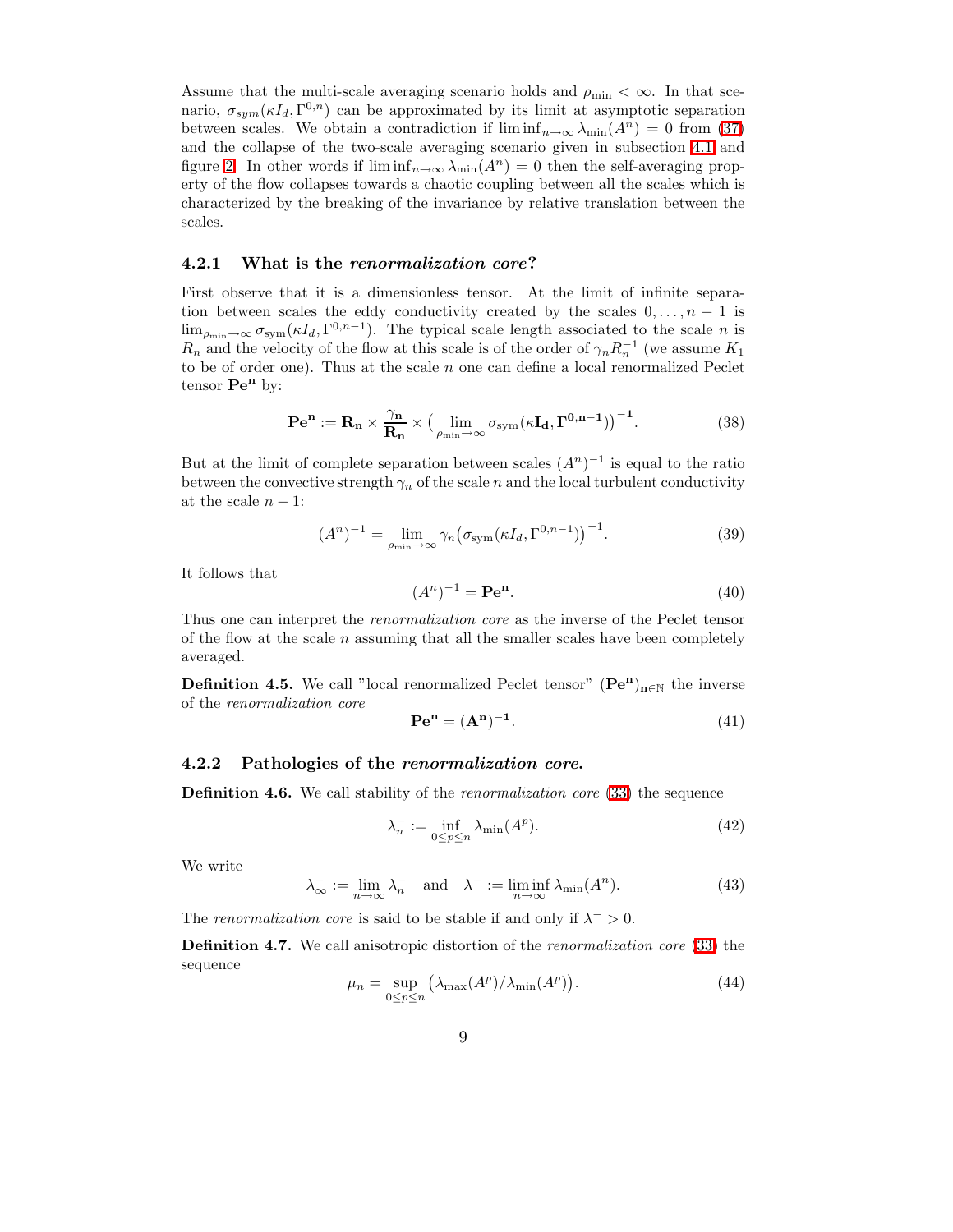We write

$$
\mu_{\infty} := \lim_{n \to \infty} \mu_n \quad \text{and} \quad \mu := \limsup_{n \to \infty} \left( \lambda_{\max}(A^n) / \lambda_{\min}(A^n) \right). \tag{45}
$$

The renormalization core [\(33\)](#page-7-1) is said to have unbounded (bounded) anisotropic distortion if and only if  $\mu = \infty$  ( $\mu < \infty$ ).

**Definition 4.8.** We call ubiety of the *renormalization core* [\(33\)](#page-7-1) the sequence

$$
\lambda_n^+ := \sup_{0 \le p \le n} \lambda_{\max}(A^p). \tag{46}
$$

We write

$$
\lambda_{\infty}^{+} := \lim_{n \to \infty} \lambda_{n}^{+} \quad \text{and} \quad \lambda^{+} := \limsup_{n \to \infty} \lambda_{\max}(A^{n}). \tag{47}
$$

The renormalization core is said to be vanishing if and only if  $\lambda^+ = 0$ 

Definition 4.9. The renormalization core [\(33\)](#page-7-1) is said to be bounded if and only if  $\lambda^+ < \infty$ .

The renormalization core is gifted with remarkable properties which will be analyzed in details in subsection [4.4.](#page-13-0) Before proceeding to super-diffusion we will give a first theorem stressing the role of the stability of the renormalization core, that is to say the fact that the local renormalized Peclet tensor stays bounded away from infinity. Indeed, it follows from theorem [4.4](#page-7-0) that the averaging paradigm for our model is valid if the *renormalization core* is stable, and has bounded anisotropic distortion. We may naturally wonder whether the fact that the local renormalized Peclet tensor stays bounded away from infinity is sufficient, the answer is positive as shown by the following theorem which will be proven in subsection [5.3.](#page-24-1)

<span id="page-9-0"></span>**Theorem 4.10.** Writing  $C = C_d K_0^2 (1 - 1/\gamma_{\min})^{-1}$  we have

- 1 If the renormalization core is not bounded  $(\lambda^+ = \infty)$  then it is not stable  $(\lambda^- = 0)$
- 2 If the renormalization core is stable  $(\lambda^{-} > 0)$  then it is bounded and

$$
\lambda^+ \le \frac{C}{\lambda^-}.\tag{48}
$$

- 3 The renormalization core has unbounded anisotropic distortion ( $\mu = \infty$ ) if and only if it is not stable  $(\lambda^- = 0)$
- 4 If the renormalization core is stable  $(\lambda^{-} > 0)$  then it has bounded anisotropic distortion ( $\mu < \infty$ ) and

$$
\mu \le \frac{C}{(\lambda^-)^2}.\tag{49}
$$

<span id="page-9-1"></span>Combining theorem [4.10](#page-9-0) and [4.4](#page-7-0) we obtain that if the renormalization core is stable then the local turbulent eddy conductivity diverges towards infinity like  $\gamma_n$ independently of the geometry of the eddies (if it is not stable the behavior of the local turbulent eddy conductivity depends on the geometry of the eddies ). More precisely we have the following theorem.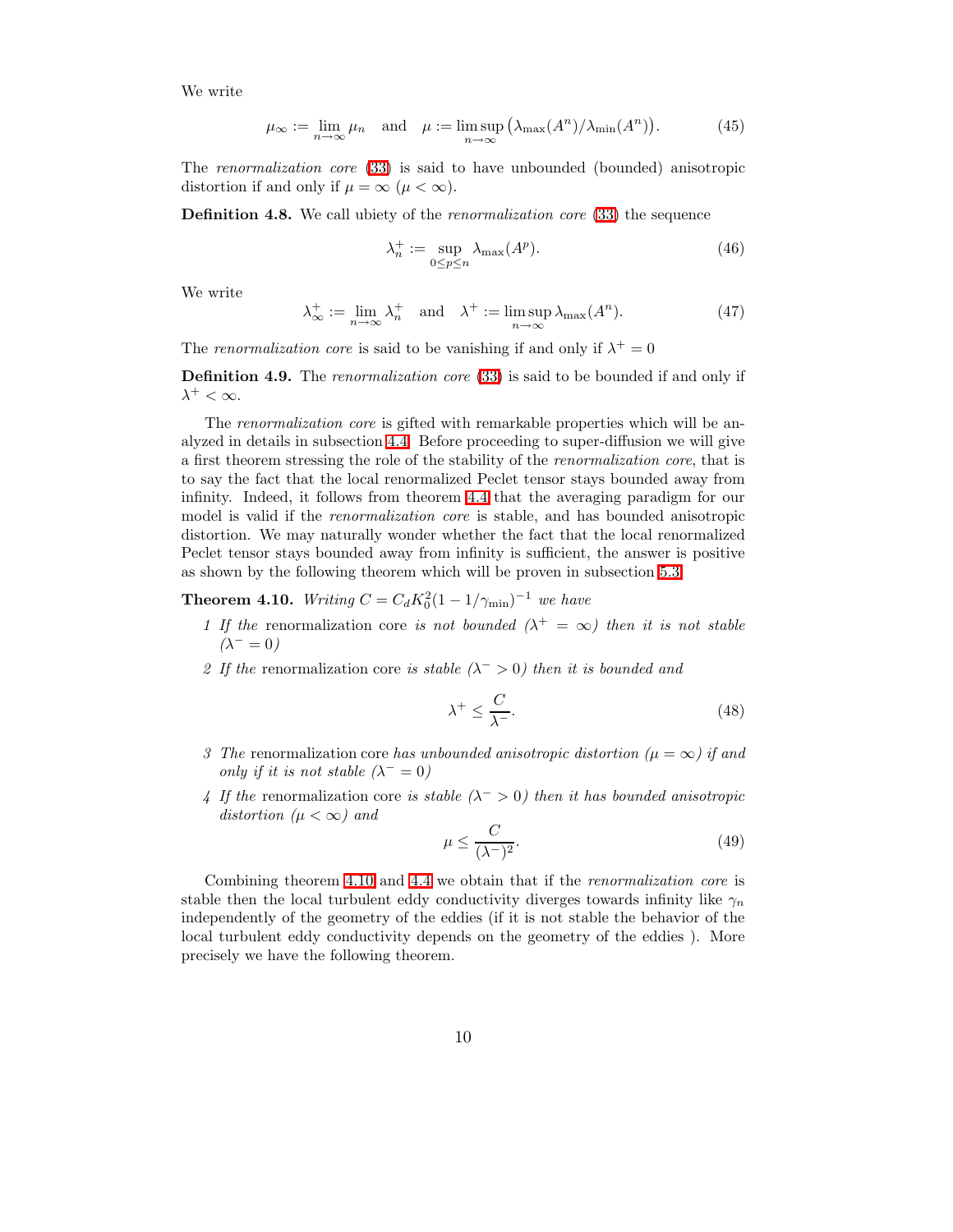**Theorem 4.11.** Under hypotheses **I**, **II**, **III**and **IV**, if the renormalization core is stable then there exists C such that for  $\rho_{\min}^{\alpha} > C\gamma_{\max}$  one has

$$
\limsup_{n \to \infty} \frac{\ln\left(\lambda_{\max}\left(\sigma_{sym}(\kappa I_d, \Gamma^{0,n})\right)\right)}{\ln \gamma_n} \le 1 + \epsilon \tag{50}
$$

and

$$
\liminf_{n \to \infty} \frac{\ln\left(\lambda_{\min}\left(\sigma_{sym}(\kappa I_d, \Gamma^{0,n})\right)\right)}{\ln \gamma_n} \ge 1 - \epsilon \tag{51}
$$

with  $\epsilon := 0.5(C\gamma_{\text{max}}/(\rho_{\text{min}}))^{\frac{1}{2}} < 0.5$  and  $C := K_{\alpha}h(d, K_0/\lambda^{-})$ . *h* being a finite increasing positive function in each of its arguments.

Remark 4.12. For a real flow, call  $\sigma(r)$  the local turbulent diffusivity of the flow at the scale r and  $v(r)$  the magnitude of the vector velocity field at that scale then the key relation implying that the distortions created at the scale  $r$  are dissipated by the mixing power of the smaller scales is the relation

<span id="page-10-0"></span>
$$
\sigma(r) \sim rv(r) \tag{52}
$$

This relation is at the core of the Kolmogorov (K41) analysis and the analysis of fully developed turbulence by Landau-Lifschitz [\[LL84\]](#page-44-7). The result given in Theorem [4.11](#page-9-1) corresponds to the relation [\(52\)](#page-10-0) obtained and used from a heuristic point of view (dimension analysis) by physicists.

## <span id="page-10-2"></span>4.3 Super-diffusion

**Anomalous fast exit times** We write  $\tau(r)$  the exit time of the process  $y_t$ [\(2\)](#page-1-1) from the ball  $B(0, r)$ . We write  $\mathbb{E}_x$  the expectation associated to the process  $y_t$ started from the point x. We write  $Vol(B(0,r))$  the Lebesgue measure of  $B(0,r)$ . We define  $n(r)$  as the number of (smaller) scales which will be considered as averaged at the scale r.

$$
n(r) := \sup\{p \in \mathbb{N} \, : \, R_p \le r\}.
$$
\n<sup>(53)</sup>

Let  $m_r$  be the Lebesgue probability measure on the ball  $B(0, r)$  defined by

$$
m_r(dx) := \frac{dx}{\int_{B(0,r)} dx} 1_{B(0,r)}.
$$
\n(54)

We will consider the mean exit time for the process started with initial distribution  $m_r$ , i.e.

$$
\mathbb{E}_{m_r}\big[\tau(r)\big] = \frac{1}{\text{Vol}\big(B(0,r)\big)} \int_{B(0,r)} \mathbb{E}_x\big[\tau(r)\big] \, dx. \tag{55}
$$

We will prove in subsection [5.4](#page-27-0) the following theorem.

<span id="page-10-1"></span>**Theorem 4.13.** Under hypotheses **I**, **II**, and **III**with  $\alpha = 1$ , if the renormalization core is stable ( $\lambda$ <sup>-</sup> > 0) then there exists a constant Q such that for  $\rho_{\rm min} > Q \gamma_{\rm max}$ one has

$$
\limsup_{r \to \infty} \frac{1}{\ln r} \ln \left( \mathbb{E}_{m_r} \left[ \tau(r) \right] \right) < 2. \tag{56}
$$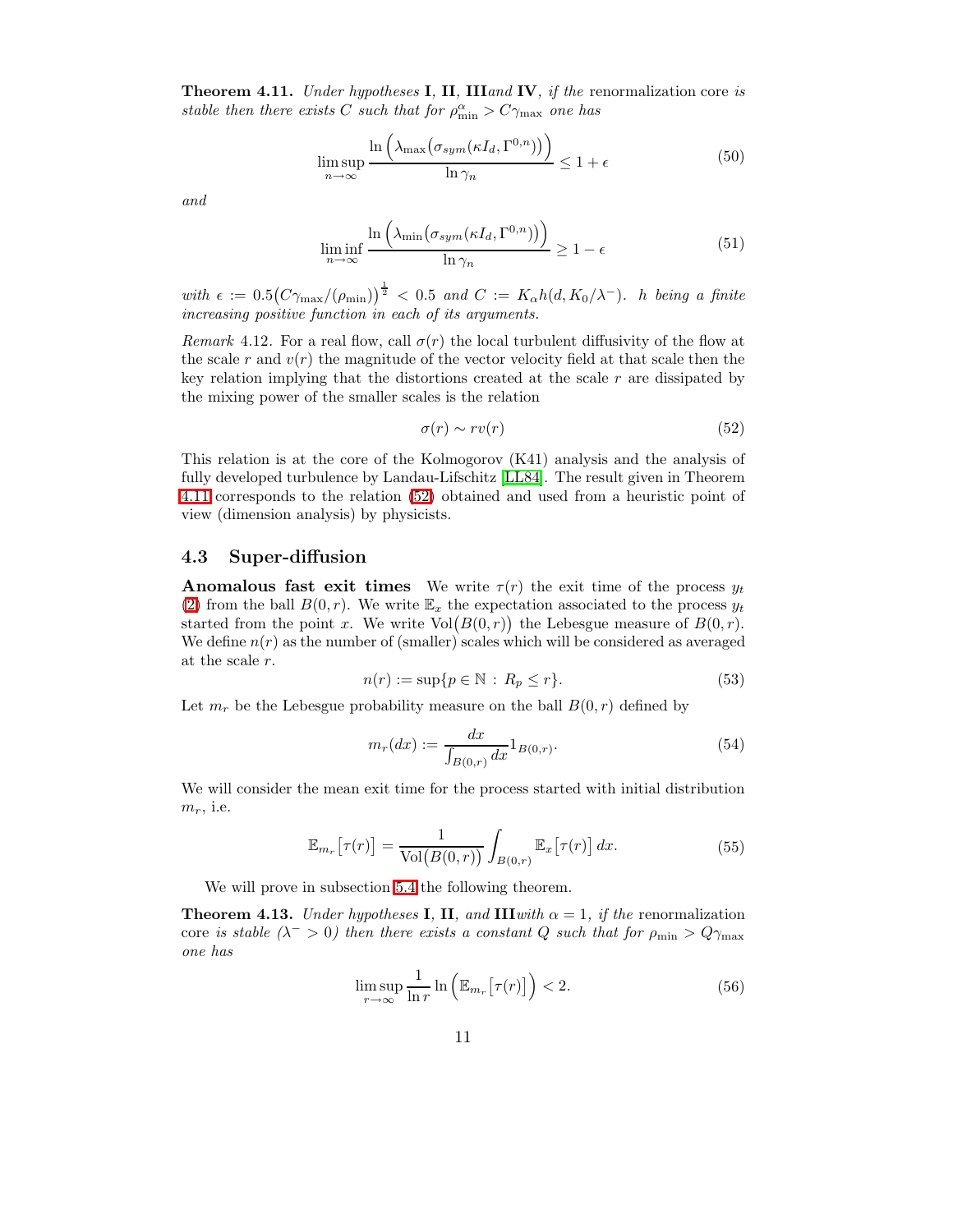More precisely for  $r > R_1$  one has

$$
\mathbb{E}_{m_r}\left[\tau(r)\right] = r^{2-\nu(r)}\tag{57}
$$

<span id="page-11-0"></span>with

$$
\nu(r) = \frac{\ln \gamma_{n(r)}}{\ln r} \left(1 + \epsilon(r)\right) + \frac{C(r)}{\ln r}.\tag{58}
$$

and  $|C(r)| \leq C(d, K_0, \gamma_{\text{max}}) + |\ln \lambda_{\infty}^-|,$ 

$$
|\epsilon(r)| < 0.5 \left(\frac{Q\gamma_{\text{max}}}{\rho_{\text{min}}}\right)^{\frac{1}{2}} \le 0.5\tag{59}
$$

<span id="page-11-1"></span>and there exists a finite increasing positive function in each of its arguments  $F$  such that

$$
Q := \frac{1}{(\ln \gamma_{\min})^2} F\left(d, \frac{(1 + K_0)^2 (1 - 1/\gamma_{\min})^{-1} + \kappa}{\lambda_{\infty}^+}\right) (1 + K_1). \tag{60}
$$

Remark 4.14. Equation [\(58\)](#page-11-0) shows that the anomalous constant is directly related to the number of effective scales. Observe that

$$
\nu(r) \le \frac{\ln \gamma_{\text{max}}}{\ln \rho_{\text{min}}} \left( 1 + 0.5 \left( \frac{Q \gamma_{\text{max}}}{\rho_{\text{min}}} \right)^{\frac{1}{2}} \right) + \frac{C(d, K_0, \gamma_{\text{max}})}{\ln r}
$$
(61)

and

$$
\nu(r) \ge \frac{\ln \gamma_{\min}}{\ln \rho_{\max}} \left(1 - 0.5 \left(\frac{Q \gamma_{\max}}{\rho_{\min}}\right)^{\frac{1}{2}}\right) - \frac{C(d, K_0, \gamma_{\max})}{\ln r} \tag{62}
$$

and  $\nu(r) > 0.4(\ln \gamma_{\min}/\ln \rho_{\max})$  for r large enough. The anomalous parameter  $\nu(r)$ is not a constant because the model is not self-similar, in a self similar case ( $\gamma_{\rm min}$  =  $\gamma_{\text{max}} = \gamma$  and  $\rho_{\text{min}} = \rho_{\text{max}} = \rho$  one would have at a logarithmic approximation

$$
\mathbb{E}[\tau(r)] \sim r^{2-\nu} \quad \text{with} \quad \nu \sim \frac{\ln \gamma}{\ln \rho}.
$$

The error terms in  $\nu(r)$  are explained by the interaction between the scales which are sensitive to the particular geometry of the eddies. We remind that we consider a quenched model and it is not a priori obvious that the transport should depend only on the power law in velocity field and not on its particular geometry.

Sufficient (and necessary) conditions for the stability of the *renormalization* core  $(\lambda^{-} > 0)$  will be given in subsection [4.4;](#page-13-0) we refer to theorems [4.25,](#page-15-0) [4.26](#page-15-1) and [4.30.](#page-16-0) In particular if  $d = 2$  and if for all k,  $E^k = E$  where E corresponds to the cellular flow  $(E_{12}(x,y) := \sin(2\pi x) \cos(2\pi y)$  then the renormalization core is stable  $(\lambda^{-} > 0)$ . We have illustrated the contour lines of the superposition of 4 scales of cellular flows in figure [3.](#page-12-0)

There exists an important literature on the fast transport phenomenon in turbulence addressed (from both heuristic and rigorous point of view) by using the tools of homogenization or renormalization; we refer to [\[KS79\]](#page-44-8), [\[AM90\]](#page-43-6), [\[AM87\]](#page-43-7), [\[FGL](#page-44-9)+91], [\[GLPP92\]](#page-44-10), [\[GZ92\]](#page-44-11), [\[Zha92\]](#page-45-0), [\[GK98\]](#page-44-12), [\[IK91\]](#page-44-13), [\[Gau98\]](#page-44-14), [\[Ave96\]](#page-43-0), [\[Bha99\]](#page-43-8), [\[FK01\]](#page-44-15), [\[BO02b\]](#page-43-3), [\[CP01\]](#page-43-9), [\[AC02\]](#page-43-10) and this panorama is far from being complete, we refer to [\[MK99\]](#page-44-16) and [\[Woy00\]](#page-45-1) for a survey.

For non exactly solvable models (non shear flows) asymptotic fast scaling in the transport behavior have been obtained in the framework of spectral averaging in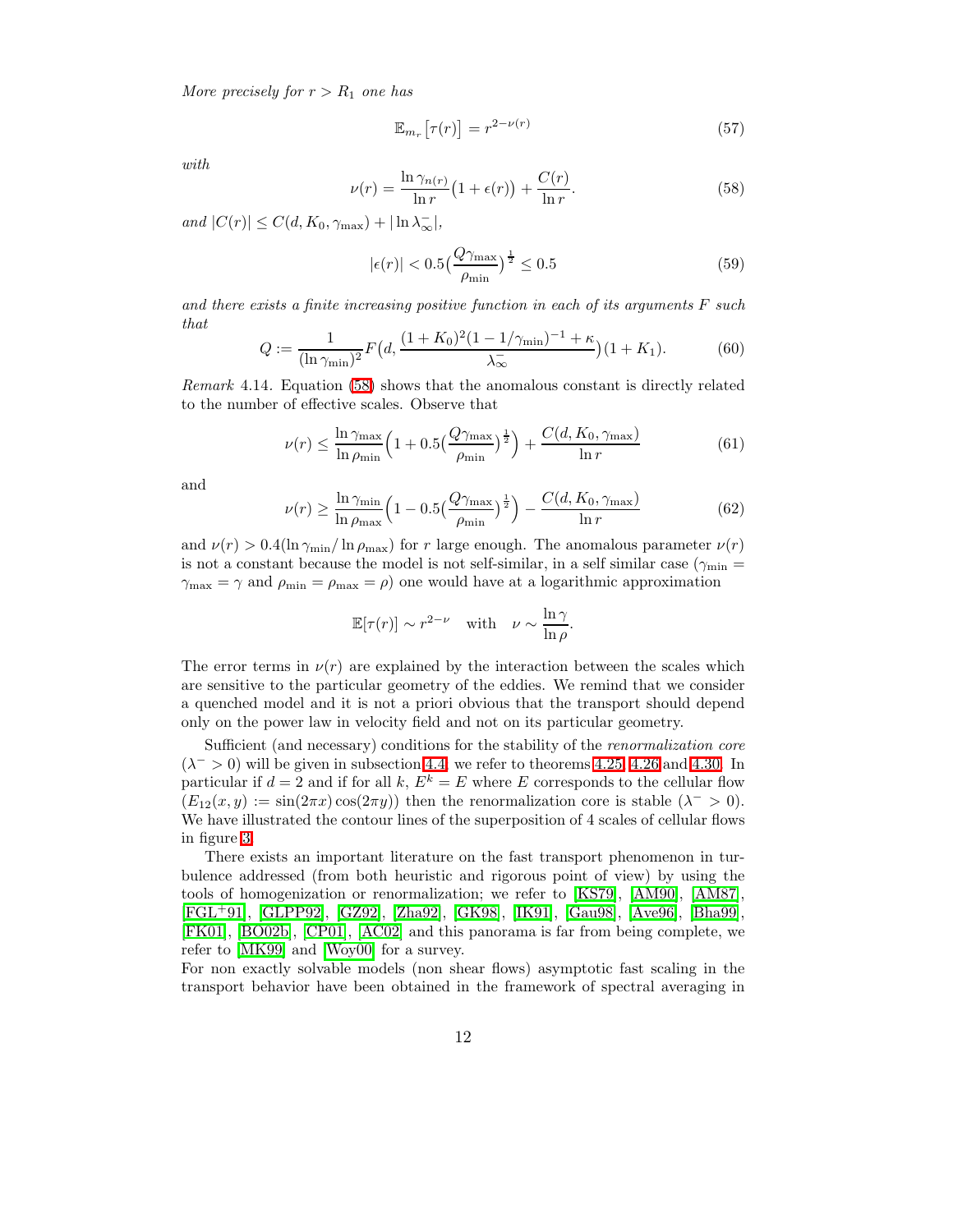

Figure 3: Superposition of cellular flows.

<span id="page-12-0"></span>turbulence. Along this axis L. Piterbarg has obtained [\[Pit97\]](#page-44-0) fast asymptotic scaling after averaging the transport with respect to the law of the velocity field and the thermal noise and rescaling with respect to space and time. More recently S. Olla and T. Komorowski [\[KO02\]](#page-44-1) have observed the asymptotic anomalously fast behavior of the mean squared displacement averaged with respect to the thermal noise, the law of the velocity field and time. A. Fannjiang [\[Fan02\]](#page-43-1) has studied a model where the law of separation of two particles is postulated to be the transport law of a single one as studied in [\[KO02\]](#page-44-1) and [\[Pit97\]](#page-44-0).

**Fast mixing.** In order to show that the phenomenon presented in theorem [4.13](#page-10-1) is super-diffusion and not mere convection, we must compute the rate at which particles do separate and show that this rate follows the same fast behavior. More precisely we will consider  $(y_t, z_t) \in \mathbb{R}^d \times \mathbb{R}^d$  where  $y_t$  is the solution of [\(2\)](#page-1-1) and  $z_t$ follows the following stochastic differential equation

$$
dz_t = \sqrt{2\kappa}d\bar{\omega}_t + \nabla.\Gamma(z_t) dt.
$$
 (63)

Where  $\bar{\omega}_t$  is a standard Brownian motion independent of  $\omega_t$ . Thus  $y_t$  and  $z_t$  can be seen as two particles transported by the same drift but with independent identically distributed noise. Let us write  $B(0, r, l)$  the following subset of  $\mathbb{R}^d \times \mathbb{R}^d$ 

$$
B(0, r, l) := \left\{ (y, z) \in \mathbb{R}^d \times \mathbb{R}^d : |y - z| < r \quad \text{and} \quad y^2 + z^2 < l^2 \right\}. \tag{64}
$$

We write  $\mathbb{E}_{y,z}[\tau(r, l)]$  the expectation of the exit time of the diffusion  $(y_t, z_t)$  from  $B(0, r, l)$  with  $(y_0, z_0) = (y, z)$ . Let  $m_{r,l}$  be the Lebesgue probability measure on the set  $B(0, r, l)$  defined by

$$
m_{r,l}(dy\,dz) := \frac{dy\,dz}{\int_{(y,z)\in B(0,r,l)} dy\,dz} 1_{B(0,r,l)}.\tag{65}
$$

<span id="page-12-2"></span>We will consider the mean exit time for the process  $(y_t, z_t)$  started with initial distribution  $m_{r,l}$ , i.e.

$$
\mathbb{E}_{m_{r,l}}\left[\tau(r,l)\right] = \frac{1}{\text{Vol}\big(B(0,r,l)\big)} \int_{B(0,r,l)} \mathbb{E}_{y,z}\big[\tau(r,l)\big] \, dx. \tag{66}
$$

<span id="page-12-1"></span>We have the following theorem proven in subsection [5.4.](#page-27-0)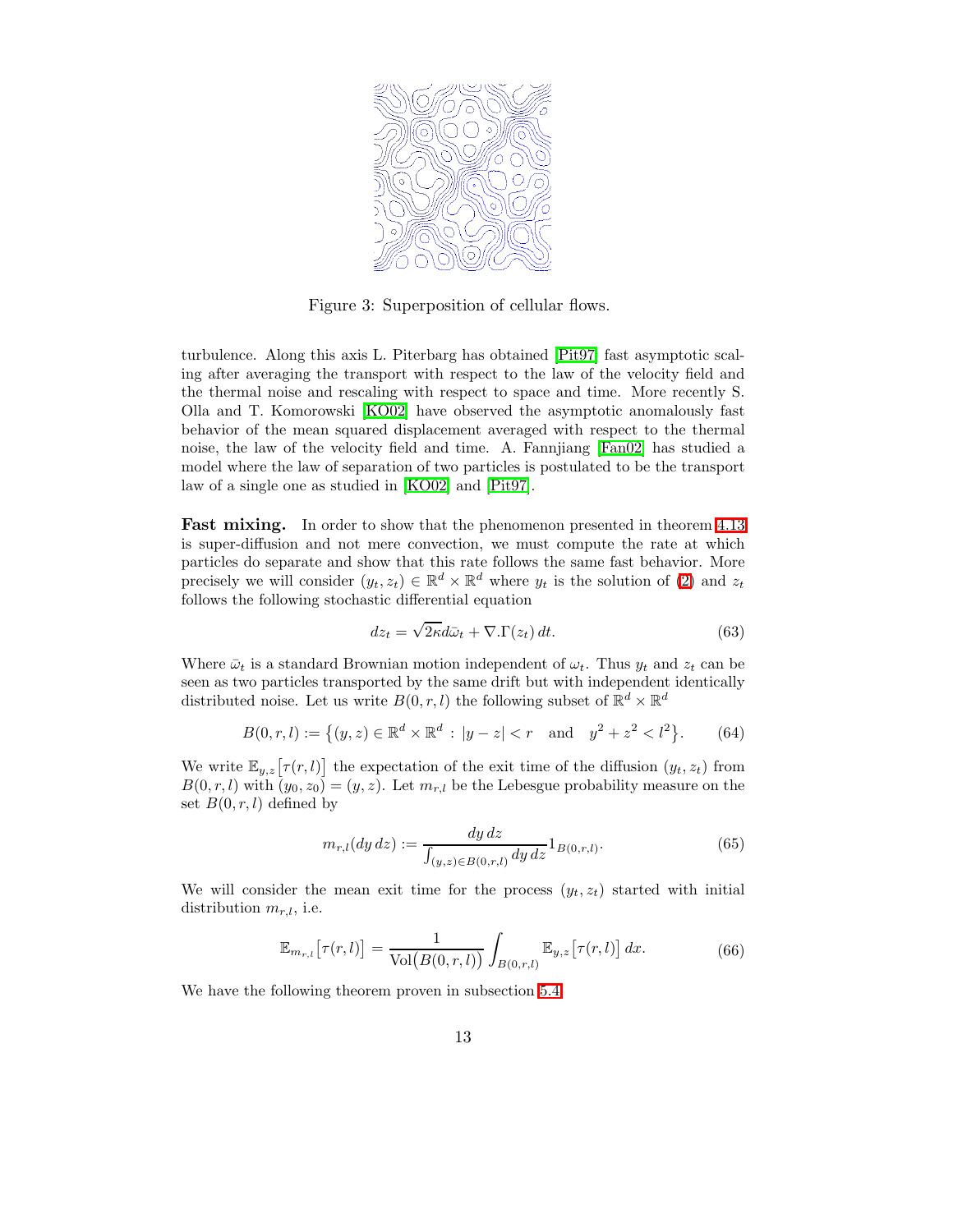**Theorem 4.15.** Under hypotheses **I**, **II**, and **III**with  $\alpha = 1$ , if the renormalization core is stable then there exists a constant Q such that for  $\rho_{\min} > Q\gamma_{\max}$  one has

$$
\limsup_{r \to \infty} \lim_{l \to \infty} \frac{1}{\ln r} \ln \left( \mathbb{E}_{m_{r,l}} \left[ \tau(r,l) \right] \right) < 2. \tag{67}
$$

More precisely for  $r > R_1$  one has

$$
\lim_{l \to \infty} \mathbb{E}_{m_{r,l}} \left[ \tau(r,l) \right] = r^{2-\nu(r)}.
$$
\n(68)

where  $\nu(r)$  is given by [\(58\)](#page-11-0) and Q by [\(60\)](#page-11-1).

Remark 4.16. It is easy to extend this theorem to any finite number of particles driven by the same flow but independent thermal noise.

Strong self-averaging property. A trivial consequence of theorem [4.13](#page-10-1) and [4.15](#page-12-1) is the fact that fast mixing is an almost sure event. More precisely, let us write  $H(r)$  and  $H(r, l)$  the events

$$
H(r) := \left\{ \tau(r) \le r^{2-\delta} \right\} \quad \text{and} \quad H(r, l) := \left\{ \tau(r, l) \le r^{2-\delta} \right\}
$$

<span id="page-13-1"></span>with  $\delta = 0.9 \ln \gamma_{\rm min}/\ln \rho_{\rm max}$ . Observe that  $\delta > 0$  and we have the following theorem

**Theorem 4.17.** Under hypotheses **I**, **Hand III**with  $\alpha = 1$ , if the renormalization core is stable then there exists a constant Q such that for  $\rho_{\min} > Q\gamma_{\max}$  one has

$$
\lim_{r \to \infty} \mathbb{P}_{m_r}[H(r)] = 1 \quad \text{and} \quad \lim_{r \to \infty} \lim_{l \to \infty} \mathbb{P}_{m_{r,l}}[H(r,l)] = 1. \tag{69}
$$

In this theorem  $Q$  is given by  $(60)$ , by slightly modifying the constants.

#### <span id="page-13-0"></span>4.4 Diagnosis of renormalization core's pathologies

With subsection [4.3](#page-10-2) we have seen that our model is super-diffusive if the *renormal*ization core is stable. With this subsection we will give necessary and sufficient conditions for the stability of the renormalization core by analyzing in details its dynamic. The results given here will be proven in subsection [5.3.](#page-24-1)

Diffusive properties of the eddies at vanishing molecular conductivity. We will need the following functions  $V$  and  $W$  describing the effective behavior of the eddies  $E^k$  of the *renormalization core* at vanishing molecular conductivity. For  $E \in \mathcal{S}_{L^{\infty}}(\mathbb{T}^d)$  and  $\zeta > 0$  we write

<span id="page-13-2"></span>
$$
V(\zeta, E) := \frac{\lambda_{\min}(\sigma_{\text{sym}}(\zeta I_d, E))}{\zeta}.
$$
\n(70)

Observe that by the variational formulation [\(17\)](#page-4-2) one has

$$
1/V(\zeta, E) = \sup_{\xi \in \mathbb{S}^{d-1}} \inf_{(f, H) \in C^{\infty}(\mathbb{T}^d) \times \mathcal{S}(\mathbb{T}^d)} \int_{\mathbb{T}^d} |\xi - \nabla \cdot H + E \nabla f|^2 \, dx + \zeta^2 \int_{\mathbb{T}^d} |\nabla f(x)|^2 \, dx. \tag{71}
$$

Where we have written  $\mathbb{S}^{d-1}$  the unit sphere of  $\mathbb{R}^d$  centered on 0. Observe that if for  $\xi \in \mathbb{S}^{d-1}$ ,  $\nabla.E.\xi \neq 0$  one has  $\forall \zeta > 0$   $V(\zeta, E) > 1$ . Moreover V is continuous and decreasing in  $\zeta$ . Let us define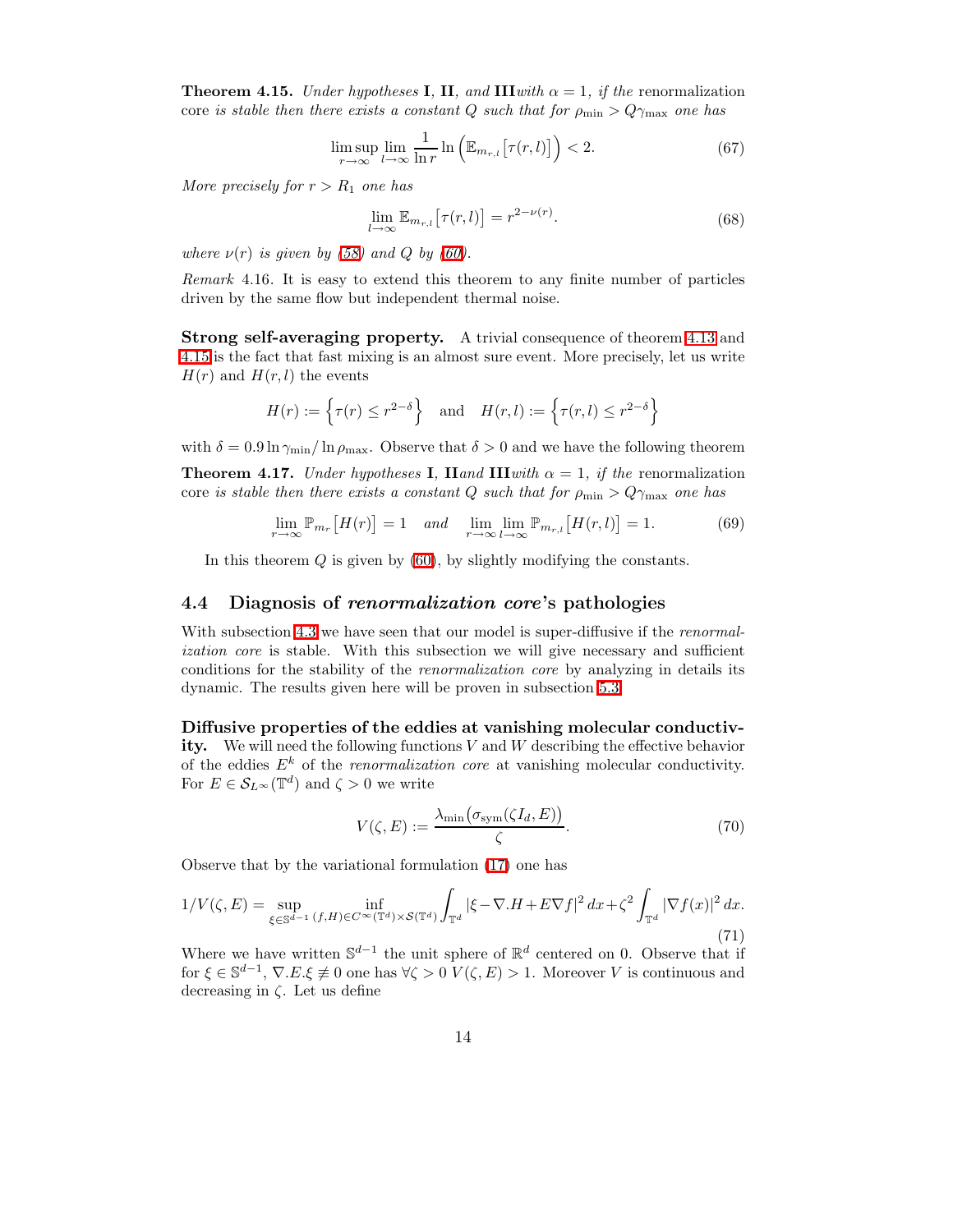<span id="page-14-0"></span>Definition 4.18.

$$
V(\zeta) := \inf_{n \in \mathbb{N}} V(\zeta, E^n) \tag{72}
$$

$$
V(0) := \lim_{\zeta \downarrow 0} V(\zeta) \tag{73}
$$

Observe that  $V(\zeta)$  is a decreasing function in  $\zeta$  thus the limit [\(73\)](#page-14-0) is well defined and belongs to  $[1, \infty]$ . We define for  $x \in (1, V(0))$ , the inverse function  $V^{-1}$  as

$$
V^{-1}(x) := \sup\{y > 0 : V(y) > x\}.
$$
 (74)

Observe that if  $V(0) > 1$ ,  $V^{-1}(x)$  is a decreasing function of x in  $(1, V(0))$ . Similarly we introduce

<span id="page-14-2"></span>
$$
W(\zeta, E) := \frac{\lambda_{\max}\big(\sigma_{\text{sym}}(\zeta I_d, E)\big)}{\zeta}.
$$
\n(75)

Observe that by the variational formulation [\(23\)](#page-4-3) one has

$$
W(\zeta, E) = 1 + \sup_{l \in \mathcal{S}^{d-1}} \inf_{\xi \perp l, (f, H) \in C^{\infty}(\mathbb{T}^d) \times \mathcal{S}(\mathbb{T}^d)} \zeta^{-2} \int_{\mathbb{T}^d} |\xi - \nabla \cdot H - E(l - \nabla f)|^2 \, dx + \int_{\mathbb{T}^d} |\nabla f|^2 \, dx. \tag{76}
$$

Observe that if for  $l \in \mathbb{S}^{d-1}$ ,  $\nabla.E.l \neq 0$  one has  $\forall \zeta > 0$   $W(\zeta, E) > 1$ . Moreover W is continuous and decreasing in  $\zeta$ . Let us define

#### <span id="page-14-1"></span>Definition 4.19.

$$
W(\zeta) := \sup_{n \in \mathbb{N}} W(\zeta, E^n) \tag{77}
$$

$$
W(0) := \lim_{\zeta \downarrow 0} W(\zeta) \tag{78}
$$

Observe that  $W(\zeta)$  is a decreasing function in  $\zeta$  thus the limit [\(78\)](#page-14-1) is well defined and belongs to  $[1, \infty]$ .

We remind that for  $E \in \mathcal{S}_{L^{\infty}}(\mathbb{T}^d)$  and  $\zeta > 0$ , one has

$$
1 \le V(\zeta, E) \le 1 + C_d \zeta^{-2} \lambda_{\min} \left( \int_{\mathbb{T}^d} t E(x) E(x) \, dx \right) \tag{79}
$$

and

$$
1 \le W(\zeta, E) \le 1 + C_d \zeta^{-2} \lambda_{\max} \Big( \int_{\mathbb{T}^d} {}^t E(x) E(x) \, dx \Big). \tag{80}
$$

Moreover the behavior of  $V(\zeta, E)$  and  $W(\zeta, E)$  at vanishing molecular conductivity (as  $\zeta \downarrow 0$ ) and their connections with the stream lines of the eddies has been widely studied in the literature (we refer to [\[IK91\]](#page-44-13), [\[FP94\]](#page-44-6) and the references inside). Thus it has been obtained [\[FP94\]](#page-44-6) that for any  $\beta \in [-\frac{1}{2}, 0]$  there exist  $E \in \mathcal{S}_{L^{\infty}}(\mathbb{T}^d)$  such that  $V(\zeta, E) = W(\zeta, E)$  and as  $\zeta \downarrow 0$ 

$$
V(\zeta, E)) \sim c^* \zeta^{\beta}.
$$
\n(81)

Where  $c^*$  can be calculated explicitly in several cases. An particular example with  $V(\zeta, E)$ ) ~  $-c^*$  ln  $\zeta$  is also given in [\[FP94\]](#page-44-6). For anisotropic cases, for any  $\delta \in [0, 1/2)$ there exist  $E \in \mathcal{S}_{L^{\infty}}(\mathbb{T}^d)$  such that [\[FP94\]](#page-44-6)

$$
W(\zeta, E) \sim c_1^* \zeta^{3\delta - 2} \qquad V(\zeta, E) \sim c_2^* \zeta^{-\delta}.
$$
 (82)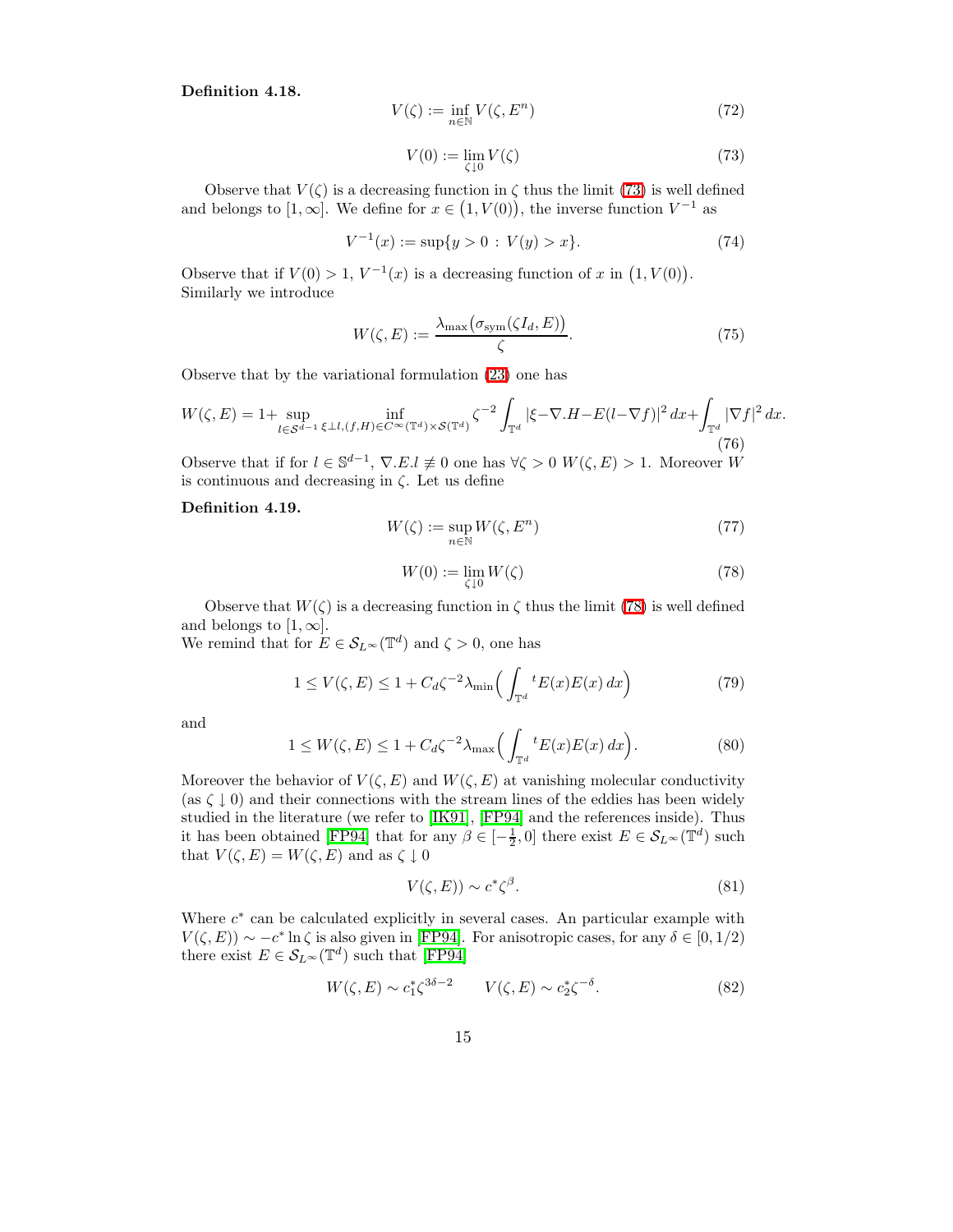The stability of the *renormalization core* and its anisotropy. Theorem [4.20](#page-15-2) shows that the anisotropy of the local turbulent conductivity is one of the causes of the instability of the renormalization core. It is natural to wonder whether the converse is true, the answer is positive at low flow rate as shown by the following theorem and corollary.

<span id="page-15-2"></span>**Theorem 4.20.** If the renormalization core has bounded anisotropic distortion ( $\mu$  <  $∞)$  then

1 if  $\gamma_{\text{max}} < V(0)$  then the renormalization core is stable  $(\lambda^{-} > 0)$ . Moreover if the monotony of  $V$  is strict then

<span id="page-15-5"></span><span id="page-15-4"></span>
$$
\lambda^{-} \ge \mu^{-\frac{1}{2}} \frac{V^{-1}(\gamma_{\text{max}})}{\gamma_{\text{max}}}.
$$
\n(83)

2 If  $W(0) < \infty$  then the renormalization core is bounded from above and

$$
\lambda^{+} \leq \mu^{\frac{1}{2}} C_d K_0 (\gamma_{\min} - 1)^{-\frac{1}{2}} (1 + W(0)). \tag{84}
$$

**Corollary 4.21.** If  $\gamma_{\text{max}} < V(0)$  and the renormalization core is not stable ( $\lambda^- = 0$ ) then it has unbounded anisotropic distortion  $(\mu = \infty)$ .

**Definition 4.22.** The flow is said to be isotropic if for all  $\zeta > 0, k \in \mathbb{N}, \sigma_{sym}(\zeta I_d, E^k)$ is a multiple of the identity matrix.

**Definition 4.23.** The renormalization core is said to be isotropic if for all  $k$ ,  $A<sup>k</sup>$  is a multiple of the identity matrix. We then write  $A^k = \lambda(A^k)I_d$ .

Observe that if the flow is isotropic then so is the *renormalization core*,  $\mu = 1$ and from theorem [4.20](#page-15-2) we obtain the following corollary.

Corollary 4.24. If the flow is isotropic then the renormalization core is stable for  $\gamma_{\text{max}} < V(0)$ .

Combining theorem [4.20](#page-15-2) and [4.10](#page-9-0) we obtain that for  $\gamma_{\text{max}} < V(0)$  the renormalization core is not stable if and only if it has unbounded anisotropic distortion. Moreover we have the following theorem

<span id="page-15-3"></span><span id="page-15-0"></span>Theorem 4.25. If the renormalization core has bounded anisotropic distortion, the monotony of V is strict,  $\gamma_{\text{max}} < V(0)$  then the renormalization core is stable  $(\lambda^- > 0)$  and

$$
C_1 \le \lambda^- \lambda^+ \le C_2. \tag{85}
$$

with  $C_1 = (V^{-1}(\gamma_{\text{max}})/\gamma_{\text{max}})^2$  and  $C_2 = C_d K_0^2 (1 - 1/\gamma_{\text{min}})^{-1}$ .

We believe that equation [\(85\)](#page-15-3) could be at the origin of the isotropy of turbulence at small scales. Let us observe that if  $V(0) = \infty$  then the stability of the *renormal*ization core is equivalent to the fact that it has bounded anisotropic distortion. It is easy to build from theorem [4.25](#page-15-0) and the analysis of  $V(\zeta, E)$  given above, examples of flows with stable *renormalization core* and thus a strongly-super-diffusive behavior. In particular we have the following theorem

<span id="page-15-1"></span>**Theorem 4.26.** If  $V(0) = \infty$  and the renormalization core is isotropic then under hypotheses I, IIand IIIwith  $\alpha = 1$  the flow is strongly super-diffusive for  $\rho_{\min} >$  $11Q_{\gamma_{\text{max}}}$  (where Q is given by [\(60\)](#page-11-1)) and theorems [4.13,](#page-10-1) [4.15](#page-12-1) and [4.17](#page-13-1) are valid (with  $\lambda^- > 0$ ).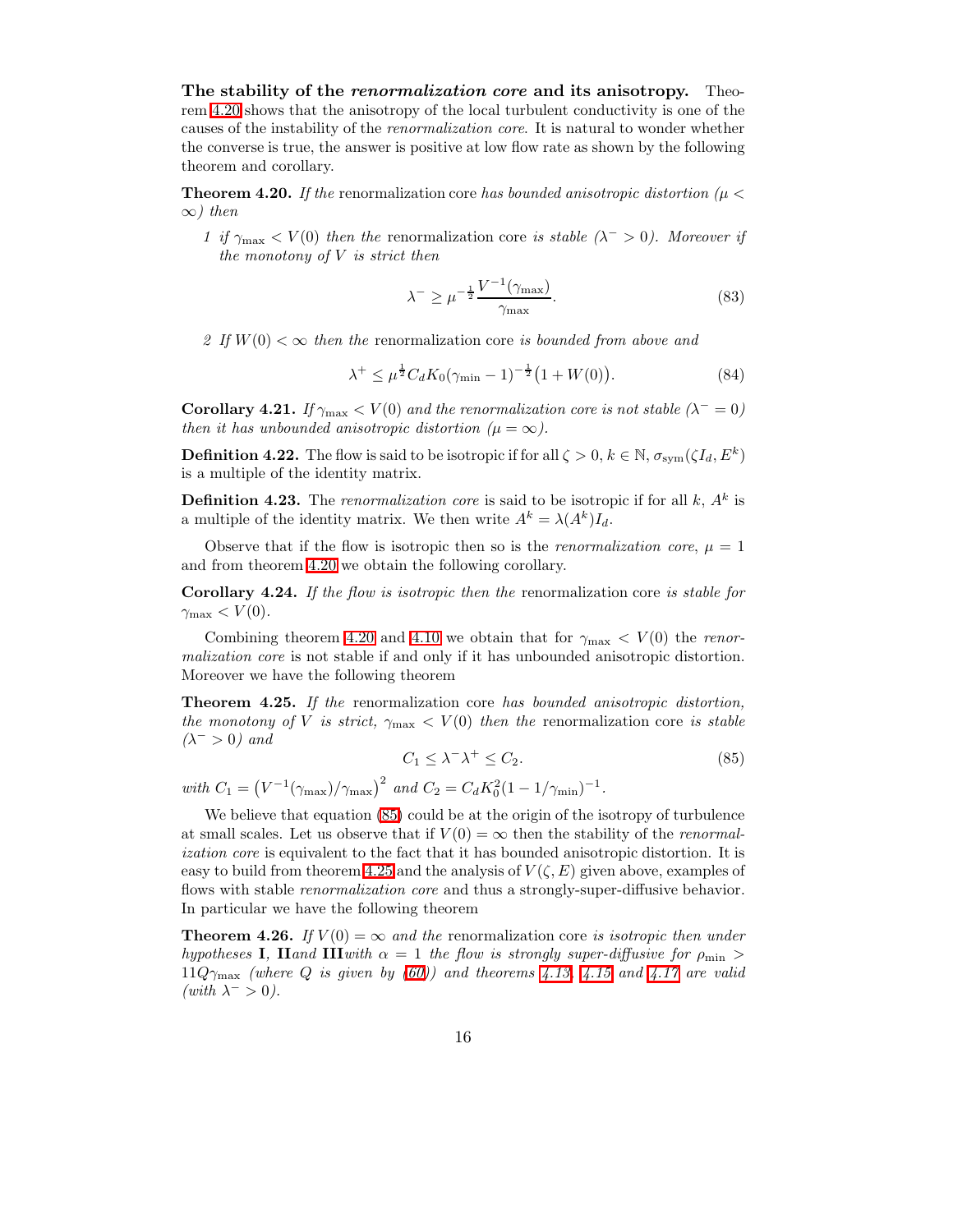Observe that if  $d = 2$  and if for all k,  $E^k = E$  where E corresponds to the cellular flow  $(E_{12}(x, y) := \sin(2\pi x) \cos(2\pi y)$  then  $V(0) = \infty$  ([\[FP94\]](#page-44-6)) and the renormalization core is stable  $(\lambda^- > 0)$ .

**Viscosity implosion.** It is easy to obtain that if there exists  $\delta > 0$  such that for all k the drift  $\nabla E^k$  is null on  $[0,1]^d \setminus [\delta,1-\delta]^d$  then  $W(0) < \infty$ . Moreover we have the following theorem.

<span id="page-16-1"></span>**Theorem 4.27.** If  $\gamma_{\text{min}} > W(0)$  then the renormalization core is vanishing with exponential rate and

$$
\limsup_{n \to \infty} \frac{\ln\left(\lambda_{\max}(A^n)\right)}{n} \le \ln\left(\frac{W(0)}{\gamma_{\min}}\right). \tag{86}
$$

It follows from theorem [4.27](#page-16-1) the renormalization core can be isotropic and not stable at the same time. Now it is natural to wonder whether a renormalization core (and thus the transport properties of the flow) may undergo a brutal alteration.

**Definition 4.28.** We call *viscosity implosion* the bifurcation from a stable renormalization core to a vanishing renormalization core.

We will now analyze this phenomenon.

**Definition 4.29.** The flow is said to be self-similar if and only if  $\gamma_{\text{max}} = \gamma_{\text{min}} = \gamma$ ,  $\rho_{\text{max}} = \rho_{\text{min}} = \rho$  and for all k,  $E^k = E^0 = E$ .

Let us remind that a real turbulent flow has a non self-similar multi-scale struc-ture, we refer to [\[DC97\]](#page-43-11). Observe that if the flow is self-similar then  $V(\zeta) = W(\zeta)$ . In this case we will write

<span id="page-16-2"></span>
$$
\gamma_c := V(0) \tag{87}
$$

<span id="page-16-0"></span>Theorem 4.30. Assume the flow to be self-similar and isotropic

1 If  $\gamma < \gamma_c$  then the renormalization core is stable  $(\lambda^- > 0)$  and

$$
\lim_{n \to \infty} A^n = \zeta_0 I_d. \tag{88}
$$

where  $\zeta_0$  is the unique solution of  $V(\zeta_0) = \gamma$ 

2 If  $\gamma = \gamma_c$  and  $(V(0) - V(x))x^{-p}$  admits a non null limit as  $x \downarrow 0$  with  $p > 0$ then the renormalization core is vanishing with polynomial rate (in particular  $\lambda^+ = \lambda^- = 0$ ):

$$
\lim_{n \to \infty} \frac{\ln \lambda(A^n)}{\ln n} = -\frac{1}{p}.\tag{89}
$$

3 If  $\gamma > \gamma_c$  then the renormalization core is vanishing with exponential rate (in particular  $\lambda^+ = \lambda^- = 0$ )

$$
\lim_{n \to \infty} \frac{1}{n} \ln \lambda(A^n) = \ln \left( \frac{\gamma_c}{\gamma} \right). \tag{90}
$$

It follows from equation [\(88\)](#page-16-2) that if the flow is self-similar and the renormalization core isotropic and E non constant then  $V(0) > 1$  and for  $1 < \gamma < V(0)$  the flow is strongly super-diffusive and theorems [4.13,](#page-10-1) [4.15](#page-12-1) and [4.17](#page-13-1) are valid (with  $\lambda^{-} > 0$ ).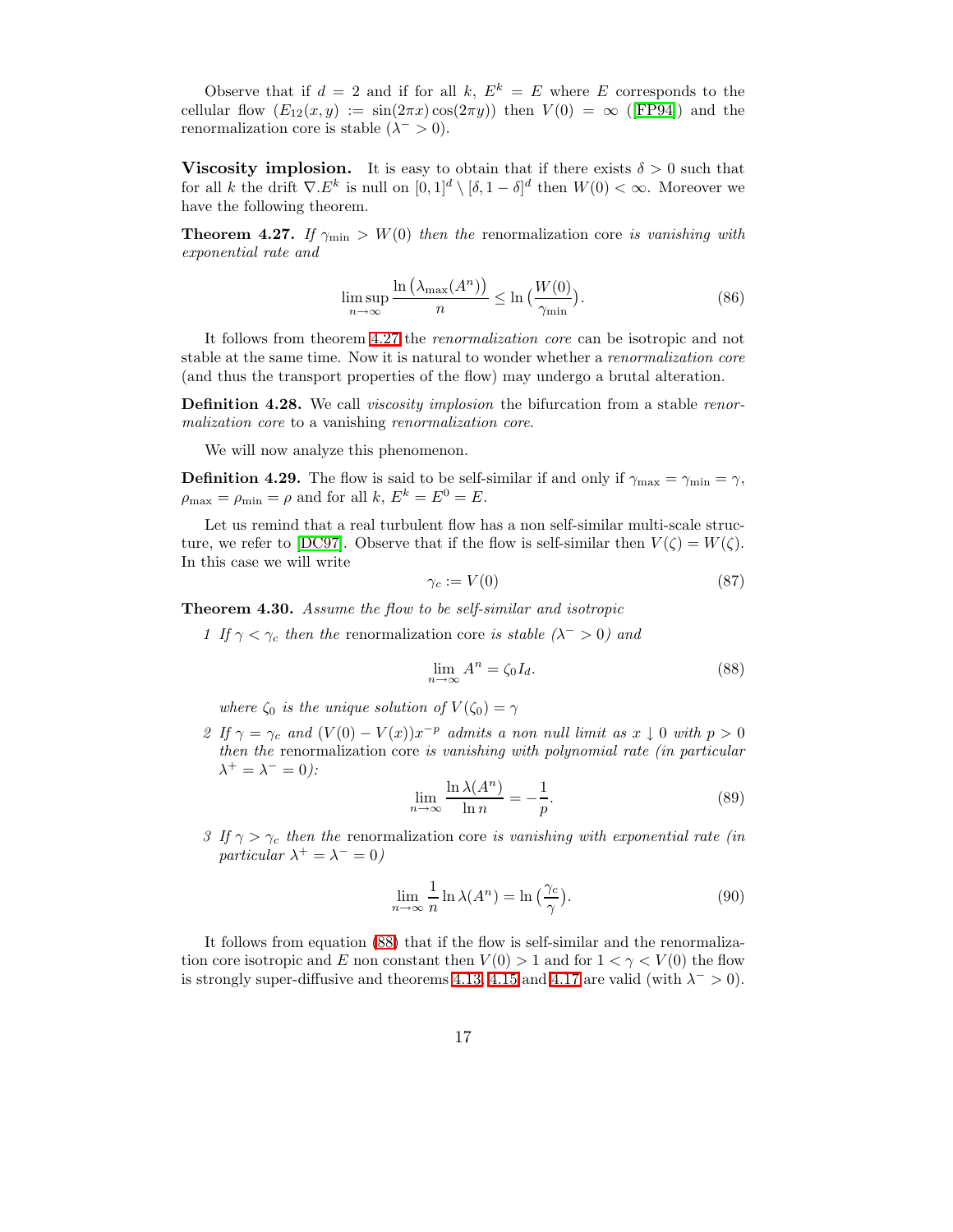<span id="page-17-0"></span>

<span id="page-17-2"></span>(a) An implosive eddy geometry.

<span id="page-17-3"></span>(b) Stable renormalization core.



(c) Vanishing renormalization core.

<span id="page-17-1"></span>Figure 4: Viscosity implosion.

The viscosity implosion of the *renormalization core* implies that the strong selfaveraging property of the flow collapse towards a chaotic coupling between the scales. Let us give a particular example to illustrate what we mean by such bifurcation. The flow is assumed to be self-similar and isotropic and the stream lines of the eddy E over a period  $[0, 1]^3$  are given in the figure [4\(a\).](#page-17-0) Since there exists δ > 0 such that the drift  $\nabla$ . E is null on  $[0, 1]^d \setminus [\delta, 1 - \delta]^d$  we have  $\gamma_c < \infty$  with the eddy illustrated in figure  $(4(a))$ . Now imagine that one puts a drop of dye in such a flow and observe its transport at very large spatial scale. We have illustrated in the figure [4](#page-17-1) a metaphorical illustration of what one could see, it would be interesting to run numerical simulations to analyze the behavior of a drop of dye at the transition between a stable and vanishing renormalization core. For  $\gamma < \gamma_c$  dye is transported by strong super-diffusion, and the density of its colorant in the flow is homogeneous (figure [4\(b\)\)](#page-17-2). Moreover in the domain  $(0, \gamma_c)$  an increase of the flow rate  $\gamma$  in the eddies is compensated by an increase of the diffusive (dissipative) power of the smaller eddies. The picture undergoes a brutal transformation at  $\gamma \geq \gamma_c$ ; in this domain an increase of  $\gamma$  results in the growth of the advective power of the eddies but their diffusive power remains bounded and can no longer compensate convection. The diffusive power of the smaller scales becomes dominated by the convective power of the eddy at the observation scale (figure  $4(c)$ ). The drop dye is then transported by advection and presents high density gradients.

**Variational formulae for**  $\gamma_c$ **.** Assume the flow to be self-similar and isotropic. Thus from equation [\(71\)](#page-13-2) it is easy to obtain that

<span id="page-17-4"></span>
$$
\gamma_c^{-1} = \inf_{(f,H)\in C^\infty(\mathbb{T}^d)\times \mathcal{S}(\mathbb{T}^d)} \int_{\mathbb{T}^d} |\xi - \operatorname{div} H + E\nabla f|^2 dx \tag{91}
$$

from equation [\(76\)](#page-14-2) it is also easy to obtain that for any unit vector  $l$  in  $\mathbb{R}^d$ 

$$
\gamma_c = 1 + \lim_{\zeta \downarrow 0} \inf_{\xi \perp l, (f, H) \in C^\infty(\mathbb{T}^d) \times \mathcal{S}(\mathbb{T}^d)} \zeta^{-2} \int_{\mathbb{T}^d} |\xi - \operatorname{div} H - E(l - \nabla f)|^2 \, dx + \int_{\mathbb{T}^d} |\nabla f|^2 \, dx. \tag{92}
$$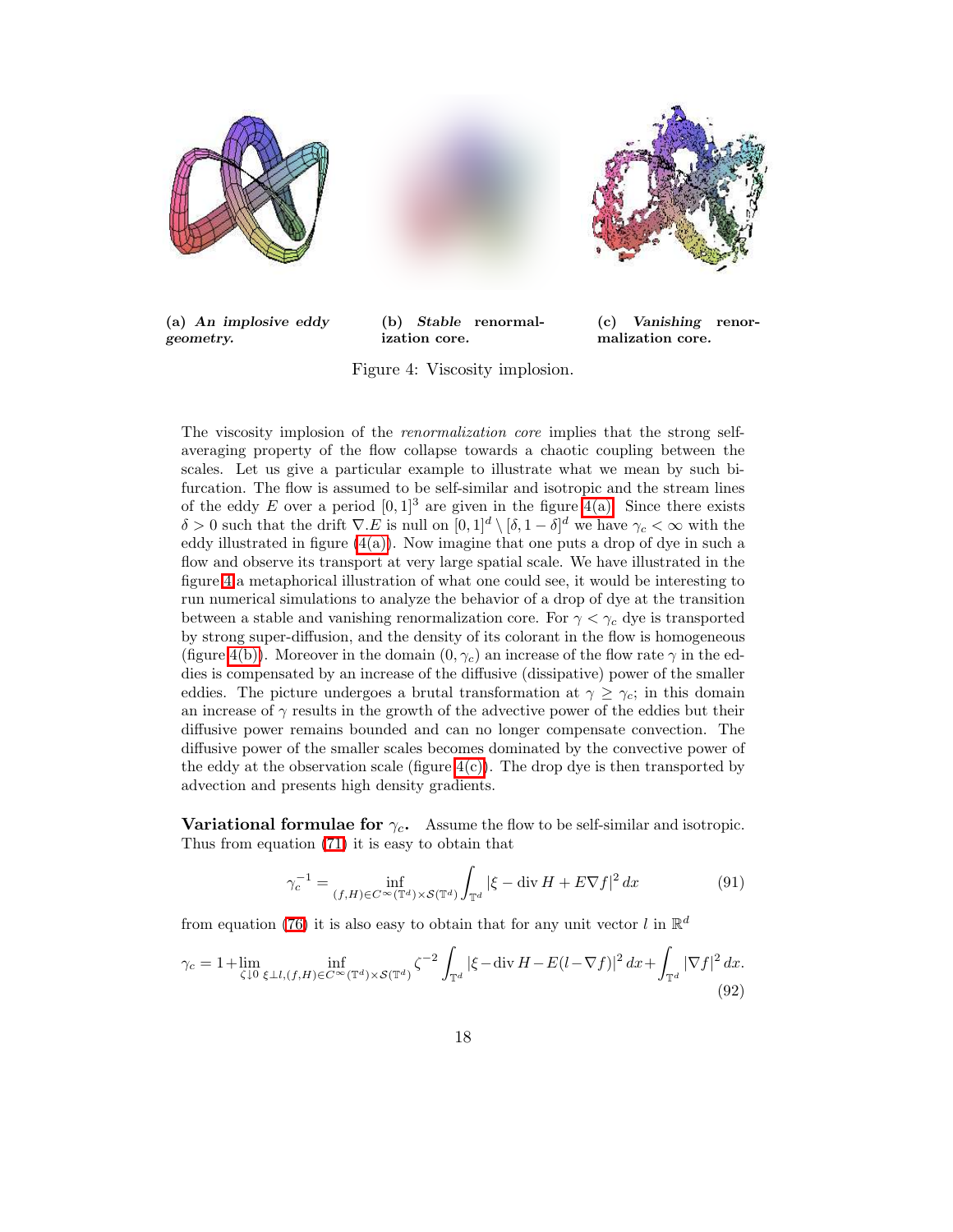Write G the set of  $f \in H^1(\mathbb{T}^d)$  such that there exists  $\xi, l \in \mathbb{R}^d$  and H a skew symmetric matrix with coefficients in  $H^1(\mathbb{T}^d)$  with  $\xi \perp l$  and

<span id="page-18-0"></span>
$$
\xi - \operatorname{div} H - E(l - \nabla f) = 0. \tag{93}
$$

Then if  $G = \emptyset$  it is easy to obtain from [\(92\)](#page-17-4) that  $\gamma_c = \infty$ . If  $G \neq \emptyset$  then one has

$$
\gamma_c = 1 + \inf_{f \in G} \int_{\mathbb{T}^d} |\nabla f|^2 dx. \tag{94}
$$

The equation [\(93\)](#page-18-0) is degenerate, thus it is not easy to prove a solution for that equation in a general case and actually most of the time it has no solution which means that  $\gamma_c = \infty$ . It would be interesting to obtain non trivial criteria ensuring the existence of a solution for  $(93)$ . The most trivial example of a stream matrix  $E$ such that  $\gamma_c < \infty$  is the following one. Take  $d = 2$  and E a skew symmetric matrix with  $E_{1,2} = h$  where h over the period  $[0,1]^2$  is equal to

$$
h(x_1, x_2) = \sin(2\pi x_1)\sin(2\pi x_2)g\left(4\left((x_1 - 0.5)^2 + (x_2 - 0.5)^2\right)\right) \tag{95}
$$

where g is any smooth function on [0,1] such that  $g = 1$  on [0, 1/3] and  $g = 0$  on [2/3, 1]. Then it is easy to check that  $1 < \gamma_c < \infty$  and estimate it from the variational formulae given above. For instance write  $G'$  the set of smooth  $\mathbb{T}^d$  periodic function f such that  $\nabla f = e_2$  on  $\{x : (x_1 - 0.5)^2 + (x_2 - 0.5)^2 \le 1/6\}$  then it is easy to check that

$$
\gamma_c \le 1 + \inf_{f \in G'} \int_{\mathbb{T}^d} |\nabla f|^2 \, dx. \tag{96}
$$

The renormalization core with a finite number of scales. The results given above were related to the asymptotic behavior of the renormalization core. When the flow has only a finite number of scales we will give below quantitative estimates controlling the renormalization core.

<span id="page-18-1"></span>**Theorem 4.31.** The ubiety of the renormalization core is bounded from above by the inverse of its stability. Writing  $C = C_d K_0^2 (1 - 1/\gamma_{\min})^{-1}$  we have

$$
\lambda_n^+ \le \kappa + \frac{C}{\lambda_{n-1}^-}
$$
 and  $\mu_n \le \frac{\kappa}{\lambda_n^-} + \frac{C}{(\lambda_n^-)^2}$ 

<span id="page-18-3"></span><span id="page-18-2"></span>Theorem 4.32. We have

<span id="page-18-4"></span>
$$
\lambda_n^- \ge \min\left(\lambda_{\min}(\kappa), (\mu_n)^{-\frac{1}{2}} \frac{V^{-1}(\gamma_{\max})}{\gamma_{\max}}\right). \tag{97}
$$

<span id="page-18-5"></span>**Theorem 4.33.** We have for  $n \in \mathbb{N}$ 

$$
\lambda_n^+ \le \max\left(\lambda_{\max}(\kappa), C_d K_0 \mu_n^{\frac{1}{2}} (\gamma_{\min} - 1)^{-\frac{1}{2}}\right) \left(1 + W(0)\right). \tag{98}
$$

In particular, observe that if  $\gamma_{\text{max}} < \infty$  and  $\lambda^- = 0$  then the stability of the *renormalization core* should decrease according to the following relation  $\ln \lambda_n^- \sim$  $-0.5 \ln \mu_n$  and its ubiety should increase like  $\ln \lambda_n^+ \sim 0.5 \ln \mu_n$ .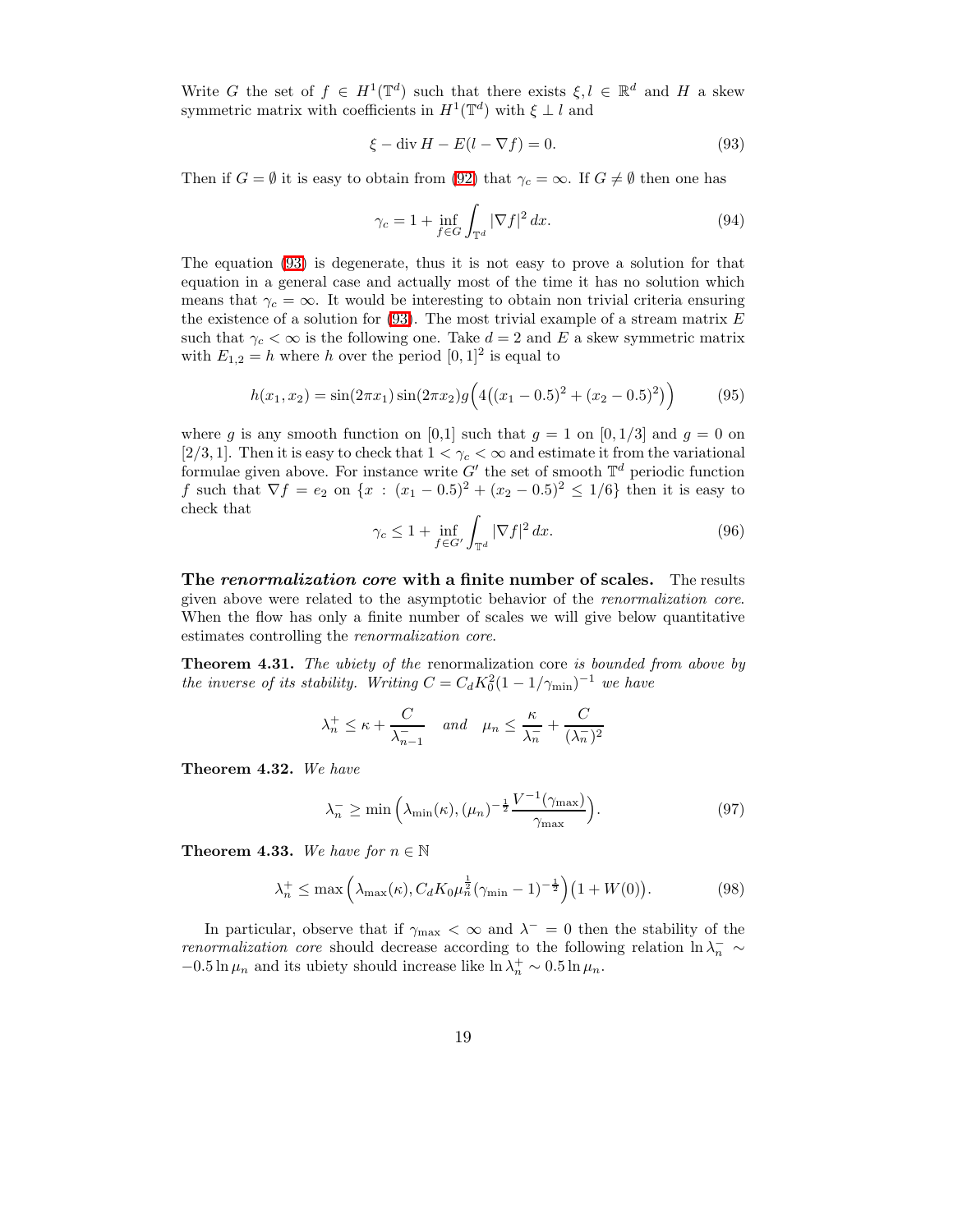# <span id="page-19-0"></span>5 Proofs

## 5.1 Averaging with two scales: proof of theorem [4.1](#page-5-0)

There are two strategies to prove theorem [4.1;](#page-5-0) the first one is based on the relative translation method introduced in [\[Owh01a\]](#page-44-2) and the variational formulations of the effective conductivity; this is the strategy used in [\[BO02a\]](#page-43-2). The second one is new and based only on the relative translation method. Although the first strategy in the case considered here would give (the proof is rather long) a sharper estimate of the error term:  $(1 + \epsilon(R))^2$  with  $\epsilon(R) = \frac{||K||_{\alpha}}{R^{\alpha} \lambda_{\min}(a)} f(d, \frac{||a+P||_{\infty}}{\lambda_{\min}(a)})$  instead of [\(24\)](#page-5-1) we have preferred to write here the second one for its simplicity and the fact that it allows to obtain a lower and an upper bound at once without the need of any variational formulation. Let us now give this new alternative strategy.

By the variational formulation [\(23\)](#page-4-3) the effective conductivity  $\sigma_{sym}(a, S_R P + K)$  is continuous in  $L^{\infty}(\mathbb{T}^d)$  norm with respect to the stream matrices P and K and by density it is sufficient to prove the estimate  $(24)$  assuming that P and K are smooth and belongs to  $\mathcal{S}(\mathbb{T}^d)$ .

First we will prove the following proposition where we have used the notation intro-duced in section [3](#page-3-1) (we write  $E := S_R P + K$ ).

<span id="page-19-6"></span>**Proposition 5.1.** Let  $l \in \mathbb{R}^d$ ,  $l \neq 0$ .

$$
\left[ \left( {}^{t}l\sigma_{\text{sym}}(a, S_R P + K)l \right)^{\frac{1}{2}} - \left( {}^{t}l\sigma_{\text{sym}}(\sigma_{\text{sym}}(a, P), K)l \right)^{\frac{1}{2}} \right]^2 \leq J_1 + J_2 + J_3 + J_4 \tag{99}
$$

<span id="page-19-1"></span>with

<span id="page-19-2"></span>
$$
J_1 = \int_{(x,y)\in\mathbb{T}^d \times [-\frac{1}{2},\frac{1}{2}]^d} \nabla F_l^{a,E}(x+\frac{y}{R})(a-E(x+\frac{y}{R})) \nabla \chi^{a,P}(Rx+y) \nabla F_l^{\sigma_{\text{sym}}(a,P),K}(x) \, dx \, dy
$$
\n(100)

<span id="page-19-3"></span>
$$
J_2 = -\int_{\mathbb{T}^d \times [-\frac{1}{2},\frac{1}{2}]^d} \nabla F_l^{a,E}(x+\frac{y}{R}) \big( (a+P(Rx+y))\nabla F^{a,P}(Rx+y) - \sigma_{\text{sym}}(a,P))\nabla F_l^{\sigma_{\text{sym}}(a,P),K}(x) \, dx \, dy \tag{101}
$$

<span id="page-19-4"></span>
$$
J_3 = -\int_{\mathbb{T}^d \times [-\frac{1}{2},\frac{1}{2}]^d} \nabla F_l^{a,E}(x + \frac{y}{R}) \left( K(x + \frac{y}{R}) - K(x) \right) \nabla F^{a,P}(Rx + y) \nabla F_l^{\sigma_{\text{sym}}(a,P),K}(x) \, dx \, dy \tag{102}
$$

$$
J_4 = \int_{\mathbb{T}^d \times [-\frac{1}{2}, \frac{1}{2}]^d} \nabla F_l^{a, E}(x + \frac{y}{R}) K(x) \nabla \chi^{a, P}(Rx + y) \nabla F_l^{\sigma_{\text{sym}}(a, P), K}(x) \, dx \, dy \tag{103}
$$

Proof. Let us write

$$
I = \int_{(x,y)\in\mathbb{T}^d\times[-\frac{1}{2},\frac{1}{2}]^d} \nabla F_l^{a,E}(x+\frac{y}{R}) a \nabla F^{a,P}(Rx+y) \nabla F_l^{\sigma_{\text{sym}}(a,P),K}(x) \, dx \, dy. \tag{104}
$$

Using Cauchy-Schwartz inequality and the formula [\(20\)](#page-4-1) one obtains that

<span id="page-19-5"></span>
$$
I \leq \left( {}^{t}l\sigma_{\text{sym}}(a, S_R P + K)l \right)^{\frac{1}{2}} \left( {}^{t}l\sigma_{\text{sym}}(\sigma_{\text{sym}}(a, P), K)l \right)^{\frac{1}{2}}.
$$
 (105)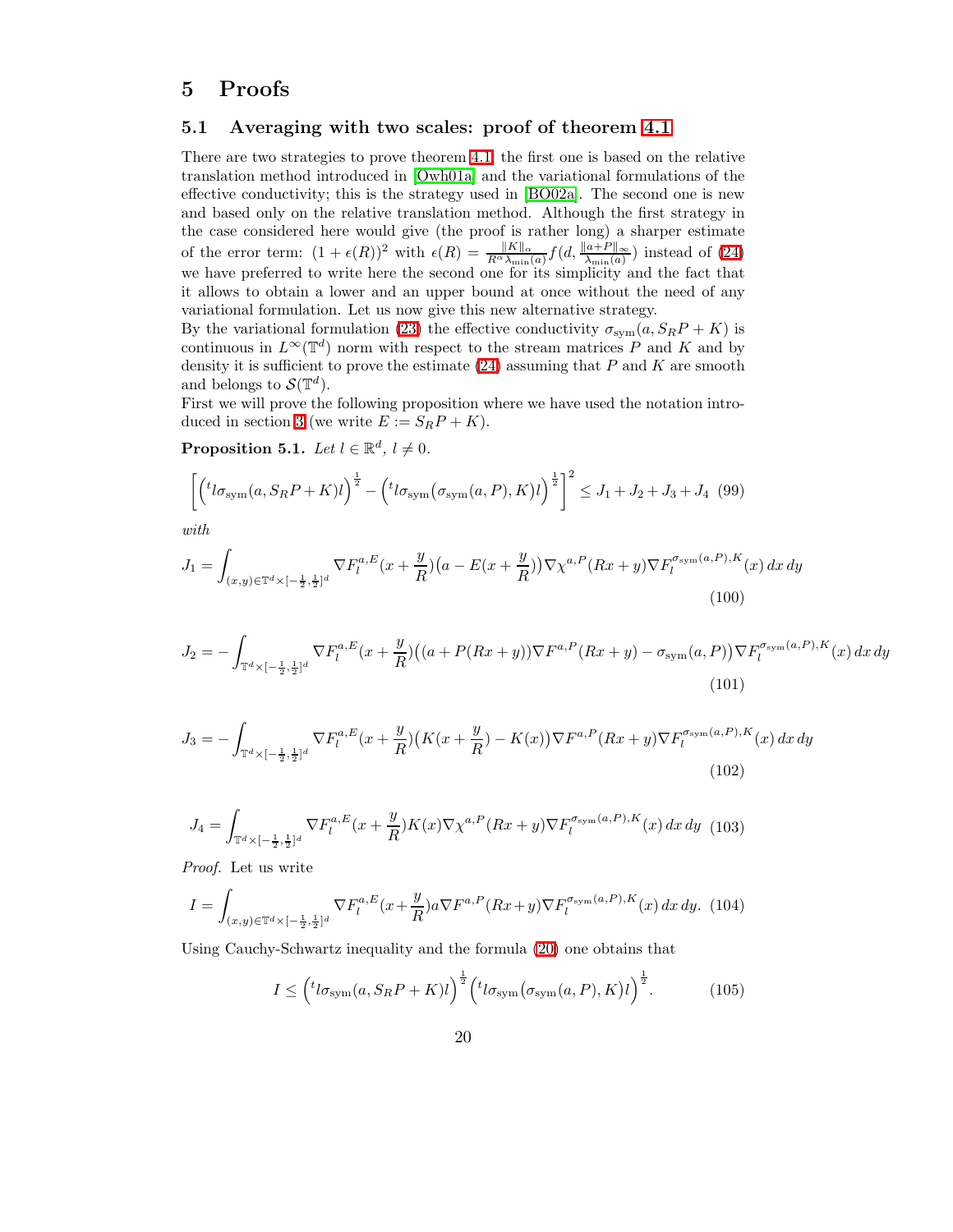Now, writing  $E = S_R P + K$  observe that

<span id="page-20-0"></span>
$$
I = (I_1 + I_2)/2 \tag{106}
$$

with

$$
I_1 = \int_{(x,y)\in\mathbb{T}^d \times [-\frac{1}{2},\frac{1}{2}]^d} \nabla F_l^{a,E}(x+\frac{y}{R}) \big(a+E(x+\frac{y}{R})\big) \nabla F^{a,P}(Rx+y) \nabla F_l^{\sigma_{\text{sym}}(a,P),K}(x) \, dx \, dy
$$

and

$$
I_2 = \int_{(x,y)\in\mathbb{T}^d\times[-\frac{1}{2},\frac{1}{2}]^d} \nabla F_l^{a,E}(x+\frac{y}{R})\big(a-E(x+\frac{y}{R})\big)\nabla F^{a,P}(Rx+y)\nabla F_l^{\sigma_{\text{sym}}(a,P),K}(x)\,dx\,dy.
$$

Using

$$
\int_{(x,y)\in\mathbb{T}^d\times[-\frac{1}{2},\frac{1}{2}]^d} \nabla F_l^{a,E}(x+\frac{y}{R})(a-E(x+\frac{y}{R}))l = {}^t l \sigma_{sym}(a, S_R P + K)l
$$

and the fact that  $\nabla F_l^{a, E}(x + \frac{y}{R})(a - E(x + \frac{y}{R}))$  is a divergence free vector field one obtains that

$$
I_2 = {}^{t}l\sigma_{\text{sym}}(a, S_R P + K)l - J_1
$$

with  $J_1$  given by [\(100\)](#page-19-1). Moreover

$$
I_1 = G_0 - J_2 - J_3 - J_4 \tag{107}
$$

with

$$
G_0 = \int_{(x,y)\in\mathbb{T}^d\times[-\frac{1}{2},\frac{1}{2}]^d} \nabla F_l^{a,E}(x+\frac{y}{R})\big(\sigma_{\text{sym}}(a,P) + K(x)\big)\nabla F_l^{\sigma_{\text{sym}}(a,P),K}(x)\,dx\,dy
$$

$$
= {}^t l \sigma_{\text{sym}}(\sigma_{\text{sym}}(a,P),K)l
$$
(108)

where we have used in the last equality the fact that  $(\sigma_{sym}(a, P) + K(x)) \nabla F_l^{\sigma_{sym}(a, P), K}(x)$ is divergence free. And  $J_2$ ,  $J_3$ ,  $J_4$  are given by [\(101\)](#page-19-2), [\(102\)](#page-19-3) and [\(103\)](#page-19-4). Thus combining [\(105\)](#page-19-5) and [\(106\)](#page-20-0) we have obtained [\(99\)](#page-19-6), which proves the proposition.  $\Box$ 

<span id="page-20-2"></span>Now we will show that  $J_1$ ,  $J_2$ ,  $J_3$  and  $J_4$  act as error terms in the homogenization process. Using div  $((a+E)\nabla F_l^{a,E})=0$  and observing that,  $\nabla \chi^{a,P}(Rx+y)=\nabla_y \chi^{a,P}(Rx+y)$ and integrating by parts in y one obtains (writing  $\partial^{i}([-\frac{1}{2},\frac{1}{2}]^d) = \{x \in [-\frac{1}{2},\frac{1}{2}]^d : \frac{1}{2}$  $x_i = -\frac{1}{2}\}$ 

$$
J_1 = G_1 + G_2 \tag{109}
$$

<span id="page-20-1"></span>with (writing  $(e_i)_{1 \leq i \leq d}$  the orthonormal basis of  $\mathbb{R}^d$  compatible with the axis of periodicity of  $\mathbb{T}^d$ )

$$
G_{1} = \sum_{i=1}^{d} \int_{(x,y^{i}) \in \mathbb{T}^{d} \times \partial^{i}([-\frac{1}{2},\frac{1}{2}]^{d})} t \left( \nabla F_{l}^{a,E}(x+(y^{i}+e_{i})/R) - \nabla F_{l}^{a,E}(x+y^{i}/R) \right) (a - P(Rx+y^{i})) \cdot e_{i}
$$
  

$$
\chi^{a,P}(Rx+y^{i}) \nabla F_{l}^{\sigma_{\text{sym}}(a,P),K}(x) dx dy^{i}
$$
\n(110)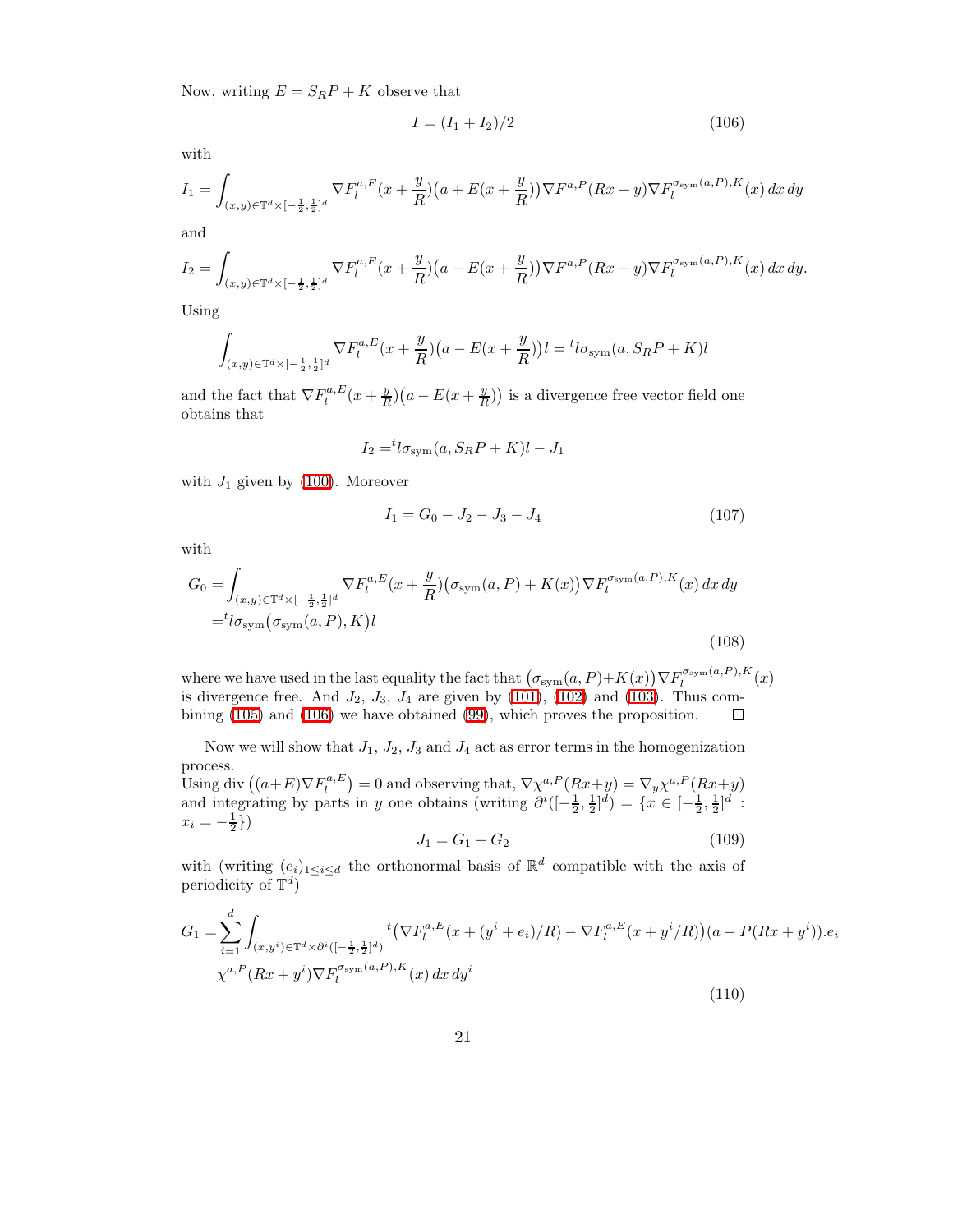<span id="page-21-4"></span>
$$
G_2 = -\sum_{i=1}^d \int_{(x,y^i)\in \mathbb{T}^d \times \partial^i ([-\frac{1}{2},\frac{1}{2}]^d)} ({}^t \nabla F_l^{a,E}(x+(y^i+e_i)/R) K(x+(y^i+e_i)/R) - {}^t \nabla F_l^{a,E}(x+y^i/R) K(x+y^i/R)) . e_i \chi^{a,P}(Rx+y^i) \nabla F_l^{a_{\text{sym}}(a,P),K}(x) dx dy^i.
$$
\n(111)

<span id="page-21-1"></span>Now we will need the following lemma which says that the solution of the two-scale cell problem keeps in its structure a signature of the fast period.

Lemma 5.2. For  $i \in \{1, \ldots d\}$  one has

<span id="page-21-0"></span>
$$
\int_{x \in \mathbb{T}^d} |\nabla F_l^{a,E}(x + e_i/R) - \nabla F_l^{a,E}(x)|_a^2 \le |l|_{\sigma(a,E)}^2 C_d \left(\frac{\|K\|_{\alpha}}{R^{\alpha} \lambda_{\min}(a)}\right)^2. \tag{112}
$$

Proof. Observe that

$$
\nabla.(a+E(x))\nabla\big(F_l^{a,E}(x+e_i/R) - F_l^{a,E}(x)\big) = \nabla.\Big(\big(K(x) - K(x+e_i/R)\big)\nabla F_l^{a,E}(x+e_i/R)\Big). \tag{113}
$$

It follows that

$$
\int_{x \in \mathbb{T}^d} |\nabla F_l^{a,E}(x + e_i/R) - \nabla F_l^{a,E}(x)|_a^2 = \int_{x \in \mathbb{T}^d} \left( \nabla F_l^{a,E}(x + e_i/R) - \nabla F_l^{a,E}(x) \right)
$$
\n
$$
\left( K(x) - K(x + e_i/R) \right) \nabla F_l^{a,E}(x + e_i/R) \tag{114}
$$

thus using Cauchy-Schwartz inequality one obtains

$$
\int_{x \in \mathbb{T}^d} |\nabla F_l^{a,E}(x + e_i/R) - \nabla F_l^{a,E}(x)|_a^2 \le \int_{x \in \mathbb{T}^d} \left| (K(x) - K(x + e_i/R)) \nabla F^{a,E}(x + e_i/R) \right|_{a^{-1}}^2
$$
\n(115)

and the equation [112](#page-21-0) follows easily.

It follows from lemma [5.2](#page-21-1) equation [110](#page-20-1) and Cauchy-Schwartz inequality that

$$
G_1 \leq C_d \frac{\|K\|_{\alpha}}{R^{\alpha} \lambda_{\min}(a)} \|\chi^{a,P}\|_{\infty} \frac{\|a-P\|_{\infty}}{\lambda_{\min}(a)} \Big( {}^{t}l\sigma_{\text{sym}}(a, S_R P + K)l \Big)^{\frac{1}{2}} \Big( {}^{t}l\sigma_{\text{sym}}(\sigma_{\text{sym}}(a, P), K)l \Big)^{\frac{1}{2}}.
$$
\n(116)

Now we will use the following lemma which is a consequence of Stampacchia estimates [\[Sta66\]](#page-45-2), [\[Sta65\]](#page-45-3) for elliptic operators with discontinuous coefficients (see [\[Owh01a\]](#page-44-2), appendix B, theorem B.1.1) (we remind that  $\chi^{a,P}$  is uniquely defined by the cell problem and  $\int_{\mathbb{T}^d} \chi^{a,P}(x) dx = 0$ )

<span id="page-21-2"></span>Lemma 5.3.

<span id="page-21-5"></span>
$$
\|\chi^{a,P}\|_{\infty} \le C_d \left(\frac{\|a+P\|_{\infty}}{\lambda_{\min}(a)}\right)^{3d+2} \tag{117}
$$

<span id="page-21-3"></span> $\Box$ 

Thus one obtains from [\(117\)](#page-21-2) and [\(116\)](#page-21-3) that

$$
G_1 \leq C_d \frac{\|K\|_{\alpha}}{R^{\alpha} \lambda_{\min}(a)} \left(\frac{\|a+P\|_{\infty}}{\lambda_{\min}(a)}\right)^{3d+3} \left(t_{\text{log}_{\text{sym}}}(a, S_R P + K)t\right)^{\frac{1}{2}} \left(t_{\text{log}_{\text{sym}}}\left(\sigma_{\text{sym}}(a, P), K\right)t\right)^{\frac{1}{2}}
$$
\n(118)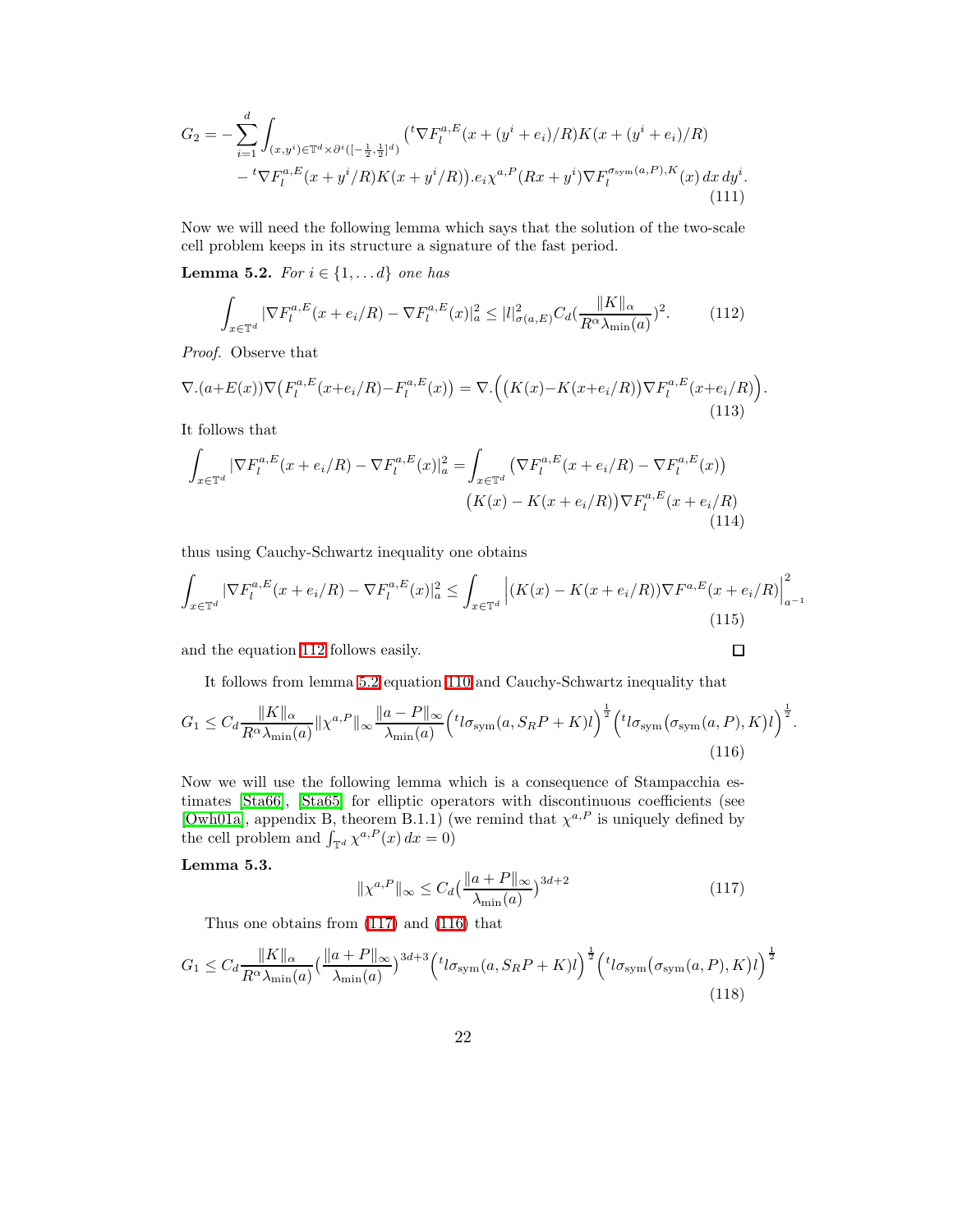<span id="page-22-0"></span>similarly, observing that  $\text{div}_y\left(K(x)\nabla F_l^{a,E}(x+\frac{y}{R})\right)=0$  and integrating by part in  $y$  in the equation [\(103\)](#page-19-4) one obtains

$$
J_4 = \sum_{i=1}^d \int_{(x,y^i) \in \mathbb{T}^d \times \partial^i ([-\frac{1}{2},\frac{1}{2}]^d)} \left( {}^t \nabla F_l^{a,E}(x+(y^i+e_i)/R) - {}^t \nabla F_l^{a,E}(x+y^i/R) \right) K(x).e_i
$$
  

$$
\chi^{a,P}(Rx+y^i) \nabla F_l^{\sigma_{\text{sym}}(a,P),K}(x) dx dy^i.
$$
 (119)

Adding equation [\(111\)](#page-21-4) to equation [\(119\)](#page-22-0) we obtain

$$
J_4 + G_2 = \sum_{i=1}^d \int_{(x,y^i) \in \mathbb{T}^d \times \partial^i ([-\frac{1}{2},\frac{1}{2}]^d)} t \nabla F_l^{a,E}(x + (y^i + e_i)/R) \big( K(x) - K(x + (y^i + e_i)/R) \big) . e_i
$$
  

$$
\chi^{a,P}(Rx + y^i) \nabla F_l^{\sigma_{\text{sym}}(a,P),K}(x) dx dy^i
$$
  

$$
+ \sum_{i=1}^d \int_{(x,y^i) \in \mathbb{T}^d \times \partial^i ([-\frac{1}{2},\frac{1}{2}]^d)} t \nabla F_l^{a,E}(x + y^i/R) \big( K(x + y^i/R) - K(x) \big) . e_i
$$
  

$$
\chi^{a,P}(Rx + y^i) \nabla F_l^{\sigma_{\text{sym}}(a,P),K}(x) dx dy^i
$$
 (120)

and by Cauchy Schwartz inequality and lemma [117](#page-21-2) one obtains that

$$
J_4 + G_2 \leq C_d \frac{\|K\|_{\alpha}}{R^{\alpha} \lambda_{\min}(a)} \left(\frac{\|a+P\|_{\infty}}{\lambda_{\min}(a)}\right)^{3d+3} \left(t_{\text{log}_{\text{sym}}}(a, S_R P + K)l\right)^{\frac{1}{2}} \left(t_{\text{log}_{\text{sym}}}\left(\sigma_{\text{sym}}(a, P), K\right)l\right)^{\frac{1}{2}}
$$
\n(121)

Moreover from equation [\(102\)](#page-19-3) and Cauchy Schwartz inequality one easily obtains

$$
J_3 \leq C_d \frac{\|K\|_{\alpha}}{R^{\alpha} \lambda_{\min}(a)} \Big( t_{\log m}(a, S_R P + K) l \Big)^{\frac{1}{2}} \Big( t_{\log m}(\sigma_{\text{sym}}(a, P), K) l \Big)^{\frac{1}{2}}.
$$
 (122)

<span id="page-22-1"></span>Now we will need the following lemma

**Lemma 5.4.** If  $V \in (C^{\infty}(\mathbb{T}^d))^d$  is such that div  $V = 0$  and  $\int_{\mathbb{T}^d} V(x) dx = 0$  then for  $p > d$ , there exists a skew symmetric  $\mathbb{T}^d$ -periodic matrix M such that  $||M||_{\infty} \le$  $C_{d,p}||V||_{L^p(\mathbb{T}^d)}$  and  $V = \nabla M$ .

Proof. From the proof of lemma 4.7 of [\[BO02a\]](#page-43-2) one obtains that there exists a  $\mathbb{T}^d$ -periodic smooth skew-symmetric matrix M such that

$$
V_i = \sum_{j=1}^{d} M_{ij}
$$
 (123)

<span id="page-22-3"></span><span id="page-22-2"></span>.

and  $M$  is given by

$$
M_{ij} = B_i^j - B_j^i \tag{124}
$$

where  $B_j^i$  are the smooth  $\mathbb{T}^d$  periodic solutions of

$$
\Delta B_j^i = \partial_i V_j \tag{125}
$$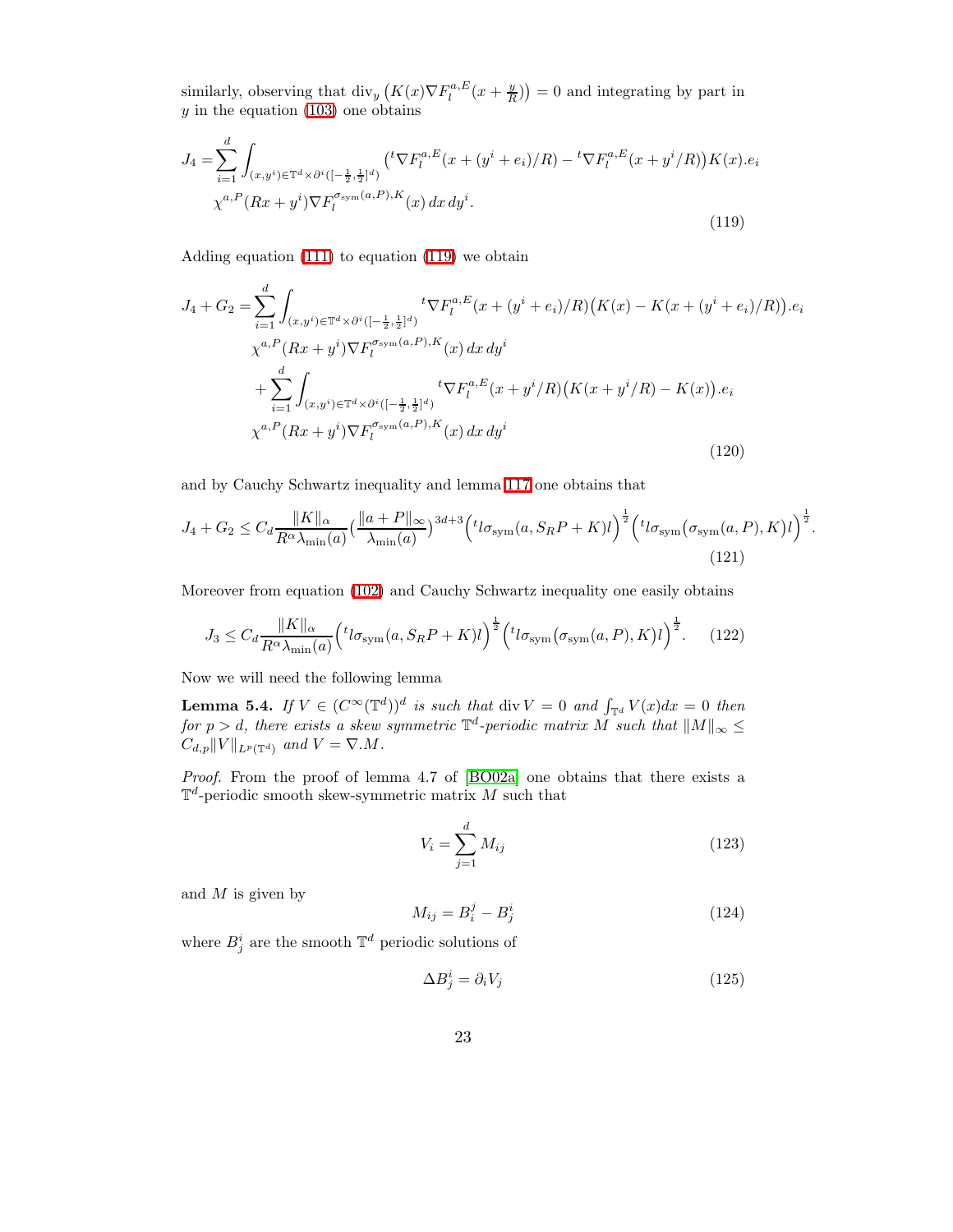with 0 mean Lebesgue measure. Using the theorem 5.4 of  $[Sta66]$  one obtains that for  $p > d$ 

$$
||B_j^i||_{\infty} \le C_{d,p} ||V_j||_{L^p(\mathbb{T}^d)}
$$
\n(126)

<span id="page-23-0"></span> $\Box$ 

 $\Box$ 

which proves the lemma.

Let us now prove the following lemma.

<span id="page-23-1"></span>Lemma 5.5.

$$
\left( \left( a + P(Rx + y) \right) \nabla F^{a,P}(Rx + y) - \sigma(P) \right)_{kj} = \sum_{i=1}^d \partial_i M_{kij}^P(Rx + y) \tag{127}
$$

where  $M^P$  is a  $\mathbb{T}^d$  periodic  $d \times d \times d$  tensor such that  $M_{ikj}^P = -M_{kij}^P$  and

$$
||M^P||_{\infty} \le C_{d, ||a+P||_{\infty}/\lambda_{\min}(a)} ||a+P||_{\infty}.
$$
\n(128)

*Proof.* From lemma [5.4](#page-22-1) one obtains that for  $p > d$ ,

$$
||M^{P}||_{\infty} \leq C_{d,p} ||(a+P(.))\nabla F^{a,P}(.) - \sigma(P))||_{L^{p}(\mathbb{T}^{d})}. \tag{129}
$$

Using Meyers argument [\[Mey63\]](#page-44-17) one obtains that there exists  $p(||a+E||_{\infty}/\lambda_{\min}(a))$  > d such that

$$
\|\nabla \chi^{a,P}(.)\|_{L^p(\mathbb{T}^d)} \le C_{d, \|a+P\|_{\infty}/\lambda_{\min}(a)}.\tag{130}
$$

Which implies equation [\(128\)](#page-23-0).

Using equation [\(127\)](#page-23-1) and integrating by part in  $y$  in [\(101\)](#page-19-2) one obtains

$$
J_2 = -\sum_{i,j,k=1}^d \int_{(x,y^i) \in \mathbb{T}^d \times \partial^i \left( [-\frac{1}{2},\frac{1}{2}]^d \right)} \left( {}^t \nabla F_l^{a,E}(x+(y^i+e_i)/R) - {}^t \nabla F_l^{a,E}(x+y^i/R) \right).e_k
$$
  

$$
M_{kij}^P(Rx+y^i)e_j. \nabla F_l^{\sigma_{\text{sym}}(a,P),K}(x) dx dy^i.
$$
 (131)

<span id="page-23-2"></span>Combining this with [\(128\)](#page-23-0) and [\(112\)](#page-21-0) one obtains from Cauchy-Schwartz inequality that

$$
J_2 \leq C_{d, \parallel a + P \parallel_{\infty}/\lambda_{\min}(a)} \frac{\|K\|_{\alpha}}{R^{\alpha} \lambda_{\min}(a)} \Big( {}^{t}l\sigma_{\text{sym}}(a, S_R P + K) l \Big)^{\frac{1}{2}} \Big( {}^{t}l\sigma_{\text{sym}}(\sigma_{\text{sym}}(a, P), K) l \Big)^{\frac{1}{2}}.
$$
\n(132)

<span id="page-23-3"></span>In conclusion we have obtained from equations  $(99)$ ,  $(109)$ ,  $(118)$ ,  $(121)$ ,  $(122)$ and [\(132\)](#page-23-2) that

$$
\left[ \left( ^t l \sigma_{\text{sym}}(a, S_R P + K) l \right)^{\frac{1}{2}} - \left( ^t l \sigma_{\text{sym}}(\sigma_{\text{sym}}(a, P), K) l \right)^{\frac{1}{2}} \right]^2 \leq C_{d, \|a + P\|_{\infty}/\lambda_{\min}(a)} \frac{\|K\|_{\alpha}}{R^{\alpha} \lambda_{\min}(a)}
$$

$$
\left( ^t l \sigma_{\text{sym}}(a, S_R P + K) l \right)^{\frac{1}{2}} \left( ^t l \sigma_{\text{sym}}(\sigma_{\text{sym}}(a, P), K) l \right)^{\frac{1}{2}}.
$$
\n(133)

<span id="page-23-4"></span>Now we will use the following lemma whose proof is trivial

**Lemma 5.6.** If  $(X - Y)^2 \le \delta XY$  then  $X/Y \le (1 + 8\sqrt{\delta})^2$ 

And the estimate [\(24\)](#page-5-1) is a simple consequence of [\(133\)](#page-23-3) and lemma [5.6](#page-23-4) which proves the theorem.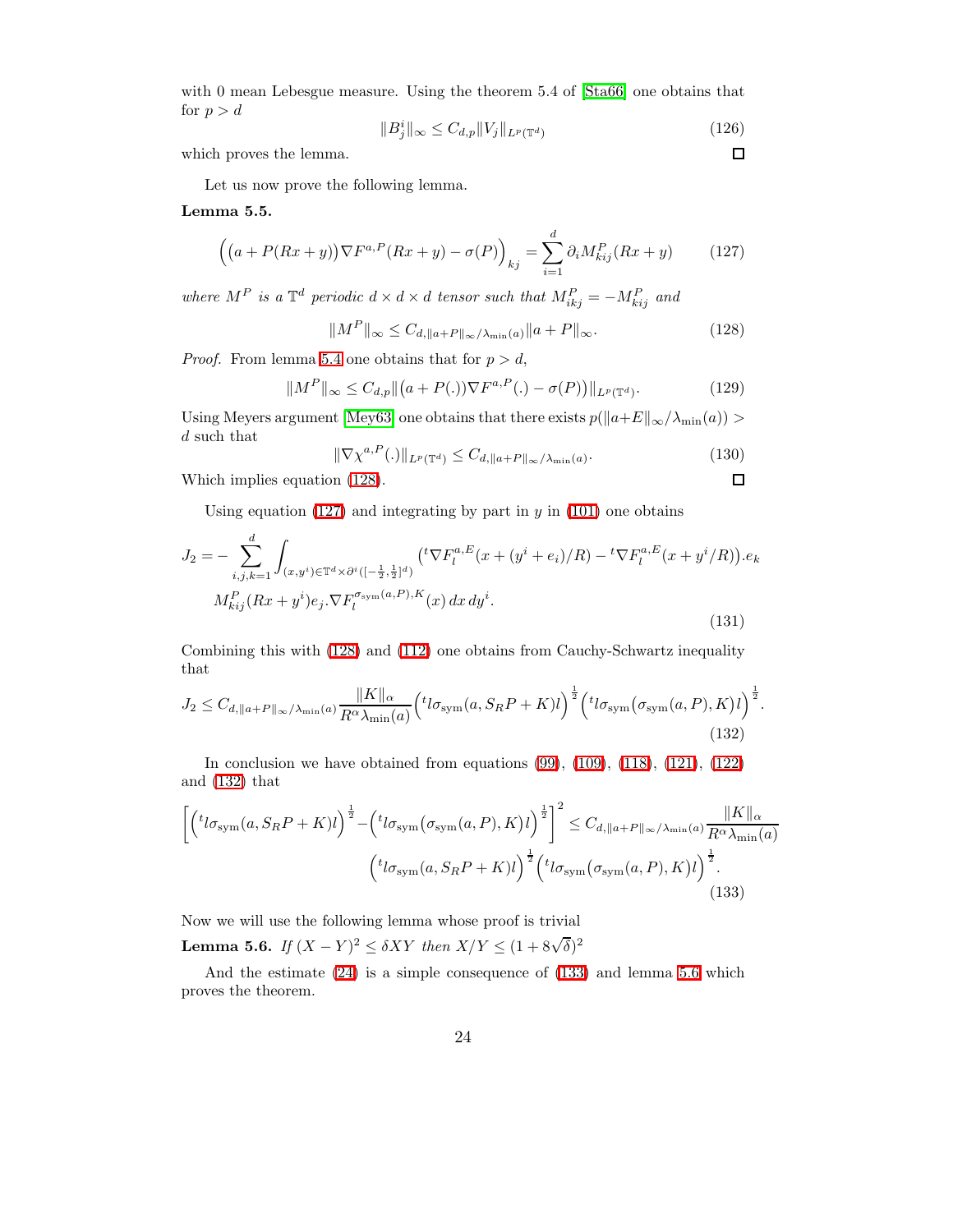## <span id="page-24-0"></span>5.2 Averaging with  $n$  scales: Proof of theorem [4.4](#page-7-0)

The proof of theorem [4.4](#page-7-0) is based on theorem [4.1](#page-5-0) and a reverse induction. It is important to note that contrary to reiterated homogenization, here the larger scales are homogenized first, this reversion in the inductive process is essential to obtain sharp estimates. Observe that by the variational formula [17](#page-4-2) one has for  $\gamma > 0$ ,  $B \in \mathcal{M}_{d,\mathrm{sym}}$  and  $K \in \mathcal{S}_{L^{\infty}}(\mathbb{T}^d)$ ,

$$
\sigma_{sym}(B, \gamma K) = \gamma \sigma_{sym}(\frac{B}{\gamma}, K). \tag{134}
$$

From this we deduce that for  $p \in \{0, \ldots, n-1\}$ 

$$
\sigma_{sym}(\sigma_{sym}(B,E^p),\frac{1}{\gamma_p}\Gamma^{p+1,n}) = \frac{\gamma_{p+1}}{\gamma_p}\sigma_{sym}(\frac{\gamma_p}{\gamma_{p+1}}\sigma_{sym}(B,E^p),\frac{1}{\gamma_{p+1}}\Gamma^{p+1,n}).
$$
 (135)

Combining this with the theorem [4.1](#page-5-0) one obtains that for  $p \in \{0, \ldots, n-1\}$ 

$$
\sigma_{sym}(B, \frac{1}{\gamma_p} \Gamma^{p,n}) \le \frac{\gamma_{p+1}}{\gamma_p} \sigma_{sym}(\frac{\gamma_p}{\gamma_{p+1}} \sigma_{sym}(B, E^p), \frac{1}{\gamma_{p+1}} \Gamma^{p+1,n}) (1 + \epsilon_{p+1}(B))^4
$$
\n(136)

$$
\sigma_{sym}(B, \frac{1}{\gamma_p}\Gamma^{p,n}) \ge \frac{\gamma_{p+1}}{\gamma_p} \sigma_{sym}(\frac{\gamma_p}{\gamma_{p+1}} \sigma_{sym}(B, E^p), \frac{1}{\gamma_{p+1}}\Gamma^{p+1,n})(1 + \epsilon_{p+1}(B))^{-4}
$$
\n(137)

with

$$
\epsilon_p(B) = \left(\frac{\gamma_p K_\alpha}{\gamma_{p-1} r_p^\alpha \lambda_{\min}(B) (1 - \gamma_{\max}/\rho_{\min}^\alpha)}\right)^{\frac{1}{2}} f\left((d, (\lambda_{\max}(B) + K_0)/\lambda_{\min}(B))\right).
$$
\n(138)

Then one obtains by a simple induction that

$$
\gamma_{n+1}A^{n+1} \prod_{p=0}^{n-1} (1 + \epsilon_{p+1}(A^p))^{-4} \le \sigma_{sym}(a, \Gamma^{0,n}) \le \gamma_{n+1}A^{n+1} \prod_{p=0}^{n-1} (1 + \epsilon_{p+1}(A^p))^4.
$$
\n(139)

Where  $A<sup>k</sup>$ , is the *renormalization coreization sequence* given in definition [4.3](#page-7-3) which proves theorem [4.4.](#page-7-0)

## <span id="page-24-1"></span>5.3 Diagnosis of renormalization core's pathologies: proofs

Let $a \in \mathcal{M}_{d,\text{sym}}$  and  $E \in \mathcal{S}_{L^{\infty}}(\mathbb{T}^d)$ , it is well known ([\[AM91\]](#page-43-12)) and a simple consequence of [\(17\)](#page-4-2) and [\(23\)](#page-4-3) that

<span id="page-24-2"></span>
$$
a \le \sigma_{\text{sym}}(a, E) \le a + \int_{\mathbb{T}^d} {}^t E(x) a^{-1} E(x) dx.
$$
 (140)

<span id="page-24-3"></span>Then the following proposition follows from [\(33\)](#page-7-1), [\(140\)](#page-24-2) and a simple induction on the number of scales.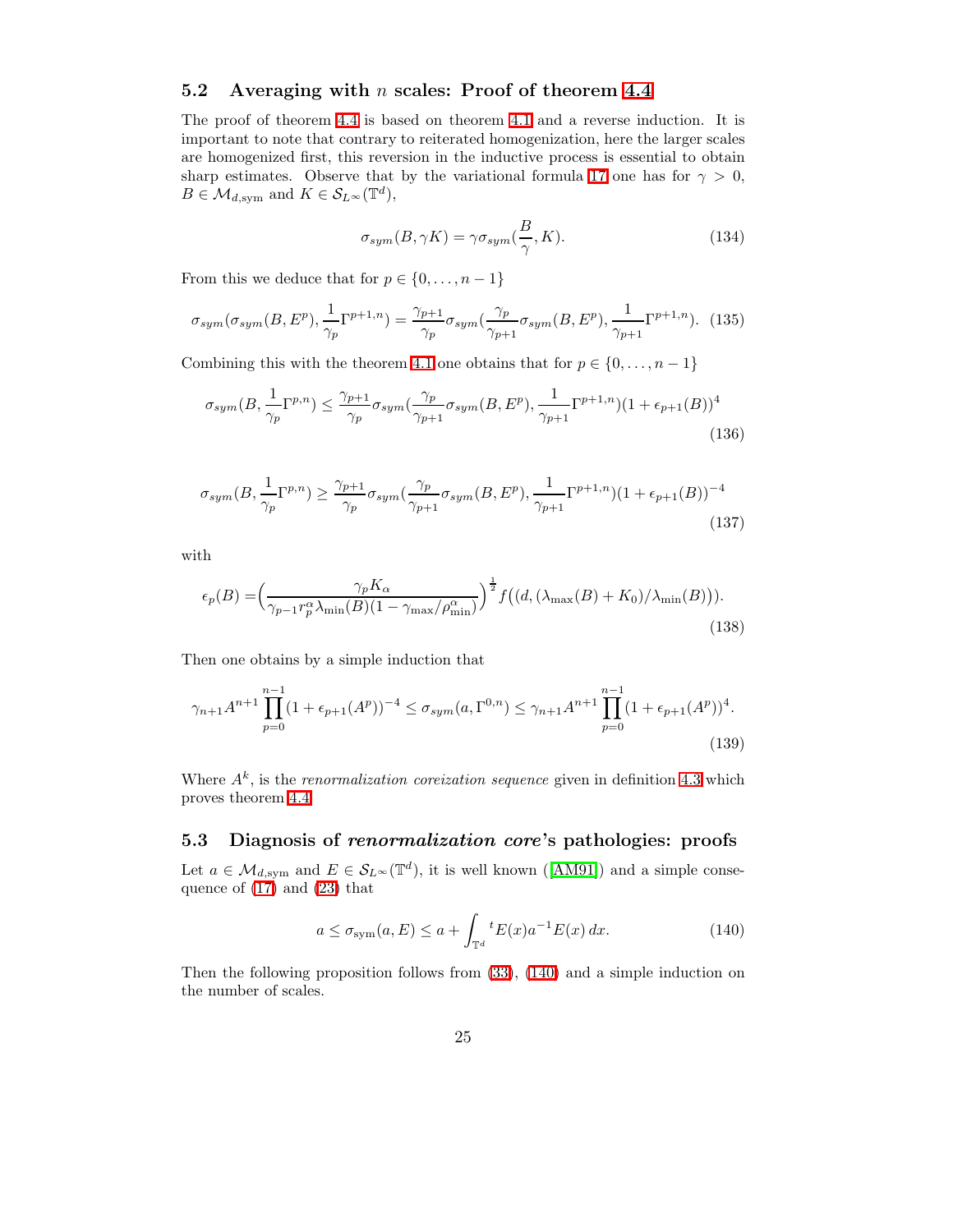**Proposition 5.7.** For all  $n \in \mathbb{N}$ 

$$
\gamma_n^{-1} I_d \le A^n \le (\kappa/\gamma_n) I_d + \sum_{p=0}^{n-1} (\gamma_p/\gamma_n) \int_{T_1^d} {}^t E^p(x) (A^p)^{-1} E^p(x) \, dx. \tag{141}
$$

<span id="page-25-0"></span>Theorems [4.20](#page-15-2) and [4.31](#page-18-1) are straightforward consequences of proposition [5.7.](#page-24-3) We will need the following proposition giving isotropic estimates on anisotropic viscosities.

**Proposition 5.8.** For  $a \in \mathcal{M}_{d,\text{sym}}$  and  $E \in \mathcal{S}_{L^{\infty}}(\mathbb{T}^d)$ , one has for all  $l \in (\mathbb{R}^d)^*$ 

$$
\left(\frac{\lambda_{\max}(a)}{\lambda_{\min}(a)}\right)^{-\frac{1}{2}} \le \frac{t_{l\sigma_{\text{sym}}}(a,E)l}{t_{l\sigma_{\text{sym}}}\left(\left(\lambda_{\max}(a)\lambda_{\min}(a)\right)^{\frac{1}{2}}I_{d},E\right)l} \le \left(\frac{\lambda_{\max}(a)}{\lambda_{\min}(a)}\right)^{\frac{1}{2}}.\tag{142}
$$

*Proof.* By the variational formula [17](#page-4-2) one has for  $\xi \in \mathbb{R}^d$ 

$$
|\xi|_{\sigma_{\text{sym}}^{-1}(a,E)}^{2} = \inf_{(f,H)\in C^{\infty}(\mathbb{T}^{d})\times\mathcal{S}(\mathbb{T}^{d})} \int_{\mathbb{T}^{d}} |\xi - \nabla \cdot H + E \nabla f|_{a^{-1}}^{2} dx + \int_{\mathbb{T}^{d}} |\nabla f(x)|_{a}^{2} dx
$$
  

$$
\leq (\lambda_{\max}(a)/\lambda_{\min}(a))^{\frac{1}{2}} \inf_{(f,H)\in C^{\infty}(\mathbb{T}^{d})\times\mathcal{S}(\mathbb{T}^{d})} (\lambda_{\max}(a)\lambda_{\min}(a))^{-\frac{1}{2}} \int_{\mathbb{T}^{d}} |\xi - \nabla \cdot H + E \nabla f|^{2} dx
$$
  

$$
+ (\lambda_{\max}(a)\lambda_{\min}(a))^{\frac{1}{2}} \int_{\mathbb{T}^{d}} |\nabla f(x)|^{2} dx.
$$
 (143)

It follows that

$$
\sigma_{\rm sym}(a, E) \ge \left(\lambda_{\rm max}(a)/\lambda_{\rm min}(a)\right)^{-\frac{1}{2}} \sigma_{\rm sym}\left(\left(\lambda_{\rm max}(a)\lambda_{\rm min}(a)\right)^{\frac{1}{2}} I_d, E\right). \tag{144}
$$

Similarly from the variational formula [23](#page-4-3) one obtains that for  $l \in \mathbb{R}^d$ 

$$
|l|_{\sigma_{\text{sym}}}^2 = \inf_{\xi \perp l, (f, H) \in C^\infty(\mathbb{T}^d) \times \mathcal{S}(\mathbb{T}^d)} \int_{\mathbb{T}^d} |\xi - \nabla \cdot H - E(l - \nabla f)|_{a^{-1}}^2 dx + \int_{\mathbb{T}^d} |l - \nabla f|_a^2 dx
$$
  

$$
\leq (\lambda_{\max}(a) / \lambda_{\min}(a)) \frac{1}{2} \int_{\mathbb{T}^d} |\xi - \nabla \cdot H - E(l - \nabla f)|^2 dx + (\lambda_{\max}(a) \lambda_{\min}(a)) \frac{1}{2} \int_{\mathbb{T}^d} |l - \nabla f|_a^2 dx.
$$
  

$$
(\lambda_{\max}(a) \lambda_{\min}(a))^{-\frac{1}{2}} \int_{\mathbb{T}^d} |\xi - \nabla \cdot H - E(l - \nabla f)|^2 dx + (\lambda_{\max}(a) \lambda_{\min}(a)) \frac{1}{2} \int_{\mathbb{T}^d} |l - \nabla f|_a^2 dx.
$$
  
(145)

Which leads us to

$$
\sigma_{\text{sym}}(a, E) \le (\lambda_{\text{max}}(a) / \lambda_{\text{min}}(a))^{\frac{1}{2}} \sigma_{\text{sym}} \left( (\lambda_{\text{max}}(a) \lambda_{\text{min}}(a))^{\frac{1}{2}} I_d, E \right). \tag{146}
$$

<span id="page-25-1"></span>A direct consequence of proposition [5.8](#page-25-0) is the following corollary which controls the minimal and maximal enhancement of the conductivity in the flow associated to the stream matrix E by the geometric mean  $(\lambda_{\max}(a)\lambda_{\min}(a))^{\frac{1}{2}}$  of the maximal and minimal eigenvalues of a.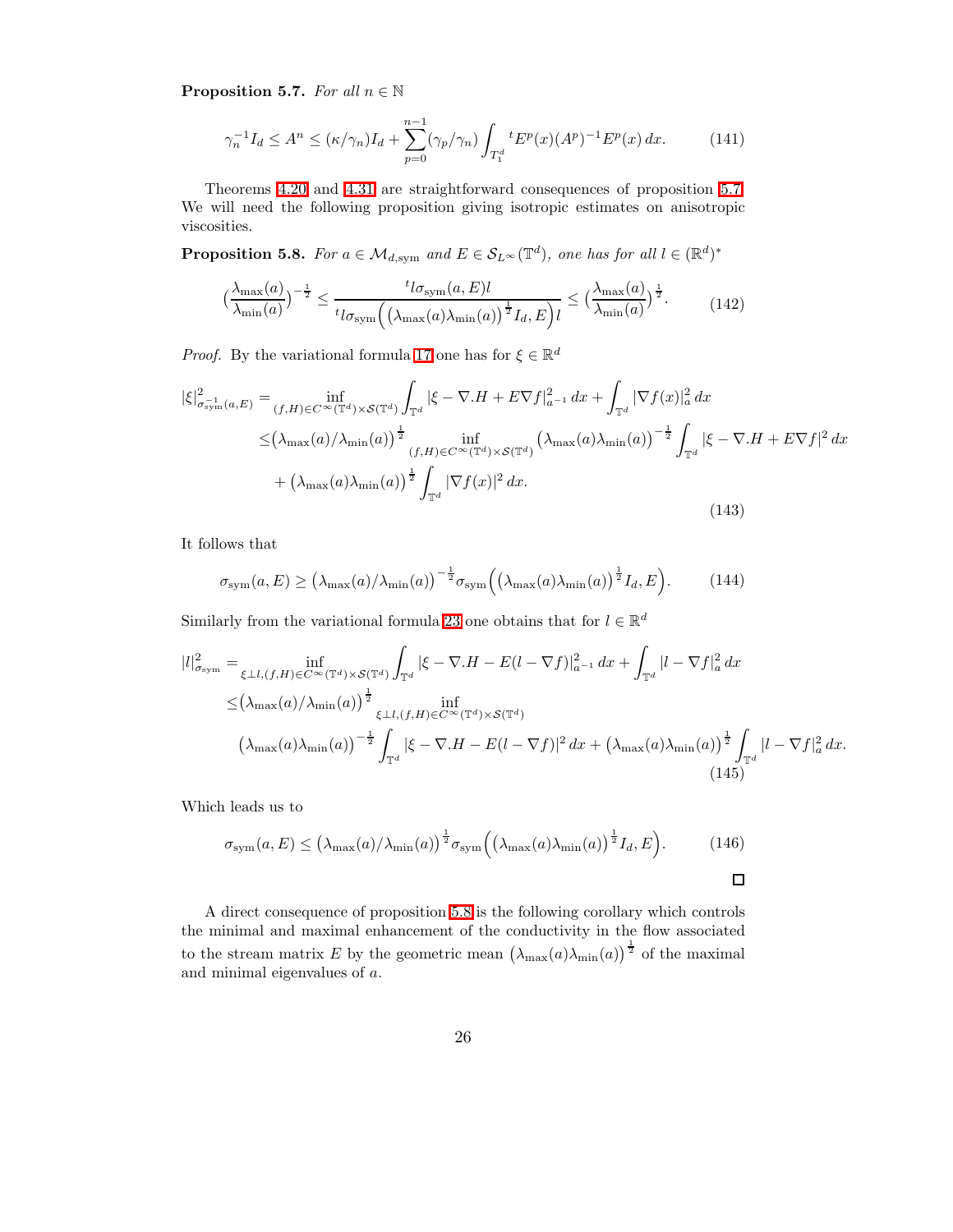#### Corollary 5.9.

$$
\frac{\lambda_{\min}(\sigma_{\text{sym}}(a, E))}{\lambda_{\min}(a)} \ge \frac{\lambda_{\min}\left(\sigma_{\text{sym}}\left((\lambda_{\max}(a)\lambda_{\min}(a))^{\frac{1}{2}}I_d, E\right)\right)}{\left(\lambda_{\max}(a)\lambda_{\min}(a)\right)^{\frac{1}{2}}}
$$
(147)

$$
\frac{\lambda_{\max}(\sigma_{\text{sym}}(a, E))}{\lambda_{\max}(a)} \le \frac{\lambda_{\max}\left(\sigma_{\text{sym}}\left((\lambda_{\max}(a)\lambda_{\min}(a))^{\frac{1}{2}}I_d, E\right)\right)}{(\lambda_{\max}(a)\lambda_{\min}(a))^{\frac{1}{2}}}.
$$
(148)

It is then a simple consequence of corollary [5.9](#page-25-1) that

### <span id="page-26-0"></span>Proposition 5.10.

$$
\frac{\lambda_{\min}(\sigma_{\text{sym}}(a, E))}{\lambda_{\min}(a)} \ge V\left(\left(\lambda_{\min}(a)\lambda_{\max}(a)\right)^{\frac{1}{2}}, E\right) \tag{149}
$$

and

<span id="page-26-1"></span>
$$
\frac{\lambda_{\max}(\sigma_{\text{sym}}(a, E))}{\lambda_{\max}(a)} \le W\Big(\big(\lambda_{\min}(a)\lambda_{\max}(a)\big)^{\frac{1}{2}}, E\Big). \tag{150}
$$

From proposition [5.10](#page-26-0) one obtains that for  $n \in \mathbb{N}$ ,

$$
\frac{\lambda_{\min}(A^{n+1})}{\lambda_{\min}(A^n)} \ge \frac{\gamma_n}{\gamma_{n+1}} V\Big(\big(\lambda_{\min}(A^n)\lambda_{\max}(A^n)\big)^{\frac{1}{2}}, E^n\Big). \tag{151}
$$

It follows from the equation  $(151)$  and the monotony of  $V$  that

<span id="page-26-2"></span>
$$
\frac{\lambda_{\min}(A^{n+1})}{\lambda_{\min}(A^n)} \ge \frac{1}{\gamma_{\max}} V\left(\lambda_{\min}(A^n) \left(\frac{\lambda_{\max}(A^n)}{\lambda_{\min}(A^n)}\right)^{\frac{1}{2}}\right)
$$
(152)

it follows from [\(152\)](#page-26-2) that  $\lambda_{\min}(A^n)$  is increasing if it belongs to  $\left(0, \left(\frac{\lambda_{\max}(A^n)}{\lambda_{\min}(A^n)}\right)\right)$  $\frac{\lambda_{\max}(A^n)}{\lambda_{\min}(A^n)})^{-\frac{1}{2}}V^{-1}(\gamma_{\max})\Big);$ which implies equation  $(83)$  of theorem [4.20](#page-15-2) and equation  $(97)$  of theorem [4.32.](#page-18-3) Now, observe that from the variational formulation [\(76\)](#page-14-2) one obtains that

$$
W(\zeta, E) \le 1 + \zeta^{-2} \lambda_{\max} \Big( \int_{\mathbb{T}^d} {}^t E(x) E(x) dx \Big). \tag{153}
$$

It follows from the proposition [5.10](#page-26-0) that

<span id="page-26-3"></span>
$$
\frac{\lambda_{\max}(\sigma_{\text{sym}}(a,E))}{\lambda_{\max}(a)} \le 1 + C_d K_0^2 \left(\lambda_{\min}(a)\lambda_{\max}(a)\right)^{-1}.\tag{154}
$$

Thus one obtains for all  $n \in \mathbb{N}$ 

$$
\frac{\lambda_{\max}(A^{n+1})}{\lambda_{\max}(A^n)} \le \gamma_{\min}^{-1} \Big( 1 + C_d K_0^2 \frac{\lambda_{\max}(A^n)}{\lambda_{\min}(A^n)} \big(\lambda_{\max}(A^n)\big)^{-2} \Big). \tag{155}
$$

It follows from [\(155\)](#page-26-3) that  $\lambda_{\max}(A^n)$  is decreasing if it belongs to  $\left(\left(C_d K_0^2 \frac{\lambda_{\max}(A^n)}{\lambda_{\min}(A^n)}\right)\right)$  $\frac{\lambda_{\max}(A^-)}{\lambda_{\min}(A^n)}(\gamma_{\min} (1)^{-1}\big)^{\frac{1}{2}}$ ,  $\infty$ ); which implies the equation [\(84\)](#page-15-5) of theorem [4.20](#page-15-2) and equation [\(98\)](#page-18-4) of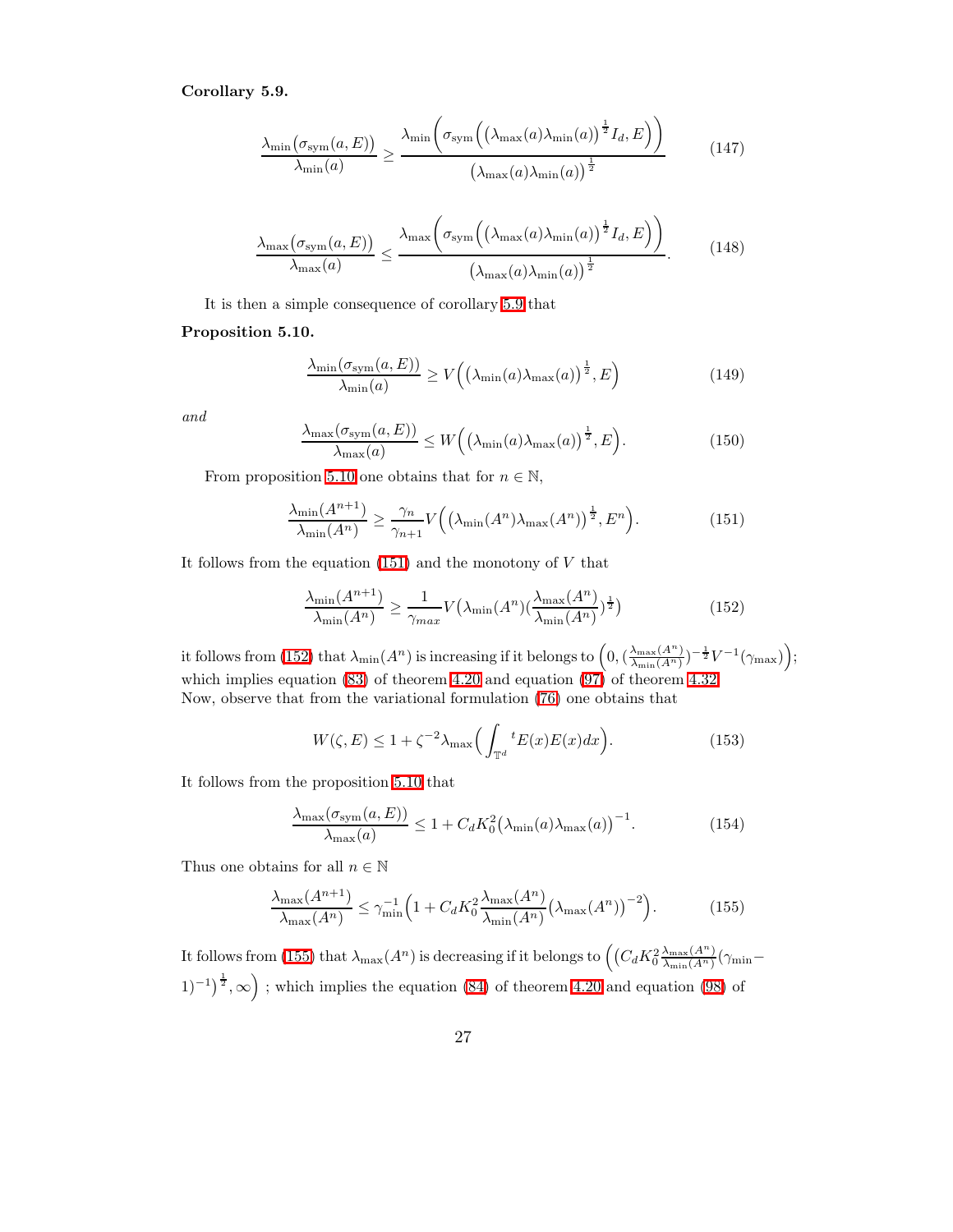theorem [4.33.](#page-18-5)

Now observe that by proposition [5.10](#page-26-0) one has

$$
\frac{\lambda_{\max}(A^{n+1})}{\lambda_{\max}(A^n)} \le \frac{1}{\gamma_{\min}} W\big(\lambda_{\min}(A^n) \left(\frac{\lambda_{\max}(A^n)}{\lambda_{\min}(A^n)}\right)^{\frac{1}{2}}\big) \tag{156}
$$

which proves theorem  $4.27$  since  $W$  is decreasing.

Now if the flow is self-similar and isotropic, theorem [4.30](#page-16-0) is a simple consequence of the following recursive relation:

$$
\frac{\lambda(A^{n+1})}{\lambda(A^n)} = \frac{1}{\gamma} V(\lambda(A^n)).
$$
\n(157)

## <span id="page-27-3"></span><span id="page-27-0"></span>5.4 Super diffusion: proofs

## 5.4.1 A variational formula for the exit times

Let  $\Omega$  be a smooth subset of  $\mathbb{R}^d$ , we write for  $a \in \mathcal{M}_{d,\text{sym}}$  and E a skew symmetric matrix with coefficients in  $L^{\infty}(\overline{\Omega}),$ 

<span id="page-27-4"></span>
$$
\psi^{a,E} = \mathbb{E}_x[\tau^{a,E}(\Omega)]\tag{158}
$$

the expectation of the exit time from  $\Omega$  of the diffusion associated to the generator  $\nabla$   $(a+E)\nabla$  started from x. Observe that  $\psi^{a,E}$  can be defined as the weak solution of the following equation with null Dirichlet boundary condition on  $\partial\Omega$ ,

$$
\nabla \cdot \left( \left( a + E(x) \right) \nabla \psi^{a, E}(x) \right) = -1. \tag{159}
$$

<span id="page-27-2"></span><span id="page-27-1"></span>We will need the following variational formulation for the mean exit times.

#### Theorem 5.11.

$$
\int_{\Omega} \mathbb{E}_x[\tau^{a,E}(\Omega)] dx = \sup_{f \in C_0^{\infty}(\Omega), H \in \mathcal{S}(\bar{\Omega})} \left[ 2 \int_{\Omega} f(x) dx - \int_{\Omega} |\nabla f|_a^2 dx - \int_{\Omega} |\nabla . H + E \nabla f|_{a^{-1}}^2 dx \right]
$$
\n(160)

Where the minimization [\(160\)](#page-27-1) is done over smooth functions f on  $\Omega$ , null on  $\partial\Omega$ and smooth skew symmetric matrices H on  $\overline{\Omega}$ . From theorem [5.11](#page-27-2) we deduce the following corollary

#### <span id="page-27-5"></span>Corollary 5.12.

$$
\int_{\Omega} \mathbb{E}_x[\tau^{a+\lambda I_d,0}(\Omega)] dx \le \int_{\Omega} \mathbb{E}_x[\tau^{a,E}(\Omega)] dx \le \int_{\Omega} \mathbb{E}_x[\tau^{a,0}(\Omega)] dx \tag{161}
$$

with

$$
\lambda := \sup_{x \in \Omega} \lambda_{\max} ({}^t E(x) a^{-1} E(x)) \tag{162}
$$

Let us now prove theorem [5.11.](#page-27-2) By density we can first assume  $E$  to be smooth. Our purpose is to show that

$$
\int_{\Omega} \mathbb{E}_x[\tau^{a,E}(\Omega)] dx = -2 \inf_{f \in C_0^{\infty}(\Omega), H \in \mathcal{S}(\bar{\Omega})} \left[ \frac{1}{2} \int_{\Omega} |\nabla . H + (a-E)\nabla f|_{a^{-1}}^2 dx - \int_{\Omega} f(x) dx \right].
$$
\n(163)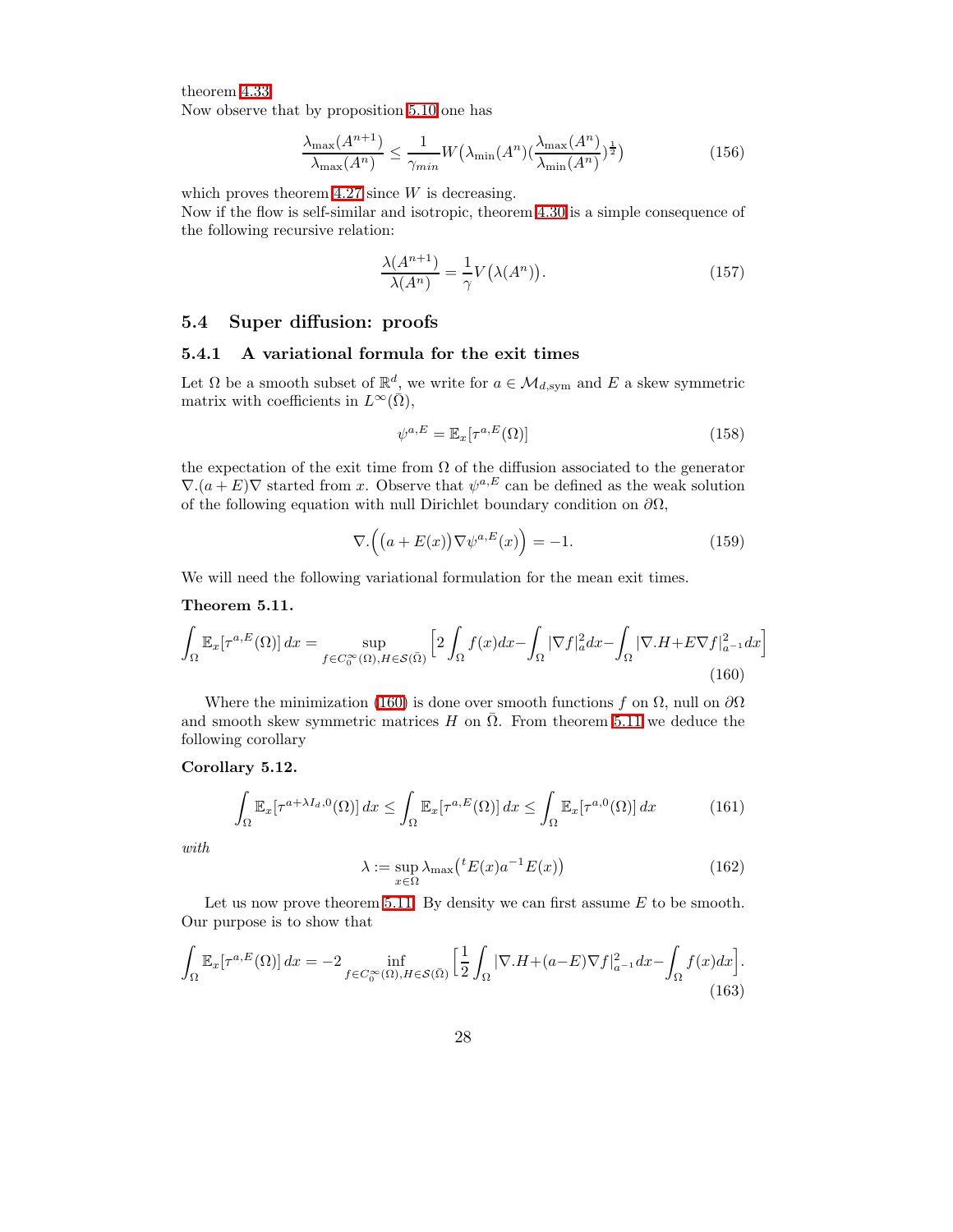By considering variations around the minimum one obtains that

$$
\nabla H_0 + (a - E)\nabla f_0 = a\nabla \psi(x)
$$
\n(164)

with  $\psi = 0$  on  $\partial\Omega$  and

$$
\nabla.(a+E)\nabla\psi(x) = -1.
$$
\n(165)

From which one obtains that  $\psi(x) = \mathbb{E}_x[\tau^E(\Omega)]$  and  $f_0(x) = (\mathbb{E}_x[\tau^E(\Omega)] + \mathbb{E}_x[\tau^{-E}(\Omega)])/2$ . Thus at the minimum

$$
-\inf_{H,f} \left[ \frac{1}{2} \int_{\Omega} |\nabla . H + (a - E)\nabla f|_{a^{-1}}^2 dx - \int_{\Omega} f(x) dx \right] = -\left[ \frac{1}{2} \int_{\Omega} {}^t \nabla f_0(a + E)\nabla \psi dx - \int_{\Omega} f_0(x) dx \right]
$$

$$
= -1/2 \int_{\Omega} f_0(x) dx
$$
(166)

since

$$
\int_{\Omega} {}^{t} \nabla f_{0}(a+E) \nabla \psi(x) dx = \int_{\Omega} |a \nabla \psi(x)|_{a^{-1}}^{2} dx \qquad (167)
$$

but also

$$
\int_{\Omega} |a \nabla \psi(x)|_{a^{-1}}^2 dx = \int_{\Omega} {}^{t} \nabla \psi(x) (a+E) \nabla \psi(x) dx = \int_{\Omega} \psi(x) dx \qquad (168)
$$

which leads to the result, which can be written as [\(160\)](#page-27-1).

#### 5.4.2 Averaging with two scales the exit times

We will use the notation of subsection [5.4.1](#page-27-3) and assume that

<span id="page-28-0"></span>
$$
E = P(Rx) + K(x). \tag{169}
$$

Where  $x \in \Omega$ ,  $R \in [2, \infty)$ , P belongs to  $\mathcal{S}_{L^{\infty}}(\mathbb{T}^d)$  and K is a Lipschitz-continuous skew symmetric matrix on  $\mathbb{R}^d$  ( $\alpha = 1$ ). Our purpose is to obtain sharp quantitative estimates on the mean exit time.

$$
\int_{\Omega} \psi^{a,E}(x) dx.
$$
 (170)

It follows from theorem [5.11](#page-27-2) that the mean exit time [\(170\)](#page-28-0) is continuous in  $L^{\infty}$ norm with respect to  $E$ , thus we can by density assume  $E, P$  and  $K$  to be smooth and  $\psi^{a,E}$  shall be a strong solution of [\(159\)](#page-27-4).

To estimate [\(170\)](#page-28-0) we will need to introduce a relative translation with respect to the fast scale associated to the medium E, i.e. we introduce for  $x, y \in \Omega \times [0,1]^d$ ,  $E(x, y)$  as

<span id="page-28-1"></span>
$$
E(x, y) := P(Rx + y) + K(x).
$$
 (171)

We will write for  $y \in [0,1]^d$ ,  $\psi^{a,E}(x,y)$  the strong solution of the following equation with null Dirichlet boundary condition on  $\partial\Omega$ .

$$
\nabla_x \left( \left( a + E(x, y) \right) \nabla_x \psi^{a, E}(x, y) \right) = -1 \tag{172}
$$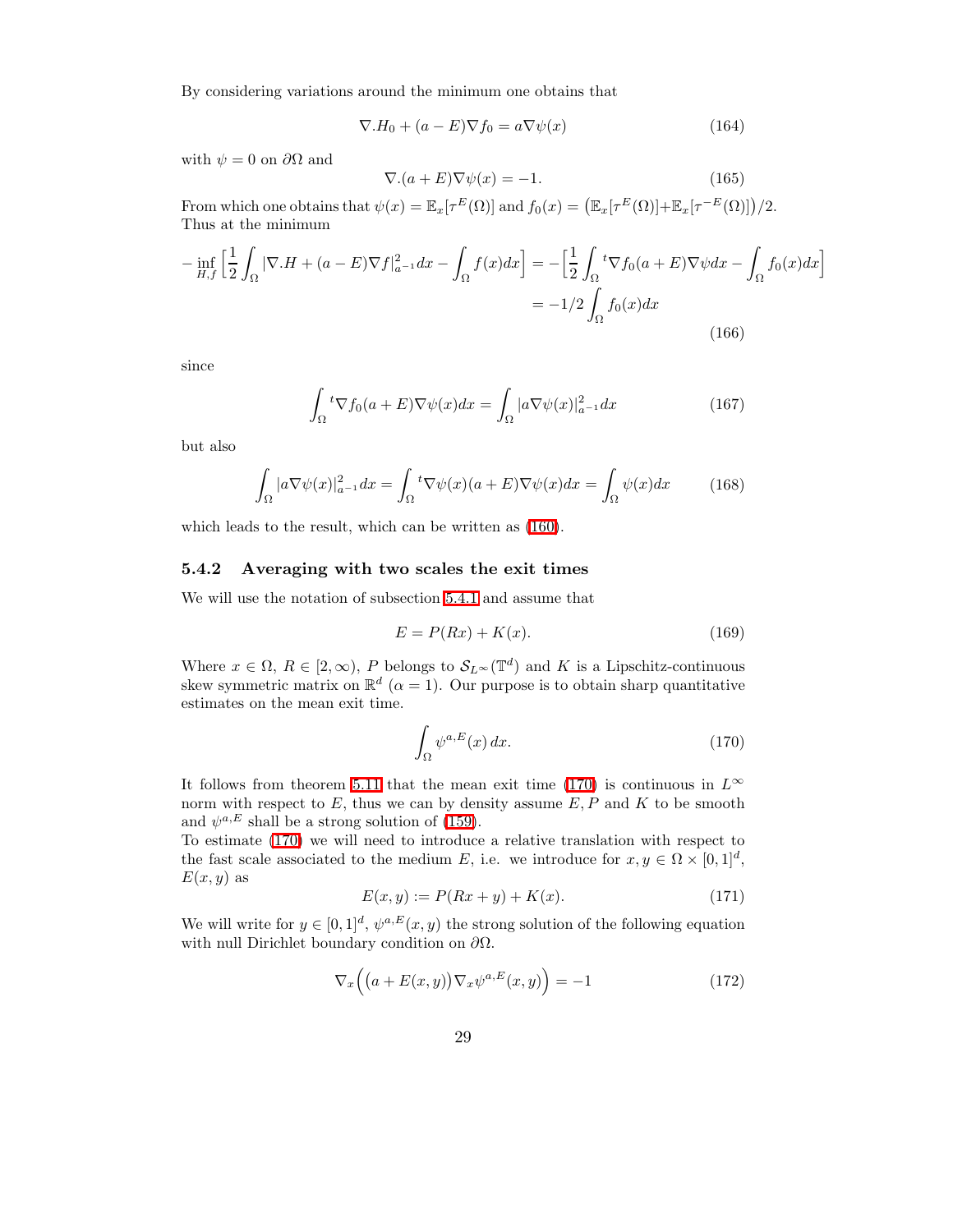<span id="page-29-2"></span>Let us define

$$
J := -\int_{x \in \Omega, y \in [0,1]^d} t \nabla \psi^{a,E}(x,y) \left( (a + P(Rx + y)) \nabla F^{a,P}(Rx + y) - \sigma(a, P) \right) \nabla \psi^{\sigma_{\text{sym}}(a,P),K}(x) dx dy
$$

$$
+ \int_{x \in \Omega, y \in [0,1]^d} t \nabla \psi^{a,E}(x,y) \left( a - P(Rx + y) \right) \nabla \chi^{a,P}(Rx + y) \nabla \psi^{\sigma_{\text{sym}}(a,P),K}(x) dx dy.
$$
\n(173)

<span id="page-29-5"></span>Now we will show that J controls the multi-scale homogenization associated to  $\psi(x,y)$ 

Proposition 5.13. One has

<span id="page-29-3"></span><span id="page-29-0"></span>
$$
\left( \left( \int_{x \in \Omega, y \in [0,1]^d} \psi^{a,E}(x, y) \, dx \, dy \right)^{\frac{1}{2}} - \left( \int_{x \in \Omega} \psi^{\sigma_{\text{sym}}(a, P), K}(x) \, dx \right)^{\frac{1}{2}} \right)^2 \le J. \tag{174}
$$

Proof. Let us write

$$
I = \int_{x \in \Omega, y \in [0,1]^d} t \nabla \psi^{a,E}(x,y) a \nabla F^{a,P}(Rx+y) \nabla \psi^{\sigma_{\text{sym}}(a,P),K}(x) dx dy. \tag{175}
$$

Observing that

$$
\int_{x \in \Omega, y \in [0,1]^d} t \nabla \psi^{a,E}(x, y) a \nabla \psi^{a,E} dx dy = \int_{x \in \Omega, y \in [0,1]^d} t \nabla \psi^{a,E}(x, y) \left( a + E(x, y) \right) \nabla \psi^{a,E} dx dy
$$
\n
$$
= \int_{x \in \Omega, y \in [0,1]^d} \psi^{a,E}(x, y) dx dy
$$
\n(176)

and

$$
\int_{x \in \Omega, y \in [0,1]^d} t \nabla \psi^{\sigma_{\text{sym}}(a,P),K}(x) t \nabla F^{a,P}(Rx+y) a \nabla F^{a,P}(Rx+y) \nabla \psi^{\sigma_{\text{sym}}(a,P),K}(x) dx dy
$$
\n
$$
= \int_{x \in \Omega} \psi^{\sigma_{\text{sym}}(a,P),K}(x) dx
$$
\n(177)

one obtains by Cauchy-Schwartz inequality from [\(175\)](#page-29-0) that

<span id="page-29-1"></span>
$$
I \le \Big(\int_{x \in \Omega, y \in [0,1]^d} \psi^{a,E}(x,y) \, dx \, dy \int_{x \in \Omega} \psi^{\sigma_{\text{sym}}(a,P),K}(x) \, dx\Big)^{\frac{1}{2}}. \tag{178}
$$

Now let us polarize  ${\cal I}$  as

<span id="page-29-4"></span>
$$
I = (I_1 + I_2)/2 \tag{179}
$$

with

$$
I_1 = \int_{x \in \Omega, y \in [0,1]^d} t \nabla \psi^{a,E}(x, y) \left(a - E(x, y)\right) \nabla F^{a,P}(Rx + y) \nabla \psi^{\sigma_{\text{sym}}(a, P), K}(x) dx dy
$$
\n(180)

and

$$
I_2 = \int_{x \in \Omega, y \in [0,1]^d} t \nabla \psi^{a,E}(x,y) \left(a + E(x,y)\right) \nabla F^{a,P}(Rx+y) \nabla \psi^{\sigma_{\text{sym}}(a,P),K}(x) \, dx \, dy. \tag{181}
$$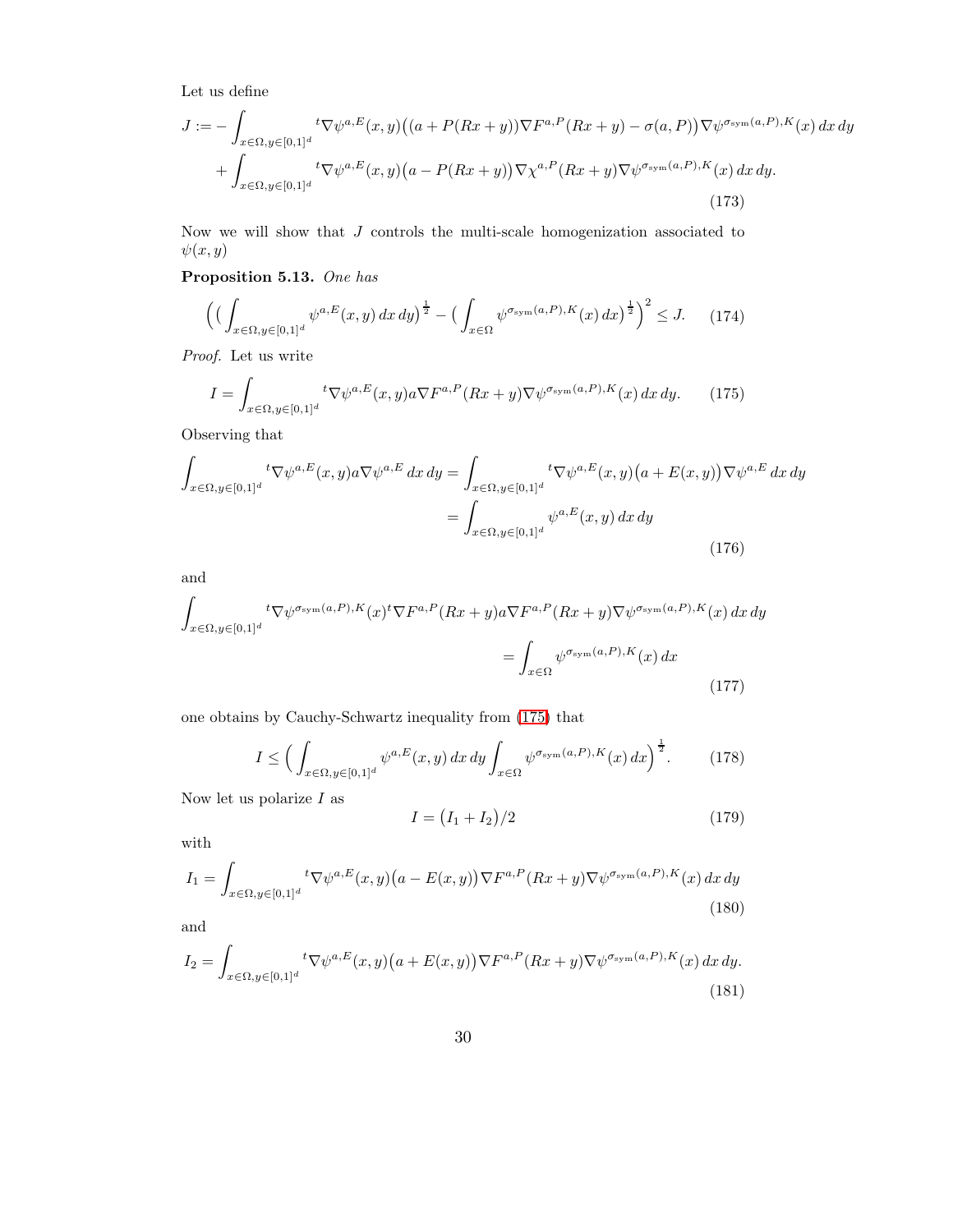<span id="page-30-0"></span>Using  $\nabla \cdot (a + E(x + y/R)) \nabla \psi^{a,E}(x, y) = -1$  one obtains that

$$
I_1 = \int_{x \in \Omega} \psi^{\sigma_{\text{sym}}(a, P), K}(x) dx
$$
  
 
$$
- \int_{x \in \Omega, y \in [0, 1]^d} t \nabla \psi^{a, E}(x, y) (a - E(x, y)) \nabla \chi^{a, P}(Rx + y) \nabla \psi^{\sigma_{\text{sym}}(a, P), K}(x) dx dy.
$$
(182)

<span id="page-30-1"></span>Moreover

$$
I_2 = \int_{x \in \Omega, y \in [0,1]^d} t \nabla \psi^{a,E}(x,y) \big( \sigma(a,P) + K(x) \big) \nabla \psi^{\sigma_{\text{sym}}(a,P),K}(x) \, dx \, dy
$$
  
+ 
$$
\int_{x \in \Omega, y \in [0,1]^d} t \nabla \psi^{a,E}(x,y) \big( (a+P(Rx+y)) \nabla F^{a,P}(Rx+y) - \sigma(a,P) \big) \nabla \psi^{\sigma_{\text{sym}}(a,P),K}(x) \, dx \, dy
$$
  
- 
$$
\int_{x \in \Omega, y \in [0,1]^d} t \nabla \psi^{a,E}(x,y) K(x) \nabla \chi^{a,P}(Rx+y) \nabla \psi^{\sigma_{\text{sym}}(a,P),K}(x) \, dx \, dy.
$$
  
(183)

And observing that

$$
\int_{x \in \Omega, y \in [0,1]^d} t \nabla \psi^{a,E}(x, y) \big( \sigma(a, P) + K(x) \big) \nabla \psi^{\sigma_{\text{sym}}(a, P), K}(x) \, dx \, dy = \int_{x \in \Omega, y \in [0,1]^d} \psi^{a,E}(x, y) \, dx \, dy
$$
\n(184)

one obtains from the combination of [\(179\)](#page-29-1), [\(182\)](#page-30-0) and [\(183\)](#page-30-1) that

<span id="page-30-2"></span>
$$
2I = \int_{x \in \Omega, y \in [0,1]^d} \psi^{a,E}(x,y) \, dx \, dy + \int_{x \in \Omega} \psi^{\sigma_{\text{sym}}(a,P),K}(x) \, dx - J \tag{185}
$$

with  $J$  given by equation [\(173\)](#page-29-2). Next one easily obtains [\(174\)](#page-29-3) from [\(185\)](#page-30-2) and [\(178\)](#page-29-4).  $\Box$ 

<span id="page-30-5"></span>We will now show that  $J$  acts as an error term. We will need the following lemmas.

<span id="page-30-3"></span>**Lemma 5.14.** Let  $\sigma$  be a positive definite symmetric constant matrix. There exists a constant  $C_d$  depending only on the dimension d such that for any function  $f \in C_0^2(\Omega)$ one has

$$
\sum_{i,j=1}^{d} \int_{\Omega} \left(\partial_i \partial_j f(x)\right)^2 dx \le C_d \big(\lambda_{\min}(\sigma)\big)^{-2} \int_{\Omega} \left(\nabla \sigma \nabla f(x)\right)^2 dx. \tag{186}
$$

*Proof.* When  $\Omega = \mathbb{R}^d$  and  $f \in C_0^{\infty}(\mathbb{R}^2)$ , the inequality [\(186\)](#page-30-3) is standard, we refer to the theorem 1.7 of [\[Sim72\]](#page-45-4). When  $\Omega$  is a bounded open subset of  $\mathbb{R}^d$  with smooth boundary the proof follows trivially from the density of  $C_0^{\infty}(\mathbb{R}^2)$  in  $C_0^2(\Omega)$ .  $\Box$ 

<span id="page-30-4"></span>We write  $T(\Omega)$  the set of smooth *d*-dimensional vector field on  $\bar{\Omega}$ ,  $\xi \in (C^{\infty}(\bar{\Omega}))^d$ such that

$$
\forall z \in \partial \Omega, \quad \xi(z).n(z) = 1 \tag{187}
$$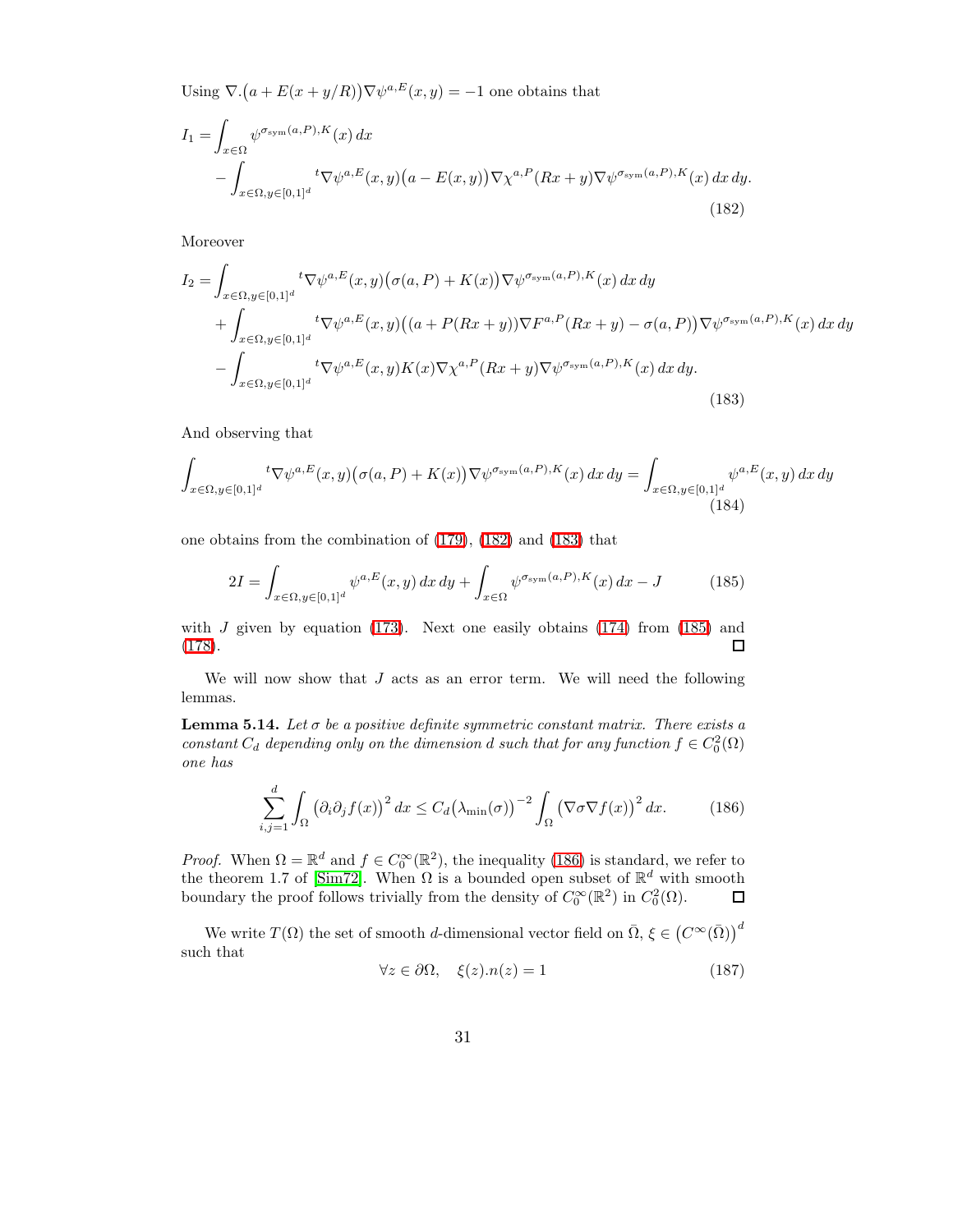where  $\partial\Omega$  is the boundary of  $\Omega$  and  $n(z)$  the exterior orthonormal vector at the point z of the boundary. For  $\Omega$  a bounded open subset of  $\mathbb{R}^d$  with smooth boundary we write  $\Theta(\Omega)$  the following isoperimetric constant associated to  $\Omega$ 

$$
\Theta(\Omega) := \inf_{\xi \in T(\Omega)} \max \left( \|\xi\|_{\infty}, \|\nabla \xi\|_{\infty} \right). \tag{188}
$$

<span id="page-31-5"></span>Lemma 5.15. We have

$$
\int_{z \in \partial \Omega, y \in [0,1]^d} \left( {}^{t} \nabla \psi^{a,E}(z,y) a \nabla \psi^{\sigma_{\text{sym}}(a,P),K}(z) \right) dz dy \leq C_{d, \|a+P\|_{\infty}/\lambda_{\min}(a)} \Theta(\Omega)
$$
\n
$$
\left( \left( 1 + \frac{\|K\|_{1}}{\lambda_{\min}(a)} \right) \left( \int_{x \in \Omega, y \in [0,1]^d} \psi^{a,E}(x,y) dx dy \int_{x \in \Omega} \psi^{\sigma_{\text{sym}}(a,P),K}(x) dx \right)^{\frac{1}{2}} + \left( \frac{\text{Vol}(\Omega)}{\lambda_{\min}(a)} \right)^{\frac{1}{2}} \left( \int_{x \in \Omega} \psi^{\sigma_{\text{sym}}(a,P),K}(x) dx + \int_{x \in \Omega, y \in [0,1]^d} \psi^{a,E}(x,y) dx dy \right)^{\frac{1}{2}} \right)
$$
\n(189)

*Proof.* Let f and v be a smooth function and a smooth vector field on  $\overline{\Omega}$  we will use the following Green formula

<span id="page-31-0"></span>
$$
\int_{\Omega} f(x) \operatorname{div} v(x) dx = -\int_{\Omega} \nabla f(x) v(x) dx + \int_{\partial \Omega} f(z) (v(z).n(z)) dz.
$$
 (190)

Where dz is the measure surface at the boundary. Let  $\xi \in T(\Omega)$ . Let us write

$$
G = \sum_{i,j,k=1}^{d} \int_{x \in \Omega, y \in [0,1]^d} \partial_i \psi^{a,E}(x,y) \big( a - P(Rx+y) \big)_{ij} \partial_j \xi_k(x) \partial_k \psi^{\sigma_{\text{sym}}(a,P),K}(x) \, dx \, dy. \tag{191}
$$

Applying formula [\(190\)](#page-31-0) to equation [\(191\)](#page-31-1) with  $\nabla f = \nabla \xi_k(x)$  we obtain that

<span id="page-31-4"></span><span id="page-31-2"></span>
$$
G = G_1 + G_2 + G_3 \tag{192}
$$

<span id="page-31-1"></span>.

with (using the skew symmetry of  $P_{ij}$  in  $ij)$ 

<span id="page-31-3"></span>
$$
G_1 = -\sum_{i,j,k=1}^d \int_{x \in \Omega, y \in [0,1]^d} \partial_j \Big( \big( a + P(Rx + y) \big)_{ji} \partial_i \psi^{a,E}(x, y) \Big) \xi_k(x) \partial_k \psi^{\sigma_{\text{sym}}(a,P),K}(x) \, dx \, dy \tag{193}
$$

$$
G_2 = -\sum_{i,j,k=1}^d \int_{x \in \Omega, y \in [0,1]^d} \partial_i \psi^{a,E}(x,y) \big( a - P(Rx+y) \big)_{ij} \xi_k(x)
$$
  

$$
\partial_j \partial_k \psi^{\sigma_{sym}(a,P),K}(x) dx dy
$$
 (194)

$$
G_3 = \sum_{i,j,k=1}^d \int_{z \in \partial\Omega, y \in [0,1]^d} \partial_i \psi^{a,E}(z,y) \big( a - P(Rz + y) \big)_{ij} \xi_k(z)
$$
  
\n
$$
n_j(z) \partial_k \psi^{\sigma_{\text{sym}}(a,P),K}(z) \, dz \, dy \tag{195}
$$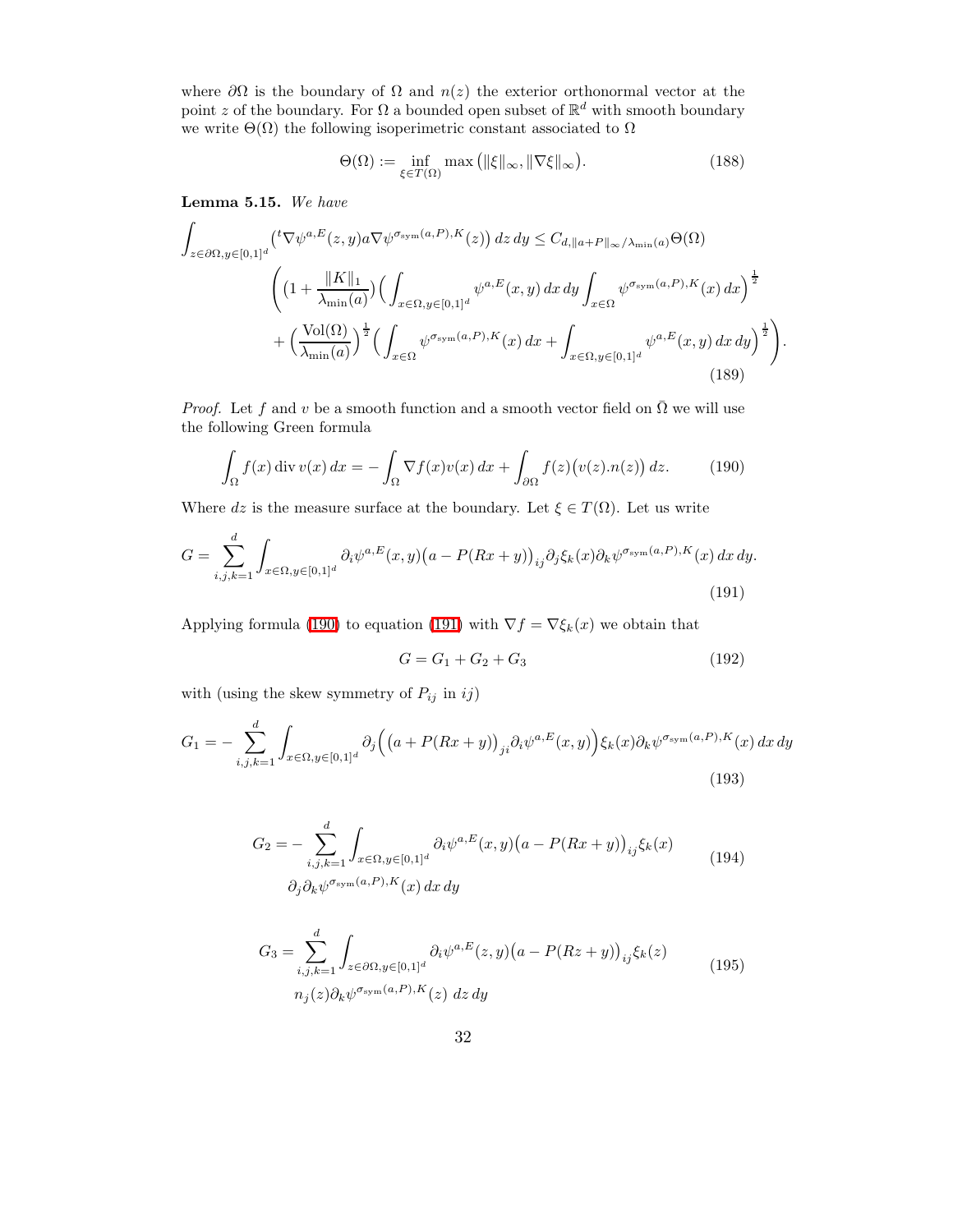Where  $n_j$  are the coordinates of the exterior orthonormal vector  $n(z)$ . Using the fact that  $\nabla \psi^{a,E}(z, y)$  and  $\nabla \psi^{s_{sym}(a, P), K}(z)$  are parallel to  $n(z)$  at the boundary of  $\Omega$  and both heading towards the opposite direction of n, we obtain that (using the skew symmetry of  $P_{ij}$  in ij)

<span id="page-32-0"></span>
$$
G_3 = \int_{z \in \partial\Omega, y \in [0,1]^d} \left( {}^t \nabla \psi^{a,E}(z,y) a \nabla \psi^{\sigma_{\text{sym}}(a,P),K}(z) \right) \left( \xi(z) . n(z) \right) dz \, dy. \tag{196}
$$

Thus by equation [\(187\)](#page-30-4),

<span id="page-32-1"></span>
$$
G_3 = \int_{z \in \partial\Omega, y \in [0,1]^d} \left( {}^t \nabla \psi^{a,E}(z,y) a \nabla \psi^{\sigma_{\text{sym}}(a,P),K}(z) \right) dz dy. \tag{197}
$$

Now, by Cauchy-Schwartz inequality we obtain from [\(191\)](#page-31-1)

$$
|G| \leq C_d \|a + P\|_{\infty} (\lambda_{\min}(a))^{-1} \|\nabla \xi\|_{\infty} \Big( \int_{x \in \Omega, y \in [0,1]^d} \psi^{a, E}(x, y) dx dy \int_{x \in \Omega} \psi^{\sigma_{\text{sym}}(a, P), K}(x) dx \Big)^{\frac{1}{2}}.
$$
\n(198)

Using Cauchy-Schwartz inequality and  $\nabla.(a + P(Rx + y))\nabla\psi^{a,E}(x, y) = -1 \nabla$ . $K(x)\nabla\psi^{a,E}(x,y)$  we obtain from equation [\(193\)](#page-31-2) that

<span id="page-32-2"></span>
$$
|G_1| \leq C_d \left(\lambda_{\min}(\sigma_{\text{sym}}(a, P))\right)^{-\frac{1}{2}} ||\xi||_{\infty} \left(\int_{x \in \Omega} \psi^{\sigma_{\text{sym}}(a, P), K}(x) dx\right)^{\frac{1}{2}} \left(\text{Vol}(\Omega) + ||K||_1^2 (\lambda_{\min}(a))^{-1} \int_{x \in \Omega, y \in [0, 1]^d} \psi^{a, E}(x, y) dx dy\right)^{\frac{1}{2}}.
$$
\n(199)

<span id="page-32-3"></span>Using Cauchy-Schwartz inequality, lemma [5.14](#page-30-5) and  $\nabla.\sigma_{sym}(a, P)\nabla\psi^{\sigma_{sym}(a, P), K}(x) = -1 - \nabla.K(x)\nabla\psi^{\sigma_{sym}(a, P), K}(x)$ , we obtain from equation [\(194\)](#page-31-3) that

$$
|G_2| \leq C_d \|a + P\|_{\infty} (\lambda_{\min}(a))^{-\frac{1}{2}} (\lambda_{\min}(\sigma_{\text{sym}}(a, P)))^{-1} \|\xi\|_{\infty} \left(\int_{x \in \Omega, y \in [0, 1]^d} \psi^{a, E}(x, y) dx dy\right)^{\frac{1}{2}}
$$

$$
\left(\text{Vol}(\Omega) + \|K\|_{1}^{2} (\lambda_{\min}(\sigma_{\text{sym}}(a, P)))^{-1} \int_{x \in \Omega} \psi^{\sigma_{\text{sym}}(a, P), K}(x) dx\right)^{\frac{1}{2}}.
$$
\n(200)

Combining [\(192\)](#page-31-4), [\(197\)](#page-32-0), [\(198\)](#page-32-1), [\(199\)](#page-32-2) and [\(200\)](#page-32-3) we obtain that

$$
\int_{z \in \partial\Omega, y \in [0,1]^d} \left( ^t \nabla \psi^{a,E}(z,y) a \nabla \psi^{\sigma_{\text{sym}}(a,P),K}(z) \right) dz dy \leq C_{d, \|a+P\|_{\infty}/\lambda_{\min}(a)} \left( 1 + \frac{\|K\|_1}{\lambda_{\min}(a)} \right)
$$
  
\n
$$
\left( \|\xi\|_{\infty} + \|\nabla \xi\|_{\infty} \right) \left( \int_{x \in \Omega, y \in [0,1]^d} \psi^{a,E}(x,y) dx dy \int_{x \in \Omega} \psi^{\sigma_{\text{sym}}(a,P),K}(x) dx \right)^{\frac{1}{2}}
$$
  
\n
$$
+ C_{d, \|a+P\|_{\infty}/\lambda_{\min}(a)} \|\xi\|_{\infty} \left( \frac{\text{Vol}(\Omega)}{\lambda_{\min}(a)} \right)^{\frac{1}{2}}
$$
  
\n
$$
\left( \int_{x \in \Omega} \psi^{\sigma_{\text{sym}}(a,P),K}(x) dx + \int_{x \in \Omega, y \in [0,1]^d} \psi^{a,E}(x,y) dx dy \right)^{\frac{1}{2}}.
$$
\n(201)

Which proves the lemma by optimization on the vector field  $\xi$ .

 $\Box$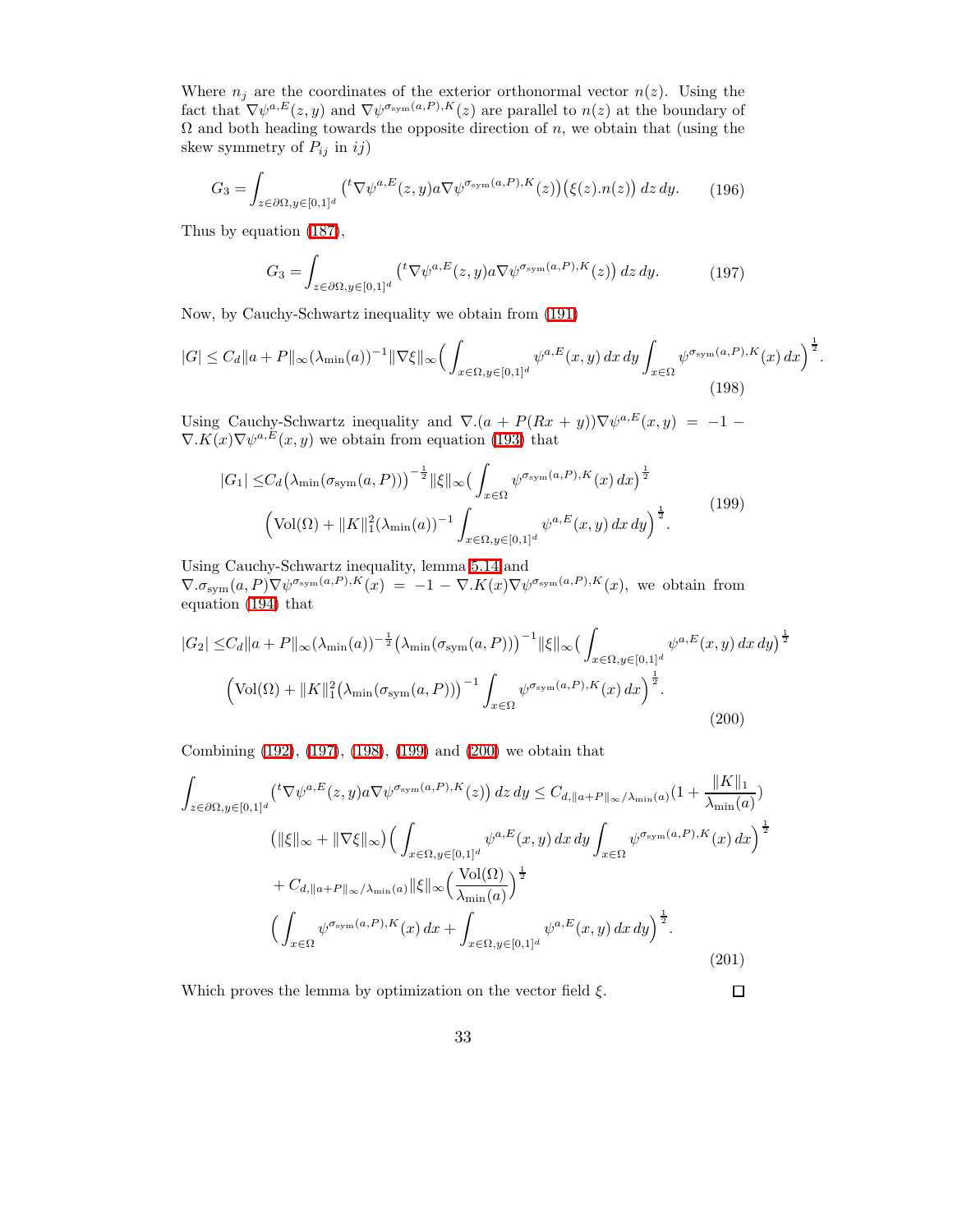<span id="page-33-3"></span>Proposition 5.16. We have

$$
|J| \leq R^{-1}C_{d,||a+P||_{\infty}/\lambda_{\min}(a)}(\Theta(\Omega) + 1)
$$
  

$$
\left( \left(1 + \frac{||K||_1}{\lambda_{\min}(a)}\right) \left(\int_{x \in \Omega, y \in [0,1]^d} \psi^{a,E}(x, y) dx dy \int_{x \in \Omega} \psi^{\sigma_{\text{sym}}(a, P), K}(x) dx \right)^{\frac{1}{2}} + \left(\frac{\text{Vol}(\Omega)}{\lambda_{\min}(a)}\right)^{\frac{1}{2}} \left( \left(\int_{x \in \Omega} \psi^{\sigma_{\text{sym}}(a, P), K}(x) dx \right)^{\frac{1}{2}} + \left(\int_{x \in \Omega, y \in [0,1]^d} \psi^{a,E}(x, y) dx dy \right)^{\frac{1}{2}} \right) \right)
$$
\n(202)

Proof. Using formulae [\(173\)](#page-29-2) and [\(127\)](#page-23-1) one obtains that

$$
J = \sum_{i,j,k=1}^d \int_{x \in \Omega, y \in [0,1]^d} \partial_i \psi^{a,E}(x,y) B_{i,j,k}(x,y) \partial_k \psi^{\sigma_{\text{sym}}(a,P),K}(x) dx dy \qquad (203)
$$

with

$$
B_{i,j,k}(x,y) = -\partial_j M_{ijk}^P(Rx+y) + (a - P(Rx+y))_{ij} \partial_j \chi_k^{a,P}(Rx+y). \tag{204}
$$

Applying formula [\(190\)](#page-31-0) to equation [\(203\)](#page-33-0) first with div  $\xi = \sum_{j=1}^{d} -\partial_j M_{ijk}^P(Rx+y)$ , next with  $\nabla f = \nabla \chi_k^{a,P}(Rx+y)$  we obtain that

<span id="page-33-4"></span><span id="page-33-1"></span><span id="page-33-0"></span>
$$
J = J_1 + J_2 + J_3 \tag{205}
$$

.

with (using the skew symmetry of  $M_{ijk}^P$  in  $ij$ )

$$
J_1 = -R^{-1} \sum_{i,j,k=1}^d \int_{x \in \Omega, y \in [0,1]^d} \partial_j \Big( a + P(Rx+y) \Big)_{ji} \partial_i \psi^{a,E}(x,y) \Big) \chi_k^{a,P}(Rx+y) \partial_k \psi^{\sigma_{sym}(a,P),K}(x) \, dx \, dy
$$
\n(206)

<span id="page-33-2"></span>
$$
J_2 = R^{-1} \sum_{i,j,k=1}^d \int_{x \in \Omega, y \in [0,1]^d} \partial_i \psi^{a,E}(x,y) \Big( M_{ijk}^P(Rx+y) - (a - P(Rx+y))_{ij} \chi_k^{a,P}(Rx+y) \Big) \n\partial_j \partial_k \psi^{\sigma_{\text{sym}}(a,P),K}(x) dx dy
$$
\n(207)

$$
J_3 = R^{-1} \sum_{i,j,k=1}^d \int_{z \in \partial \Omega, y \in [0,1]^d} \partial_i \psi^{a,E}(z,y) \Big( -M_{ijk}^P (Rz+y) + (a - P(Rz+y))_{ij} \chi_k^{a,P}(Rz+y) \Big)
$$
  

$$
n_j(z) \partial_k \psi^{\sigma_{\text{sym}}(a,P),K}(z) \ dz \ dy.
$$
 (208)

Using the fact that  $\nabla \psi^{a,E}(z, y)$  and  $\nabla \psi^{\sigma_{sym}(a, P), K}(z)$  are parallel to  $n(z)$  at the boundary of  $\Omega$  and both heading towards the opposite direction of n, we obtain that (using the skew symmetry of  $M_{ijk}^P$  and  $P_{ij}$  in  $ij$ )

$$
J_3 = R^{-1} \int_{z \in \partial\Omega, y \in [0,1]^d} \left( {}^t \nabla \psi^{a,E}(z,y) a \nabla \psi^{\sigma_{\text{sym}}(a,P),K}(z) \right) \left( \chi^{\alpha,P}_\cdot (Rz+y) . n(z) \right) dz dy. \tag{209}
$$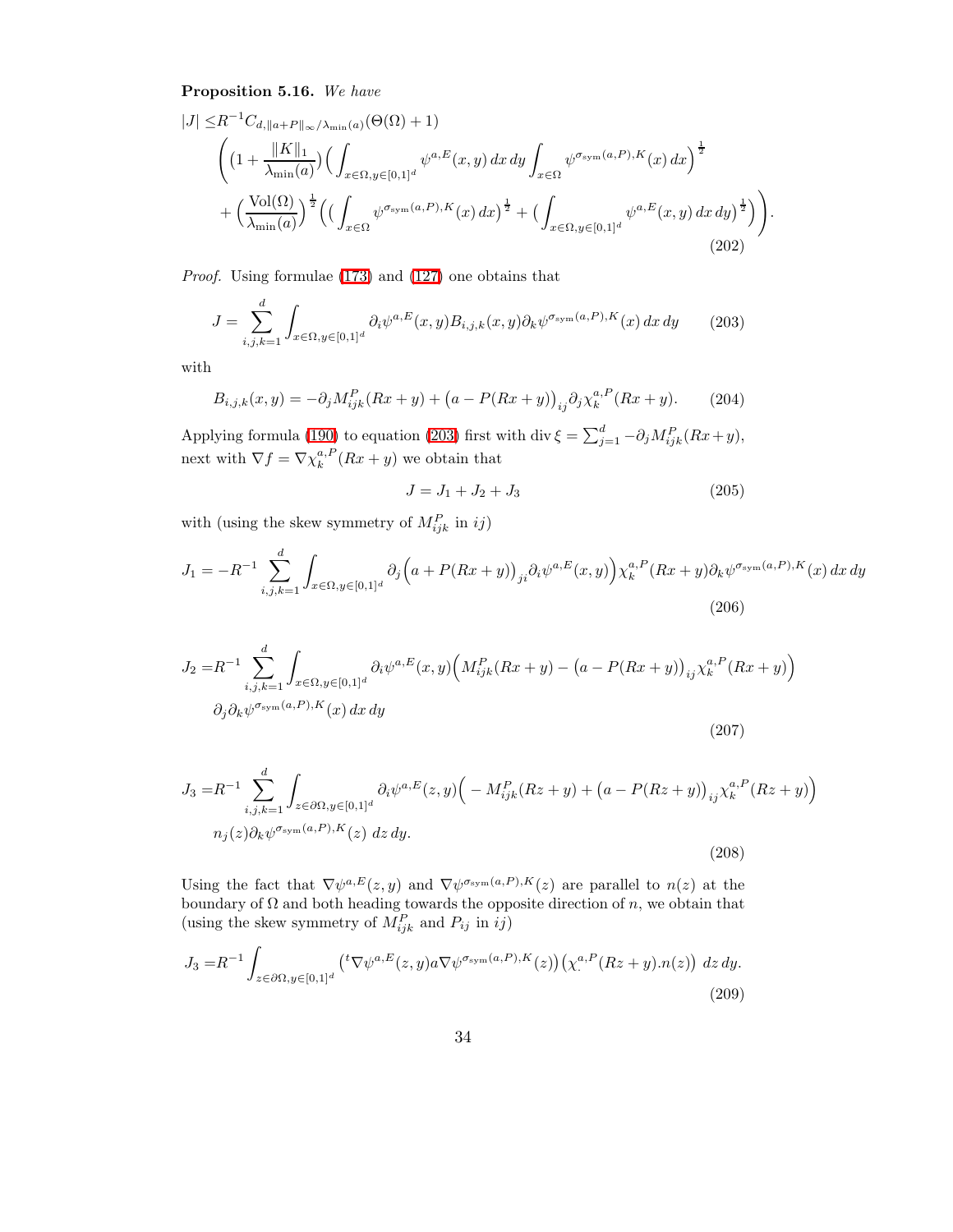<span id="page-34-0"></span>Thus by lemma [5.15](#page-31-5) and equation [\(117\)](#page-21-2)

$$
|J_3| \leq R^{-1} \|\chi^{a,P}_\cdot\|_{\infty} \int_{z \in \partial\Omega, y \in [0,1]^d} \left( {}^t \nabla \psi^{a,E}(z,y) a \nabla \psi^{\sigma_{\text{sym}}(a,P),K}(z) \right) dz dy
$$
  
\n
$$
\leq R^{-1} C_{d, \|a+P\|_{\infty}/\lambda_{\min}(a)} \Theta(\Omega)
$$
  
\n
$$
\left( \left(1 + \frac{\|K\|_1}{\lambda_{\min}(a)}\right) \left( \int_{x \in \Omega, y \in [0,1]^d} \psi^{a,E}(x,y) dx dy \int_{x \in \Omega} \psi^{\sigma_{\text{sym}}(a,P),K}(x) dx \right)^{\frac{1}{2}} + \left( \frac{\text{Vol}(\Omega)}{\lambda_{\min}(a)} \right)^{\frac{1}{2}} \left( \int_{x \in \Omega} \psi^{\sigma_{\text{sym}}(a,P),K}(x) dx + \int_{x \in \Omega, y \in [0,1]^d} \psi^{a,E}(x,y) dx dy \right)^{\frac{1}{2}} \right). \tag{210}
$$

Using Cauchy-Schwartz inequality and  $\nabla (a + P(Rx + y)) \nabla \psi^{a,E}(x, y) = -1 \nabla$ . $K(x)\nabla\psi^{a,E}(x,y)$  we obtain from equation [\(206\)](#page-33-1) and [\(117\)](#page-21-2) that

<span id="page-34-1"></span>
$$
|J_{1}| \leq C_{d, ||a+P||_{\infty}/\lambda_{\min}(a)} R^{-1} \Big( \int_{x \in \Omega} \psi^{\sigma_{\text{sym}}(a,P), K}(x) dx \Big)^{\frac{1}{2}} \Big( \Big( \frac{\text{Vol}(\Omega)}{\lambda_{\min}(a)} \Big)^{\frac{1}{2}} + \frac{||K||_{1}}{\lambda_{\min}(a)} \Big( \int_{x \in \Omega, y \in [0,1]^{d}} \psi^{a, E}(x, y) dx dy \Big)^{\frac{1}{2}} \Big).
$$
 (211)

Using Cauchy-Schwartz inequality, lemma [5.14](#page-30-5) and  $\nabla.\sigma_{sym}(a, P)\nabla\psi^{\sigma_{sym}(a, P), K}(x) = -1 - \nabla.K(x)\nabla\psi^{\sigma_{sym}(a, P), K}(x)$ , we obtain from equations [\(207\)](#page-33-2), [\(117\)](#page-21-2) and [\(128\)](#page-23-0) that

<span id="page-34-2"></span>
$$
|J_2| \leq C_d R^{-1} C_{d,||a+P||_{\infty}/\lambda_{\min}(a)} \left( \int_{x \in \Omega, y \in [0,1]^d} \psi^{a,E}(x, y) dx dy \right)^{\frac{1}{2}}
$$

$$
\left( \left( \frac{\text{Vol}(\Omega)}{\lambda_{\min}(a)} \right)^{\frac{1}{2}} + \frac{||K||_1}{\lambda_{\min}(a)} \left( \int_{x \in \Omega} \psi^{\sigma_{\text{sym}}(a,P),K}(x) dx \right)^{\frac{1}{2}} \right). \tag{212}
$$

The proposition  $(5.16)$  is then a straightforward combination of  $(205)$ ,  $(210)$ ,  $(211)$ and [\(212\)](#page-34-2).  $\Box$ 

We will now need the following lemma whose proof is trivial algebra

<span id="page-34-6"></span>Lemma 5.17. Assume  $X, Y, \delta, \eta > 0$  and

<span id="page-34-3"></span>
$$
(X - Y)^2 \le \delta XY + \eta (X + Y) \tag{213}
$$

<span id="page-34-4"></span>then

$$
X^{\frac{1}{2}} \le Y^{\frac{1}{2}}(1+\sqrt{\delta}) + \sqrt{\eta} \tag{214}
$$

<span id="page-34-5"></span>and

$$
X^{\frac{1}{2}} \ge (Y^{\frac{1}{2}} - \sqrt{\eta})(1 + \sqrt{\delta})^{-1}.
$$
 (215)

*Proof.* The upper root of the equations [\(213\)](#page-34-3) is  $X_0 = Y(1 + \frac{\delta}{2}) + \frac{\eta}{2} + \frac{\sqrt{\Delta}}{2}$  with  $\Delta = Y^2 \delta(\delta + 4) + Y \eta(8 + 2\delta) + \eta^2$ . Then by applying Minkowski inequality to  $\sqrt{\Delta}$ we obtain

$$
X \le Y(1 + \sqrt{\delta})^2 + 2\sqrt{Y}\sqrt{\eta}(1 + \sqrt{\delta}) + \eta
$$
\n(216)

which leads to  $(214)$ . The equation  $(215)$  is then obtained by the symmetry of  $(213)$ in  $X$  and  $Y$ .  $\Box$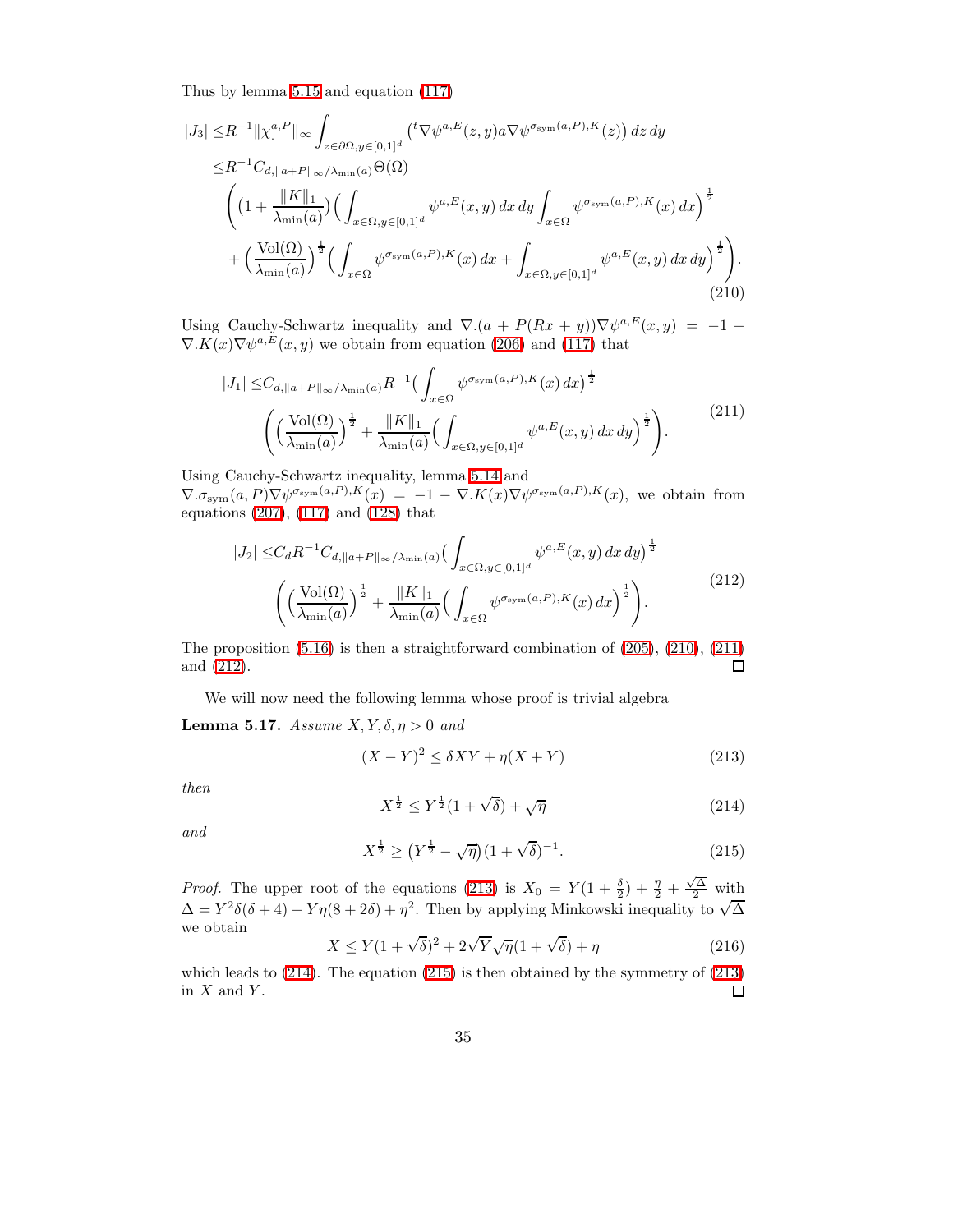Combining proposition [5.13](#page-29-5) and [5.16](#page-33-3) with lemma [5.17](#page-34-6) we obtain theorem [5.18](#page-35-0)

<span id="page-35-0"></span>**Theorem 5.18.** There exists a finite function  $h : (\mathbb{R}^+)^2 \to \mathbb{R}^+$  increasing in each argument such that the following inequalities are valid

$$
X \le Y(1+\delta) + \eta \quad and \quad X \ge (Y - \eta)(1+\delta)^{-1}
$$
 (217)

with

$$
X := \left(\frac{1}{\text{Vol}(\Omega)} \int_{x \in \Omega, y \in [0,1]^d} \psi^{a,E}(x, y) \, dx \, dy\right)^{\frac{1}{4}}
$$
(218)

$$
Y := \left(\frac{1}{\text{Vol}(\Omega)} \int_{x \in \Omega} \psi^{\sigma_{\text{sym}}(a, P), K}(x) \, dx\right)^{\frac{1}{4}}
$$
\n(219)

$$
\delta := R^{-\frac{1}{2}} h\left(d, \frac{1 + \|a + P\|_{\infty}}{\lambda_{\min}(a)}\right) \left(\Theta(\Omega) + 1\right)^{\frac{1}{2}} \left(1 + \|K\|_{1}\right)^{\frac{1}{2}}
$$
(220)

and

$$
\eta := R^{-\frac{1}{2}} h\left(d, \frac{1 + \|a + P\|_{\infty}}{\lambda_{\min}(a)}\right) (\Theta(\Omega) + 1)^{\frac{1}{2}}.
$$
\n(221)

## 5.4.3 Effect of relative translation on averaging

For  $\Omega$  a bounded open subset of  $\mathbb{R}^d$  with smooth boundary and  $E$  a skew symmetric matrix with smooth coefficients in  $L^{\infty}_{loc}(\mathbb{R}^d)$  and  $a \in \mathcal{M}_{d,\text{sym}}$ , let  $\psi^{a,E}_{\Omega}(x)$  the solution of  $\nabla.(a+E)\nabla\psi_{\Omega}^{a,E} = -1$  in  $\Omega$ . For  $y \in [0,1]^d$  let us introduce the operator  $\theta_y$  such that for any function f on  $\mathbb{R}^d$ ,  $\theta_y f(x) = f(x+y)$ . Using the notation [\(172\)](#page-28-1), let us observe that for  $y \in [0, 1]^d$ 

<span id="page-35-1"></span>
$$
\psi_{\Omega}^{a,\theta_{y/R}(S_R P) + K}(x) = \psi_{\Omega}(x, y). \tag{222}
$$

<span id="page-35-2"></span>**Lemma 5.19.** For  $y \in \mathbb{R}^d$  one has

$$
\int_{x \in \Omega} |\nabla \psi_{\Omega}^{a, \theta_{y/R}(S_R P + K)}(x) - \nabla \psi_{\Omega}(x, y)|_a^2 \le C_d (\frac{\|K\|_1}{R\lambda_{\min}(a)})^2 \int_{x \in \Omega} \psi_{\Omega}^{a, E}(x, y) dx.
$$
\n(223)

Proof. Observe that

$$
\nabla.(a + E(x + y/R))\nabla(\psi_{\Omega}^{a,\theta_{y/R}(S_R P + K)}(x) - \psi_{\Omega}^{a,E}(x, y))
$$
  
= 
$$
\nabla.\Big(\big(K(x + y/R) - K(x)\big)\nabla\psi_{\Omega}^{a,E}(x, y)\Big).
$$
 (224)

It follows that

$$
\int_{x \in \Omega} |\nabla \psi_{\Omega}^{a,\theta_{y/R}(S_R P + K)}(x) - \nabla \psi_{\Omega}^{a,E}(x,y)|_a^2 = \int_{x \in \Omega} (\nabla \psi_{\Omega}^{a,\theta_{y/R}(S_R P + K)}(x) - \nabla \psi_{\Omega}^{a,E}(x,y))
$$
\n
$$
(K(x + y/R) - K(x)) \nabla \psi_{\Omega}^{a,E}(x,y)
$$
\n(225)

thus by Cauchy-Schwartz inequality

$$
\int_{x \in \Omega} |\nabla \psi_{\Omega}^{a,\theta_{y/R}(S_R P + K)}(x) - \nabla \psi_{\Omega}^{a,E}(x,y)|_a^2 \le \int_{x \in \Omega} \left| (K(x + y/R) - K(x)) \nabla \psi_{\Omega}^{a,E}(x,y) \right|_{a^{-1}}^2
$$
\n(226)

 $\Box$ 

and the equation [223](#page-35-1) follows easily.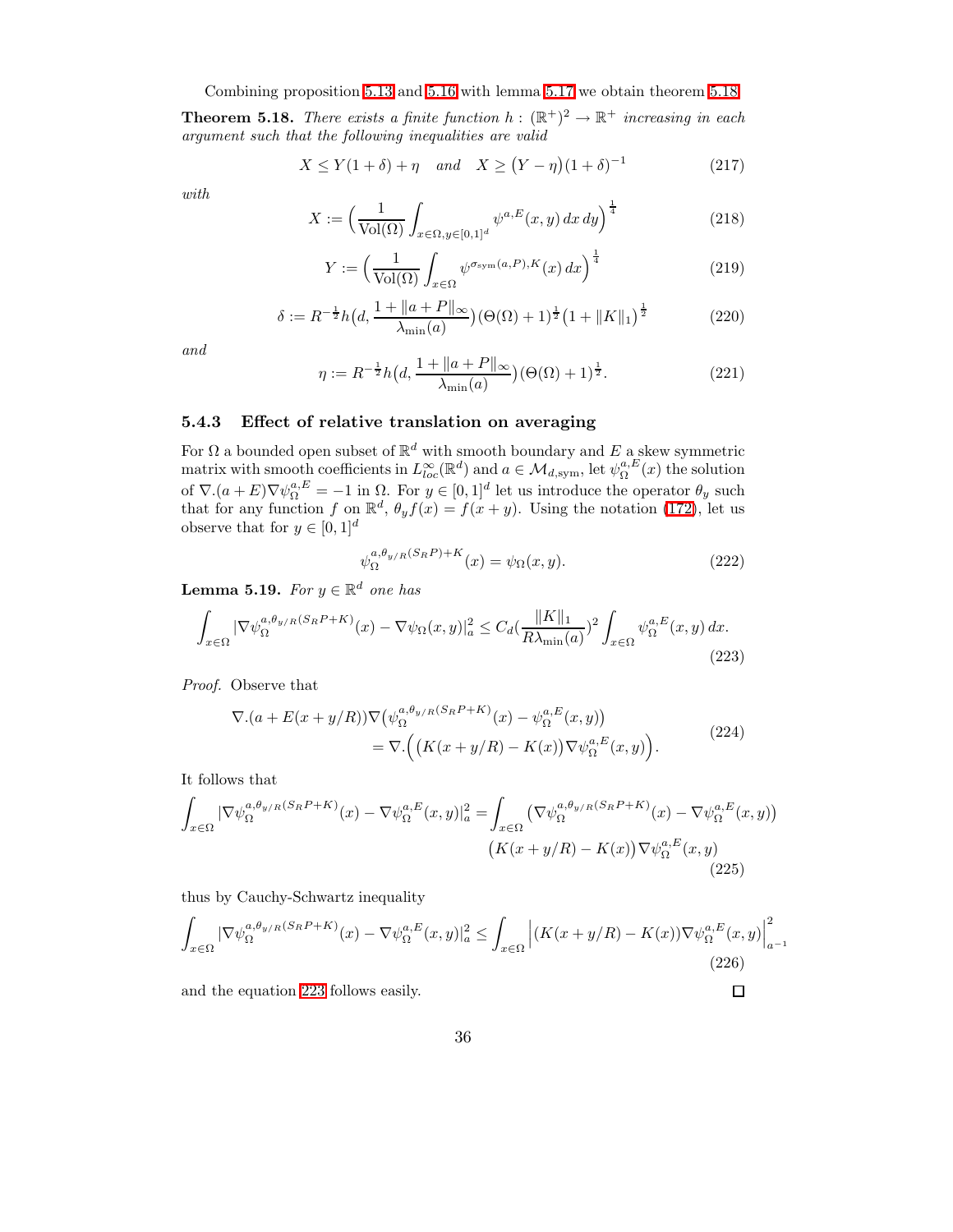<span id="page-36-0"></span>Now we will need the following lemma

<span id="page-36-2"></span>Lemma 5.20. For  $y \in [0, 1]^d$ 

$$
\int_{x \in \Omega} \psi_{\Omega}^{a,\theta_{y/R}(S_R P + K)}(x) dx \le \int_{x \in \Omega} \psi_{\Omega}(x,y) dx \left(1 + C_d \frac{\|K\|_1}{R\lambda_{\min}(a)}\right)^2 \tag{227}
$$

<span id="page-36-1"></span>and

$$
\int_{x \in \Omega} \psi_{\Omega}^{a,\theta_{y/R}(S_R P + K)}(x) dx \ge \int_{x \in \Omega} \psi_{\Omega}(x,y) dx \left(1 + C_d \frac{\|K\|_1}{R\lambda_{\min}(a)}\right)^{-2} . \tag{228}
$$

Proof. Combining the identity

$$
\int_{x \in \Omega} \psi_{\Omega}^{a,\theta_{y/R}(S_R P + K)}(x) dx = \int_{x \in \Omega} |\nabla \psi_{\Omega}^{a,\theta_{y/R}(S_R P + K)}(x)|_a^2 dx \tag{229}
$$

with Minkowski inequality we obtain that

$$
\left(\int_{x\in\Omega} \psi_{\Omega}^{a,\theta_{y/R}(S_R P + K)}(x) dx\right)^{\frac{1}{2}} \leq \left(\int_{x\in\Omega} |\nabla \psi_{\Omega}^{a,E}(x,y)|_a^2 dx\right)^{\frac{1}{2}} + \left(\int_{x\in\Omega} |\nabla \psi_{\Omega}^{a,\theta_{y/R}(S_R P + K)}(x) - \nabla \psi_{\Omega}(x,y)|_a^2\right)^{\frac{1}{2}} \tag{230}
$$

and the equation [\(227\)](#page-36-0) follows from lemma [5.19.](#page-35-2) The proof of inequality [\(228\)](#page-36-1) is similar.  $\Box$ 

We write

$$
X(\Omega, a, E) := (\text{Vol}(\Omega))^{-1} \int_{x \in \Omega} \psi_{\Omega}^{a, E}(x) dx.
$$
 (231)

<span id="page-36-3"></span>For  $y \in \mathbb{R}^d$  we write  $\theta_y \Omega := \{x + y : x \in \Omega\}$ . From lemma [5.20](#page-36-2) we obtain the following proposition

#### Proposition 5.21.

$$
X(\theta_{\frac{y}{R}}\Omega, a, S_R P + K) \le X(\Omega, a, \theta_{\frac{y}{R}}(S_R P) + K)\left(1 + C_d \frac{\|K\|_1}{R\lambda_{\min}(a)}\right)^2 \tag{232}
$$

and

$$
X(\theta_{\frac{y}{R}}\Omega, a, S_R P + K) \ge X(\Omega, a, \theta_{\frac{y}{R}}(S_R P) + K)(1 + C_d \frac{\|K\|_1}{R\lambda_{\min}(a)})^{-2}.
$$
 (233)

## 5.4.4 Reverse iteration to obtain supper-diffusion

It is easy to obtain from theorem [\(5.11\)](#page-27-2), that for any  $\gamma > 0$ ,

<span id="page-36-5"></span>
$$
X(\Omega, a, \gamma E) = \gamma^{-1} X(\Omega, \gamma^{-1} a, E). \tag{234}
$$

<span id="page-36-4"></span>Moreover for  $R > 0$ , writing  $S_R \Omega := \{x \in \mathbb{R}^d : R^{-1}x \in \Omega\}$  it is easy to obtain by scaling that

$$
X(S_R\Omega, a, E) = R^2 X(\Omega, a, S_R E). \tag{235}
$$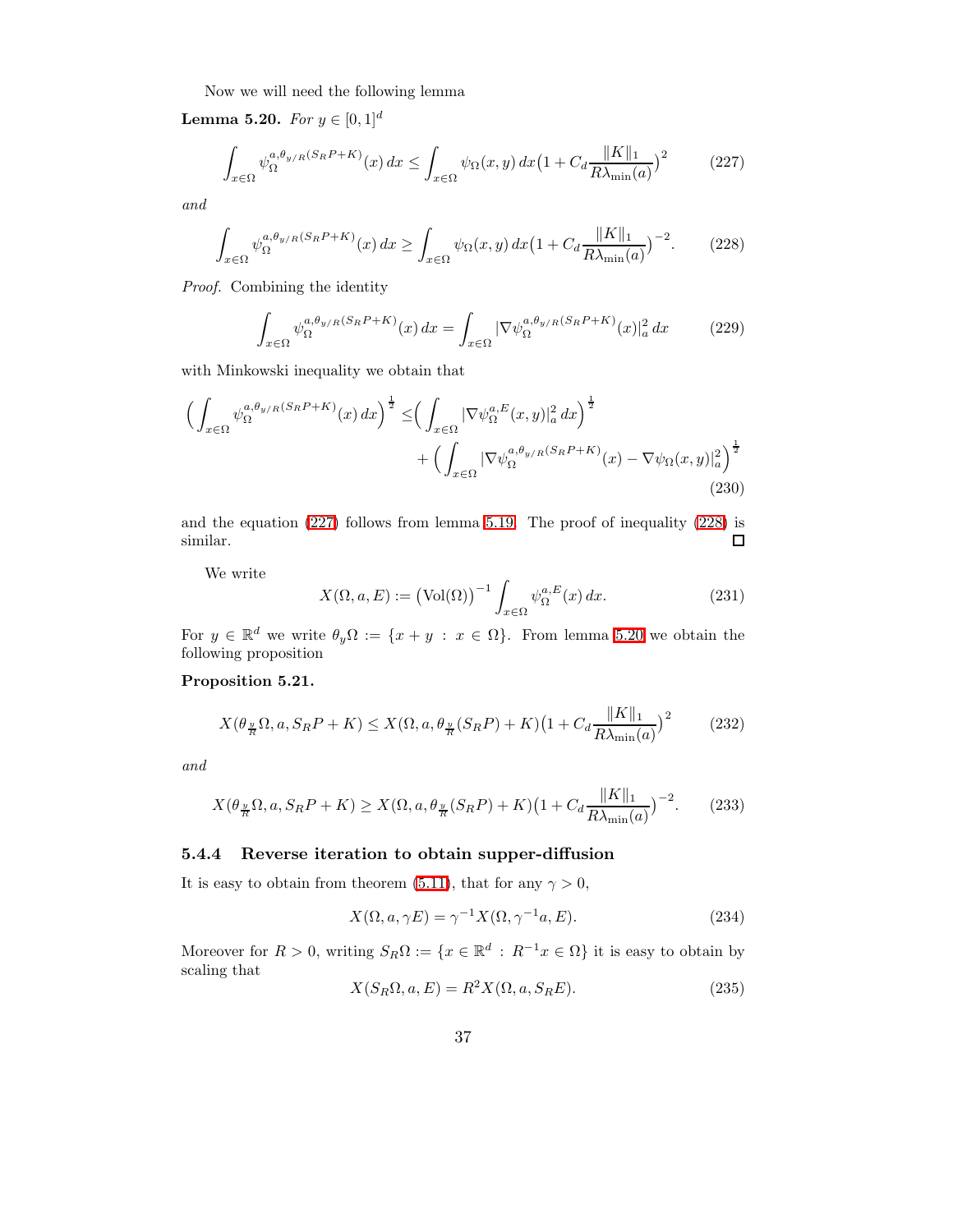<span id="page-37-5"></span>Let us write for  $0 \le p \le n-1$ ,

$$
Z(p,B) := \Big( \int_{(y_p,\ldots,y_{n-1}) \in [0,1]^{d \times (n-p)}} X\big( S_{R_n} \prod_{k=p}^{n-1} \theta_{\frac{y_k R_k}{R_n}} \Omega, B, \frac{1}{\gamma_p} \Gamma^{p,\infty} \big) dy_p \ldots dy_{n-1} \Big)^{\frac{1}{4}}.
$$
\n(236)

<span id="page-37-6"></span>We will need the following proposition

**Proposition 5.22.** There exists a finite increasing function  $F : (R^+)^2 \to \mathbb{R}^+$  such that for

$$
\rho_{\min} > \gamma_{\max} Q_n \left( 1 + \frac{R_n}{\left( Z(n, A^n) \right)^2} \right) \tag{237}
$$

<span id="page-37-3"></span>one has

$$
Z(0, A_0) \ge 0.5 \left(\frac{R_n^2}{\gamma_n}\right)^{\frac{1}{4}} \frac{Z(n, A^n)}{R_n^{\frac{1}{2}}} \left(1 + \left(\frac{Q_n \gamma_{\text{max}}}{\rho_{\text{min}}}\right)^{\frac{1}{2}}\right)^{-n} \tag{238}
$$

<span id="page-37-4"></span>and

$$
Z(0, A_0) \le 2\left(\frac{R_n^2}{\gamma_n}\right)^{\frac{1}{4}} \frac{Z(n, A^n)}{R_n^{\frac{1}{2}}} \left(1 + \left(\frac{Q_n \gamma_{\text{max}}}{\rho_{\text{min}}}\right)^{\frac{1}{2}}\right)^n \tag{239}
$$

with

<span id="page-37-0"></span>
$$
Q_n := F\left(d, \frac{1 + K_0}{\lambda_n} + \mu_n\right) \left(\Theta(\Omega) + 1\right) \left(1 + K_1\right) \tag{240}
$$

where  $\lambda_n^-$  is the stability of the renormalization core  $(A^n)_{n\in\mathbb{N}}$  and  $\mu_n$  its anisotropic distortion.

Proof. From proposition [5.21](#page-36-3) and equation [\(235\)](#page-36-4) we obtain that

$$
Z(p,B) \leq \left(\int_{(y_p,\ldots,y_{n-1})\in[0,1]^{d\times(n-p)}} X\left(\prod_{k=p+1}^{n-1} \theta_{\frac{y_k R_k}{R_n}} \Omega, B, S_{\frac{R_n}{R_p}} \theta_{y_p} E^p + \frac{1}{\gamma_p} S_{R_n} \Gamma^{p+1,\infty}\right) dy_p \ldots dy_{n-1}\right)^{\frac{1}{4}}
$$
  

$$
R_n^{\frac{1}{2}} \left(1 + C_d \frac{\|\frac{1}{\gamma_p} S_{R_n} \Gamma^{p+1,\infty}\|_1 R_p}{R_n \lambda_{\min}(B)}\right)^{\frac{1}{2}}
$$
\n
$$
(241)
$$

<span id="page-37-1"></span>and

$$
Z(p,B) \ge \left(\int_{(y_p,\ldots,y_{n-1})\in[0,1]^{d\times(n-p)}} X\left(\prod_{k=p+1}^{n-1} \theta_{\frac{y_k R_k}{R_n}} \Omega, B, S_{\frac{R_n}{R_p}} \theta_{y_p} E^p + \frac{1}{\gamma_p} S_{R_n} \Gamma^{p+1,\infty}\right) dy_p \ldots dy_{n-1}\right)^{\frac{1}{4}}
$$
  

$$
R_n^{\frac{1}{2}} \left(1 + C_d \frac{\|\frac{1}{\gamma_p} S_{R_n} \Gamma^{p+1,\infty}\|_1 R_p}{R_n \lambda_{\min}(B)}\right)^{-\frac{1}{2}}.
$$
  
(242)

<span id="page-37-2"></span>Now let us observe that

$$
||S_{R_n} \frac{1}{\gamma_p} \Gamma^{p+1,\infty}||_1 \le K_1 \frac{R_n}{R_{p+1}} \sum_{k=p+1}^{\infty} (\gamma_k/\gamma_p)(R_{p+1}/R_k)
$$
  

$$
\le K_1 \frac{R_n}{R_{p+1}} \frac{\gamma_{p+1}}{\gamma_p} (1 - \gamma_{\max}/\rho_{\min})^{-1}.
$$
 (243)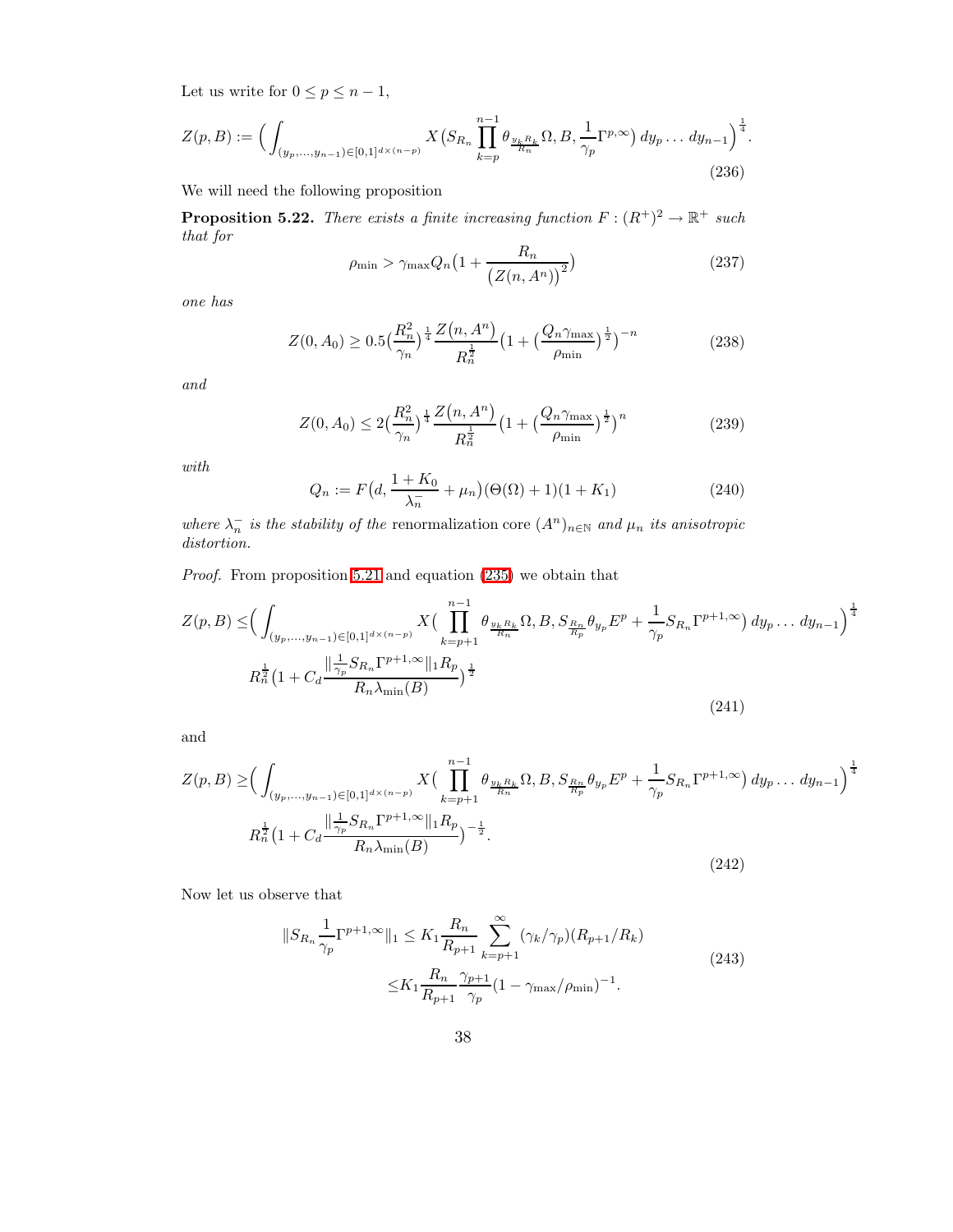Combining [\(241\)](#page-37-0) and [\(242\)](#page-37-1) with theorem [5.18](#page-35-0) (with  $R = R_n/R_p$ ,  $P = E^p$ ,  $K =$  $S_{R_n} \Gamma^{p+1,\infty}(\gamma_p)$  and [\(234\)](#page-36-5) one obtains that

<span id="page-38-1"></span>
$$
Z(p, B) \le \left(\frac{\gamma_p}{\gamma_{p+1}}\right)^{\frac{1}{4}} Z\left(p+1, \frac{\gamma_p}{\gamma_{p+1}} \sigma_{sym}(B, E^p)\right) \left(1 + \delta_p(B)\right) + \eta_p(B) \tag{244}
$$

<span id="page-38-2"></span>and

$$
Z(p, B) \ge \left( \left( \frac{\gamma_p}{\gamma_{p+1}} \right)^{\frac{1}{4}} Z\left( p+1, \frac{\gamma_p}{\gamma_{p+1}} \sigma_{sym}(B, E^p) \right) - \eta_p(B) \right) \left( 1 + \delta_p(B) \right)^{-1} \tag{245}
$$

<span id="page-38-0"></span>with

$$
\delta_p(B) := \left(\frac{R_p}{R_{p+1}} \frac{\gamma_{p+1}}{\gamma_p}\right)^{\frac{1}{2}} h\left(d, \frac{1+\lambda_{\max}(B) + K_0}{\lambda_{\min}(B)}\right) (\Theta(\Omega) + 1)^{\frac{1}{2}} (1 + K_1)^{\frac{1}{2}} (1 - \gamma_{\max}/\rho_{\min})^{-1}
$$
\n(246)

and

$$
\eta_p(B) := R_p^{\frac{1}{2}} h\big(d, \frac{1 + \lambda_{\max}(B) + K_0}{\lambda_{\min}(B)}\big) (\Theta(\Omega) + 1)^{\frac{1}{2}} (1 - \gamma_{\max}/\rho_{\min})^{-\frac{1}{2}}.
$$
 (247)

<span id="page-38-4"></span>Where, in [\(246\)](#page-38-0) we have used the inequality [\(243\)](#page-37-2) and we have integrated the error terms involving B appearing in  $(241)$  and  $(242)$  in the function h and used the assumption  $K_1\gamma_{\text{max}} \leq \rho_{\text{min}}$ . Then one obtains from [\(244\)](#page-38-1) by a simple induction that for  $n \geq 2$ 

$$
Z(0, A_0) \leq \left(\frac{\gamma_0}{\gamma_n}\right)^{\frac{1}{4}} Z(n, A^n) \prod_{k=0}^{n-1} \left(1 + \delta_k(A_k)\right)
$$
  
+ 
$$
\sum_{p=0}^{n-2} \eta_{p+1}(A^{p+1}) \left(\frac{\gamma_0}{\gamma_{p+1}}\right)^{\frac{1}{4}} \prod_{k=0}^{p} \left(1 + \delta_k(A_k)\right)
$$
  
+ 
$$
\eta_0(A_0).
$$
 (248)

Similarly one obtains from [\(245\)](#page-38-2) by a simple induction that for  $n \geq 2$ 

<span id="page-38-3"></span>
$$
Z(0, A_0) \ge \left(\frac{\gamma_0}{\gamma_n}\right)^{\frac{1}{4}} Z(n, A^n) \prod_{k=0}^{n-1} \left(1 + \delta_k(A_k)\right)^{-1}
$$
  
 
$$
- \sum_{p=0}^{n-2} \eta_{p+1}(A^{p+1}) \left(\frac{\gamma_0}{\gamma_{p+1}}\right)^{\frac{1}{4}} \prod_{k=0}^{p} \left(1 + \delta_k(A_k)\right)^{-1}
$$
  
 
$$
- \eta_0(A_0) \left(1 + \delta_0(A_0)\right)^{-1}
$$
 (249)

Where  $(A^k)_{k\in\mathbb{N}}$ , is the *renormalization core* [\(33\)](#page-7-1). Now combining [\(249\)](#page-38-3) and [\(235\)](#page-36-4) we obtain that

$$
Z(0, A_0) \geq \left(\frac{R_n^2}{\gamma_n}\right)^{\frac{1}{4}} \frac{Z(n, A^n)}{R_n^{\frac{1}{2}}} \prod_{k=0}^{n-1} \left(1 + \left(\frac{\gamma_{k+1}}{r_{k+1}\gamma_k}\right)^{\frac{1}{2}} \delta(A_k)\right)^{-1} - \sum_{p=0}^{n-2} R_{p+1}^{\frac{1}{2}} \delta(A^{p+1}) \left(\frac{\gamma_0}{\gamma_{p+1}}\right)^{\frac{1}{4}} \prod_{k=0}^p \left(1 + \left(\frac{\gamma_{k+1}}{r_{k+1}\gamma_k}\right)^{\frac{1}{2}} \delta(A_k)\right)^{-1} - \delta(A_0) \left(1 + \delta(A_0)\right)^{-1}
$$
\n
$$
(250)
$$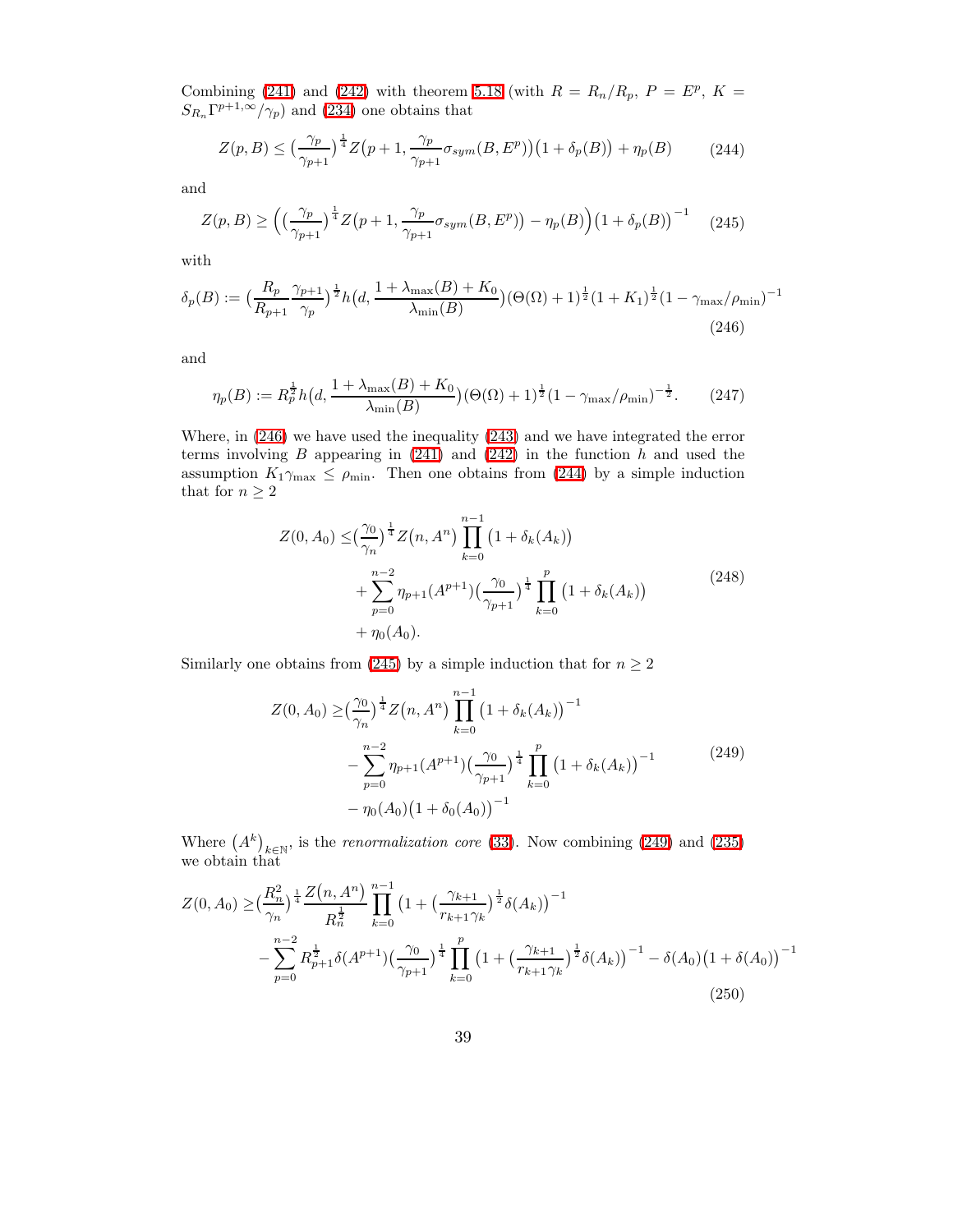with

$$
\delta(B) := h\big(d, \frac{1 + \lambda_{\max}(B) + K_0}{\lambda_{\min}(B)}\big) (\Theta(\Omega) + 1)^{\frac{1}{2}} (1 + K_1)^{\frac{1}{2}} (1 - \gamma_{\max}/\rho_{\min})^{-1}.
$$
 (251)

<span id="page-39-1"></span>Thus

$$
Z(0, A_0) \ge (1 - \zeta_i) \left(\frac{R_n^2}{\gamma_n}\right)^{\frac{1}{4}} \frac{Z(n, A^n)}{R_n^{\frac{1}{2}}} \prod_{k=0}^{n-1} \left(1 + \left(\frac{\gamma_{k+1}}{r_{k+1}\gamma_k}\right)^{\frac{1}{2}} \delta(A_k)\right)^{-1}
$$
(252)

<span id="page-39-0"></span>with

$$
\zeta_i \leq \frac{R_n^{\frac{1}{2}}}{Z(n, A^n)} \left( \sum_{p=0}^{n-2} \left( \frac{R_{p+1}^2 \gamma_n}{R_n^2 \gamma_{p+1}} \right)^{\frac{1}{4}} \delta(A^{p+1}) \prod_{k=p+1}^{n-1} \left( 1 + \left( \frac{\gamma_{k+1}}{r_{k+1} \gamma_k} \right)^{\frac{1}{2}} \delta(A_k) \right) + \left( \frac{\gamma_n}{R_n^2} \right)^{\frac{1}{4}} \prod_{k=0}^{n-1} \left( 1 + \left( \frac{\gamma_{k+1}}{r_{k+1} \gamma_k} \right)^{\frac{1}{2}} \delta(A_k) \right) \right).
$$
\n(253)

<span id="page-39-3"></span>Thus writing

$$
W_n := h\big(d, \frac{1 + K_0}{\lambda_n^2} + \mu_n\big) (\Theta(\Omega) + 1)^{\frac{1}{2}} (1 + K_1)^{\frac{1}{2}} (1 - \gamma_{\text{max}}/\rho_{\text{min}})^{-1}
$$
(254)

we obtain from [\(253\)](#page-39-0) under the assumption  $\rho_{\min}^2 > \gamma_{\max}(16 + W_n^2)$  that 1

$$
\zeta_i \le \frac{R_n^{\frac{1}{2}}}{Z(n, A^n)} 4W_n \left(\frac{\gamma_{\text{max}}}{\rho_{\text{min}}^2}\right)^{\frac{1}{4}}.
$$
\n(255)

<span id="page-39-2"></span>Thus for

$$
\rho_{\min} > \gamma_{\max}^{\frac{1}{2}} 64 \left( 1 + W_n \left( 1 + \frac{R_n^{\frac{1}{2}}}{Z(n, A^n)} \right) \right)^2 \tag{256}
$$

 $\zeta_i < 0.5$  and  $\zeta_i$  acts as an error term in the inequality [\(252\)](#page-39-1). Then combining [\(252\)](#page-39-1), [\(256\)](#page-39-2) and [\(254\)](#page-39-3) we obtain the control [\(238\)](#page-37-3). Moreover, we obtain from [\(235\)](#page-36-4) and [\(248\)](#page-38-4) that

$$
Z(0, A_0) \leq \left(R_n^2 \frac{\gamma_0}{\gamma_n}\right)^{\frac{1}{4}} \frac{Z(n, A^n)}{R_n^{\frac{1}{2}}} \prod_{k=0}^{n-1} \left(1 + \left(\frac{\gamma_{k+1}}{r_{k+1}\gamma_k}\right)^{\frac{1}{2}} \delta(A_k)\right) + \sum_{p=0}^{n-2} R_{p+1}^{\frac{1}{2}} \delta(A^{p+1}) \left(\frac{\gamma_0}{\gamma_{p+1}}\right)^{\frac{1}{4}} \prod_{k=0}^p \left(1 + \left(\frac{\gamma_{k+1}}{r_{k+1}\gamma_k}\right)^{\frac{1}{2}} \delta(A_k)\right) + \delta(A_0).
$$
\n(257)

From this point the proof of equation [\(239\)](#page-37-4) is similar to the one of equation [\(238\)](#page-37-3)  $\Box$ 

<span id="page-39-4"></span>We will need the following lemma

Lemma 5.23. We have

$$
Z(n, A^n) \le R_n^{\frac{1}{2}} \left( X(\Omega, A_n, 0) \right)^{\frac{1}{4}}
$$
\n(258)

<span id="page-39-5"></span>and

$$
Z(n, A^{n}) \geq R_{n}^{\frac{1}{2}}(X(\Omega, I_{d}, 0))^{\frac{1}{4}}(\lambda_{\max}(A^{n}))^{-\frac{1}{4}}\left(1 + \gamma_{n}^{-2} \sup_{x \in S_{R_{n}}\Omega} \lambda_{\max}(t\Gamma^{n, \infty}(x)\Gamma^{n, \infty}(x))\right)^{-\frac{1}{4}}.
$$
\n(259)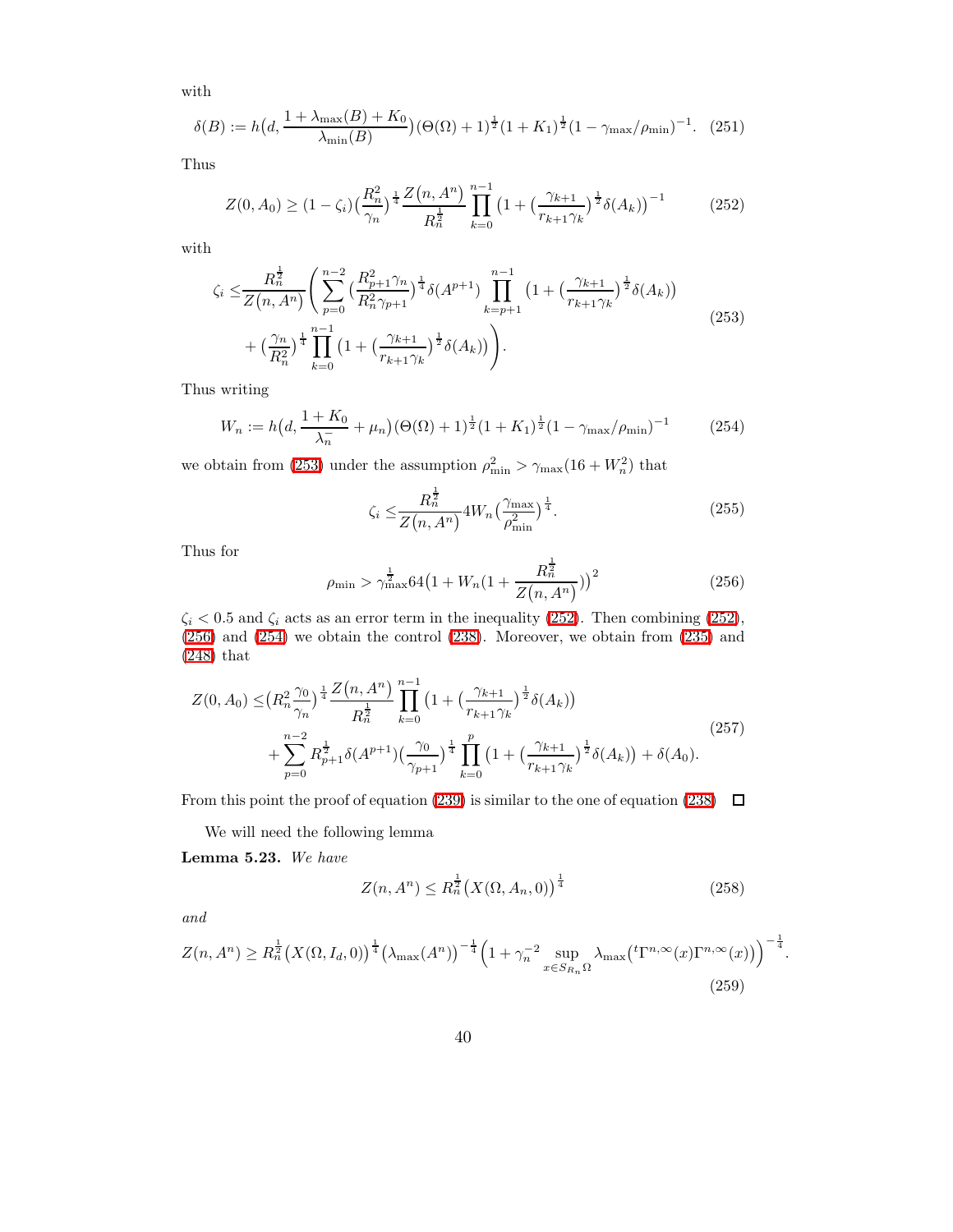Proof. Equations [\(258\)](#page-39-4) and [\(259\)](#page-39-5) are an easy application of theorem [5.11,](#page-27-2) corollary [5.12](#page-27-5) and equation [\(235\)](#page-36-4).  $\Box$ 

<span id="page-40-0"></span>For  $r > 0$  we write  $T[r]\Omega$  the set of  $x \in \mathbb{R}^d$  such that there exists  $y \in \Omega$  with  $|x - y| \le r\sqrt{d}$ . We write  $T[-r]\Omega$  the set of  $x \in \Omega$  such that there exists  $y \notin \Omega$  with  $|x-y| > r\sqrt{d}$ . From equation [\(236\)](#page-37-5), using  $\prod_{k=0}^{n-1} \theta_{\frac{y_k R_k}{R_n}} \Omega \subset T[(\rho_{\min} - 1)^{-1}] \Omega$  we obtain that

<span id="page-40-4"></span>
$$
X(S_{R_n}T[(\rho_{\min}-1)^{-1}]\Omega, A_0, \Gamma^{0,\infty}) \ge (Z(0, A_0))^{\frac{1}{4}}.
$$
 (260)

Similarly we obtain that

$$
X(S_{R_n}T[-(\rho_{\min}-1)^{-1}]\Omega, A_0, \Gamma^{0,\infty}) \le (Z(0, A_0))^{\frac{1}{4}}.
$$
 (261)

<span id="page-40-5"></span>We will need the following proposition

<span id="page-40-2"></span>**Proposition 5.24.** There exists a finite increasing function  $F : (R^+)^2 \to \mathbb{R}^+$  such that for

$$
\rho_{\min} > \gamma_{\max} Q_n \quad and \quad r > R_1 \tag{262}
$$

<span id="page-40-1"></span>one has

$$
X\left(B(0,r), A_0, \Gamma^{0,\infty}\right) \ge \frac{C_{d,K_0}}{\gamma_{\text{max}}^2} \frac{r^2}{\gamma_n \lambda_{\text{max}}(A_n)} \left(1 + \left(\frac{Q_n \gamma_{\text{max}}}{\rho_{\text{min}}}\right)^{\frac{1}{2}}\right)^{-4n} \tag{263}
$$

<span id="page-40-3"></span>and

$$
X\left(B(0,r), A_0, \Gamma^{0,\infty}\right) \le \frac{r^2}{\gamma_n \lambda_{\max}(A_n)} \left(1 + \left(\frac{Q_n \gamma_{\max}}{\rho_{\min}}\right)^{\frac{1}{2}}\right)^{4n} \tag{264}
$$

with

$$
n = \sup\{p \in \mathbb{N} : R_p \le r\}
$$
\n(265)

$$
Q_n := F\left(d, \frac{1 + K_0}{\lambda_n} + \mu_n\right) (1 + K_1) \tag{266}
$$

where  $\lambda_n^-$  is the stability of the renormalization core  $(A_n)_{n\in\mathbb{N}}$  and  $\mu_n$  its anisotropic distortion.

*Proof.* Taking  $\Omega := B(0, (r/R_n) - \sqrt{d}(\rho_{\min} - 1)^{-1})$  in equation [\(260\)](#page-40-0) we obtain from equation [\(238\)](#page-37-3) of proposition [5.22](#page-37-6) and [\(259\)](#page-39-5) that

$$
X\left(B(0,r), A_0, \Gamma^{0,\infty}\right) \geq (0.5)^4 \frac{R_n^2}{\gamma_n \lambda_{\max}(A_n)} X\left(B(0, r/R_n), I_d, 0\right) \left(1 + \left(\frac{Q_n \gamma_{\max}}{\rho_{\min}}\right)^{\frac{1}{2}}\right)^{-4n}
$$

$$
\left(1 + \gamma_n^{-2} \sup_{x \in B(0,r)} \lambda_{\max}\left(^t\Gamma^{n,\infty}(x)\Gamma^{n,\infty}(x)\right)\right)^{-1}.
$$
\n(267)

Which leads to [\(263\)](#page-40-1) by [\(262\)](#page-40-2), incorporating the new constants in  $Q_n$  (observing that for  $r \geq 1$ ,  $\Theta(B(0,r))$  is uniformly bounded away from infinity by a constant depending only on the dimension) and using

$$
\sup_{x \in B(0,r)} \gamma_n^{-2} \lambda_{\max} ({}^t \Gamma^{n,\infty}(x) \Gamma^{n,\infty}(x)) \le C_d \Big(K_0 + \gamma_{\max} (1 - \frac{\gamma_{\max}}{\rho_{\min}})^{-1} \frac{r}{R_{n+1}}\Big)^2. \tag{268}
$$

The proof of [\(264\)](#page-40-3) follows similarly by taking  $\Omega := B(0, (r/R_n) + \sqrt{d}(\rho_{\min} - 1)^{-1})$ in equation [\(261\)](#page-40-4) and using equation [\(239\)](#page-37-4) of proposition [5.22](#page-37-6) and [\(258\)](#page-39-4).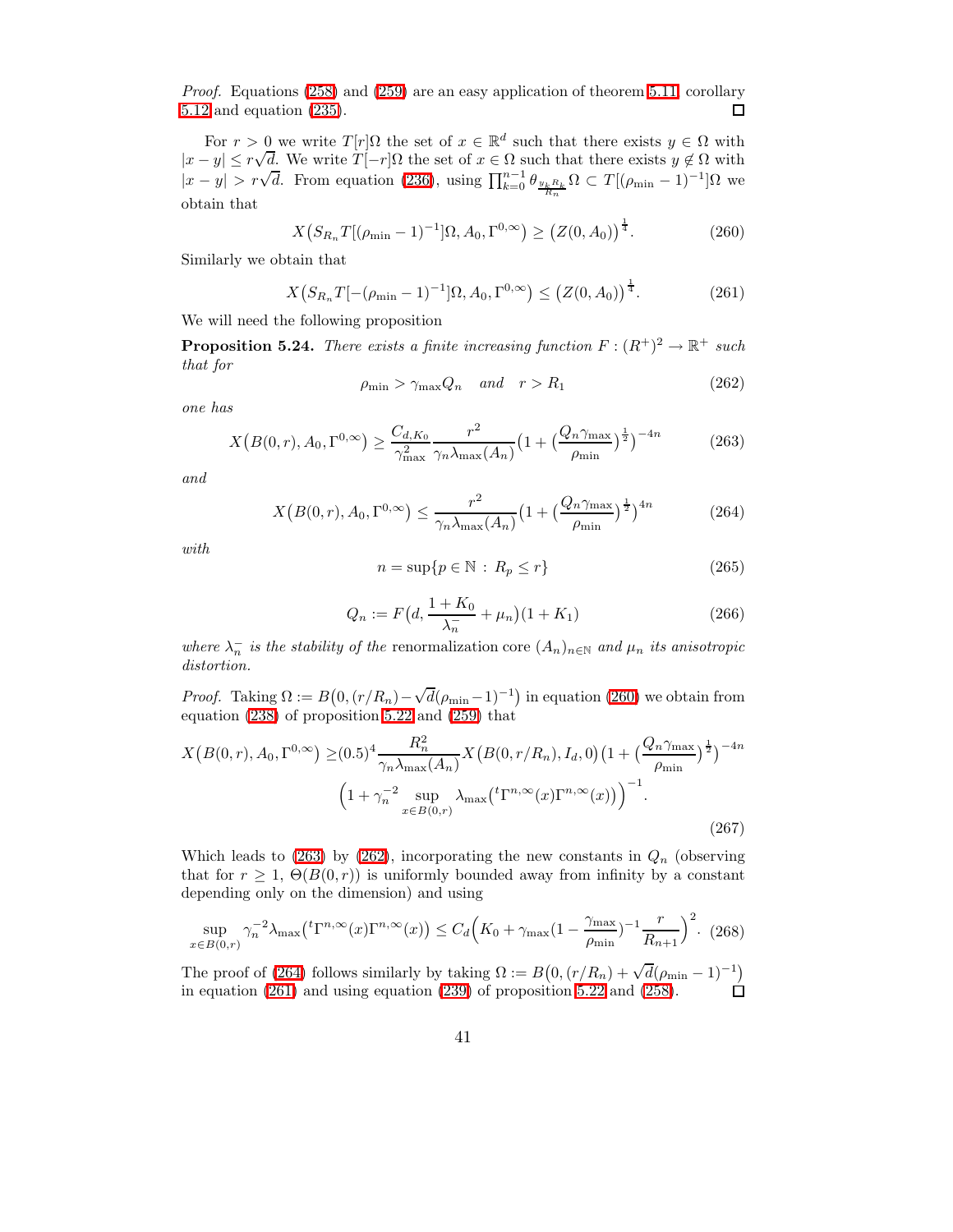Let us write

$$
n(r) := \sup\{p \in \mathbb{N} \, : \, R_p \le r\}.
$$
\n<sup>(269)</sup>

<span id="page-41-0"></span>From proposition [\(5.24\)](#page-40-5) we easily deduce the following theorem

**Theorem 5.25.** There exists a finite increasing function  $F : (R^+)^2 \to \mathbb{R}^+$  and a function  $|C(r)| \leq C(d, K_0, \gamma_{\text{max}})$  such that for

$$
\frac{\rho_{\min}}{\gamma_{\max}} > Q(r) \quad \text{and} \quad r > R_1 \tag{270}
$$

one has

$$
\frac{1}{\text{Vol}(B(0,r))} \int_{B(0,r)} \mathbb{E}_x \left[ \tau(r) \right] dx = \frac{r^{2-\nu(r)}}{\lambda_{\text{max}}(A^{n(r)})} \tag{271}
$$

<span id="page-41-1"></span>with

$$
\nu(r) = \frac{\ln \gamma_{n(r)}}{\ln r} \left(1 + \epsilon(r)\right) + \frac{C(r)}{\ln r}.\tag{272}
$$

and

$$
|\epsilon(r)| \le \left(\frac{Q(r)\gamma_{\text{max}}}{\rho_{\text{min}}}\right)^{\frac{1}{2}} \tag{273}
$$

<span id="page-41-2"></span>with

$$
Q(r) := \frac{1}{(\ln \gamma_{\min})^2} F\left(d, \frac{1 + K_0}{\lambda_{n(r)}^-} + \mu_{n(r)}\right) (1 + K_1)
$$
\n(274)

<span id="page-41-3"></span>Then theorem [4.13](#page-10-1) is a simplified version of theorem [5.25](#page-41-0) (using theorem [4.31\)](#page-18-1). Now we will show that the anomalous fast behavior of the exit times from  $B(0, r)$  is a super-diffusive phenomenon and not a convective phenomenon. We will consider  $\mathbb{E}_{m_{r,l}}[\tau(r,l)]$  defined by equation [\(66\)](#page-12-2). The following theorem implies theorem [4.15.](#page-12-1) **Theorem 5.26.** There exists a finite increasing function  $F : (R^+)^2 \to \mathbb{R}^+$  such that for

$$
\rho_{\min} > \gamma_{\max} 10Q(r) \quad \text{and} \quad r > R_1 \tag{275}
$$

one has

$$
\lim_{l \to \infty} \left( \text{Vol}\big(B(0, r, l)\big) \right)^{-1} \int_{(y, z) \in B(0, r, l)} \mathbb{E}_{y, z} \left[ \tau \big(B(0, r, l)\big) \right] = \frac{r^{2 - \nu(r)}}{\lambda_{\text{max}}(A^{n(r)})} \tag{276}
$$

where  $\nu(r)$  is given by [\(272\)](#page-41-1) and  $Q(r)$  by [\(274\)](#page-41-2).

Proof. Let us observe that

$$
B(0, r, l) \subset \hat{B}(0, r, l)
$$
 and  $\hat{B}(0, r, l) \subset B(0, r, l + r).$  (277)

Thus, it is sufficient to control exit times from  $\hat{B}(0, r, l)$  in order to prove theorem [5.26.](#page-41-3) Now let us observe that the diffusion  $(y_t, z_t)$  is associated to the following generator L acting on  $f \in C_0^{\infty}(\mathbb{R}^d \times \mathbb{R}^d)$ .

$$
Lf(y, z) := \nabla_y . (\kappa I_d + \Gamma(y) - \Gamma(z)) \nabla_y + \nabla_z . (\kappa I_d + \Gamma(z) - \Gamma(y)) \nabla_z.
$$
 (278)

Thus one can apply proposition [5.22](#page-37-6) with  $\Omega = \hat{B}(0, r, l)$ . Let us observe that the renormalization core associated to  $(y_t, z_t)$  is

$$
\begin{pmatrix} A_k & 0\\ 0 & A_k \end{pmatrix} \tag{279}
$$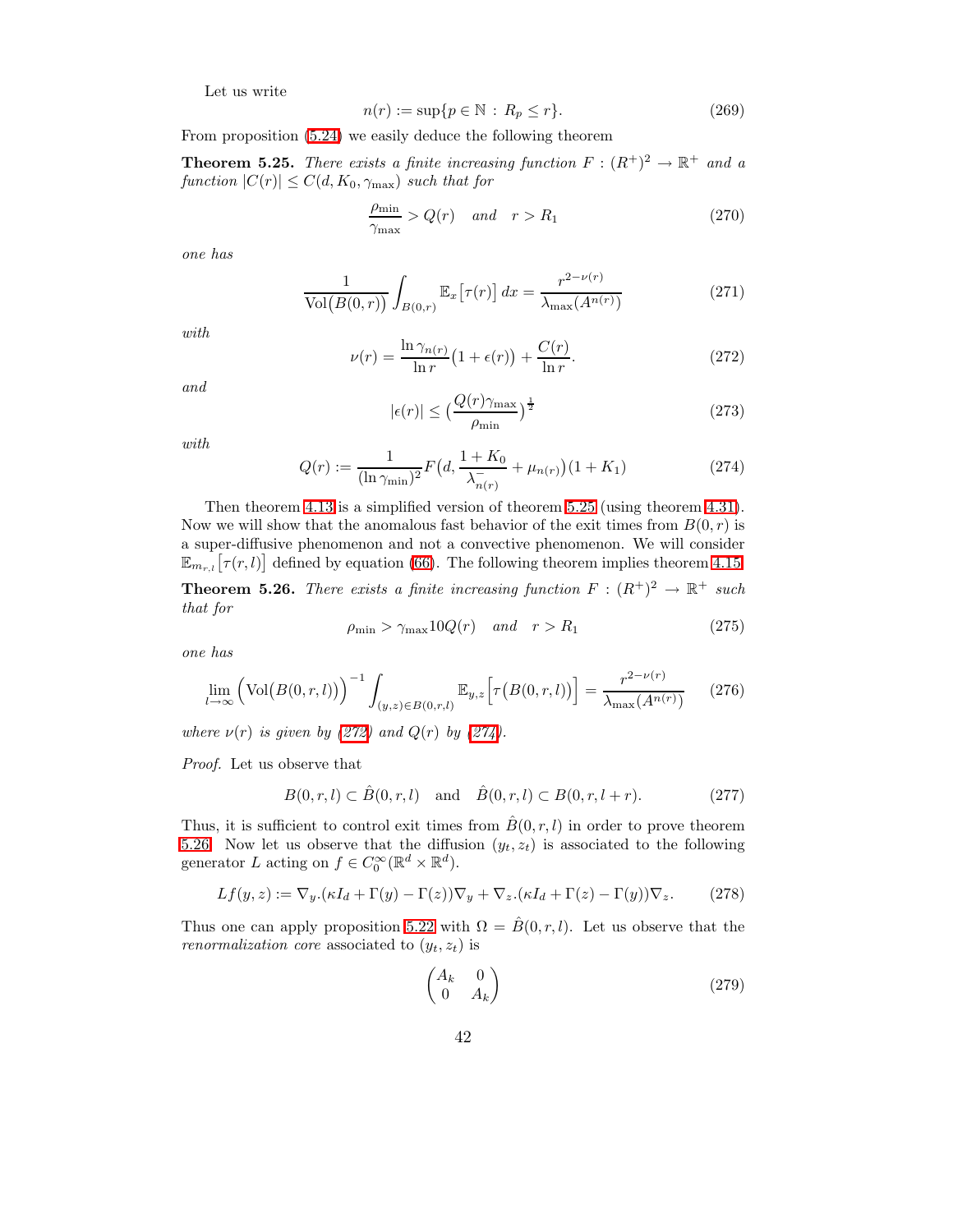Moreover it is easy to observe that  $\Theta(\hat{B}(0,r,l))$  is bounded uniformly away from infinity on  $r \leq l$  and that

$$
\|\Gamma^{n,\infty}(y) - \Gamma^{n,\infty}(z)\| \le C_d \sum_{k=n}^{\infty} C_d K_1 \gamma_k R_k^{-1} |y - z|.
$$
 (280)

From this point the proof of theorem [5.26](#page-41-3) is trivially similar to the one of theorem [5.25.](#page-41-0)  $\Box$ 

**Super-diffusion as a common event** Let us write  $G(r)$  set of points of  $B(0, r)$  such that if  $y_t$  starts from those points, its exit time from  $B(0, r)$  is anomalously fast with probability asymptotically close to one. We also write  $G(r, l)$  set of points of  $B(0, r, l)$  such that if  $(y_t, z_t)$  starts for those points, their separation time is anomalously fast with probability asymptotically close to one. More precisely let us write

$$
\delta(r) = \frac{\ln \gamma_{n(r)}}{\ln r} \left( 1 - 3C(r) \right) - \frac{C_{d, K_0, \gamma_{\text{max}}}}{\ln r}
$$
 (281)

with

$$
C(r) = \left(\frac{Q(r)\gamma_{\text{max}}}{\rho_{\text{min}}}\right)^{\frac{1}{2}}.
$$
\n(282)

Where  $Q(r)$  is given by [\(274\)](#page-41-2). Let us write

$$
\epsilon_2(r) = \exp\left(-\ln \gamma_{n(r)} C(r)\right) \tag{283}
$$

We will consider

$$
G(r) := \left\{ x \in B(0,r) : \mathbb{P}_x[\tau(r) \leq \frac{r^{2-\delta(r)}}{\lambda_{\max}(A^{n(r)})}] \geq 1 - \epsilon_2(r) \right\}
$$

and

$$
G(r,l) := \left\{ (y,z) \in B(0,r,l) : \mathbb{P}_{y,z} \left[ \tau\big(B(0,r,l)\big) \le \frac{r^{2-\delta(r)}}{\lambda_{\max}(A^{n(r)})} \right] \ge 1 - \epsilon_2(r) \right\}
$$

Let us write  $m_r, m_{r,l}$  the Lebesgue probability measure defined on  $B(0, r)$  and  $B(0, r, l)$  by

$$
m_r(G(r)) := \frac{\int_{G(r)} dx}{\int_{B(0,r)} dx}
$$
\n(284)

$$
m_{r,l}(G(r,l)) := \frac{\int_{(y,z)\in G(r,l)} dy dz}{\int_{(y,z)\in B(0,r,l)} dy dz}
$$
\n(285)

<span id="page-42-0"></span>A trivial consequence of theorem [5.25](#page-41-0) and [5.26](#page-41-3) is the following theorem.

**Theorem 5.27.** There exists a finite increasing function  $F : (R^+)^2 \to \mathbb{R}^+$  such that for

$$
\rho_{\min} > 10\gamma_{\max} Q(r) \quad \text{and} \quad r > R_1 \tag{286}
$$

$$
m_r(G(r)) \ge 1 - \epsilon_2(r) \tag{287}
$$

$$
m_{r,l}(G(r,l)) \ge 1 - \epsilon_2(r) \tag{288}
$$

Theorem [4.17](#page-13-1) is a particular case of theorem [5.27.](#page-42-0)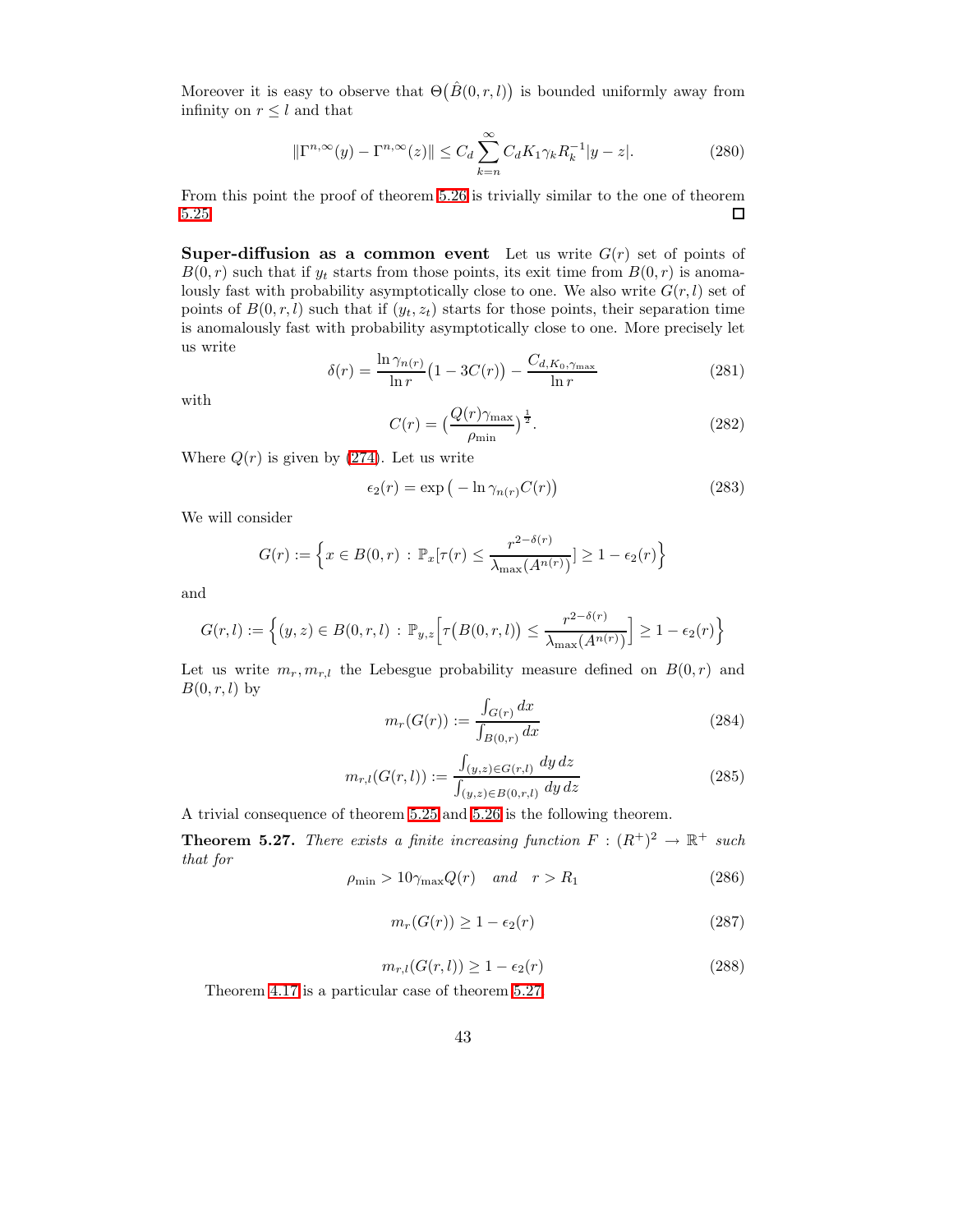Acknowledgments Part of this work was supported by the Aly Kaufman fellowship. The author would like to thank F. Castell, Y. Velenik and G. Ben Arous for reading the manuscript and A. Majda, T. Hou and P.E. Dimotakis for useful discussions.

# <span id="page-43-10"></span>References

- <span id="page-43-7"></span>[AC02] A. Asselah and F. Castell. Quenched large deviations for diffusions in a random gaussian shear flow drift. ArXiv [math-pr/0202291](http://arxiv.org/abs/math-pr/0202291), 2002.
- [AM87] M. Avellaneda and A. Majda. Homogenization and renormalization of multiple-scattering expansions for green functions in turbulent transport. In Composite Media and Homogenization Theory, volume 5 of Progress in Nonlinear Differential Equations and Their Applications, pages 13–35, 1987.
- <span id="page-43-6"></span>[AM90] M. Avellaneda and A. Majda. Mathematical models with exact renormalization for turbulent transport. Comm. Math. Phys., 131:381–429, 1990.
- <span id="page-43-12"></span>[AM91] M. Avellaneda and A.J. Majda. An integral representation and bounds on the effective diffusivity in passive advection by laminar and turbulent flows. Comm. Math. Phys., 138:339–391, 1991.
- <span id="page-43-0"></span>[Ave96] M. Avellaneda. Homogenization and renormalization, the mathematics of multi-scale random media and turbulent diffusion. In Lectures in Applied Mathematics, volume 31, pages 251–268, 1996.
- <span id="page-43-8"></span>[Bha99] Rabi Bhattacharya. Multiscale diffusion processes with periodic coefficients and an application to solute transport in porous media. The Annals of Applied Probability, 9(4):951–1020, 1999.
- <span id="page-43-4"></span><span id="page-43-2"></span>[BLP78] A. Bensoussan, J. L. Lions, and G. Papanicolaou. Asymptotic analysis for periodic structure. North Holland, Amsterdam, 1978.
- [BO02a] Gérard Ben Arous and Houman Owhadi. Multi-scale homogenization with bounded ratios and anomalous slow diffusion. Communications in Pure and Applied Mathematics, XV:1–34, 2002.
- <span id="page-43-3"></span>[BO02b] Gérard Ben Arous and Houman Owhadi. Super-diffusivity in a shear flow model from perpetual homogenization. Communications in Mathematical Physics, 227(2):281–302, 2002.
- <span id="page-43-5"></span>[Chi79] S. Childress. Alpha-effect in flux ropes and sheets. Phys. Earth Planet Intern., 20:172–180, 1979.
- <span id="page-43-9"></span>[CP01] F. Castell and F. Pradeilles. Annealed large deviations for diffusions in a random Gaussian shear flow drift. Stochastic Process. Appl., 94(2):171– 197, 2001.
- <span id="page-43-11"></span>[DC97] P. E. Dimotakis and H. J. Catrakis. Turbulence, fractals, and mixing. Technical report, NATO Advanced Studies Institute series, Mixing: Chaos and Turbulence (7-20 July 1996, Corsica, France), 1997. Available as GALCIT Report FM97-1.
- <span id="page-43-1"></span>[Fan02] A. Fannjiang. Richardson's laws for relative dispersion in colored-noise flows with kolmogorov-type spectra.  $ArXiv$  [math-ph/0209007](http://arxiv.org/abs/math-ph/0209007), 2002.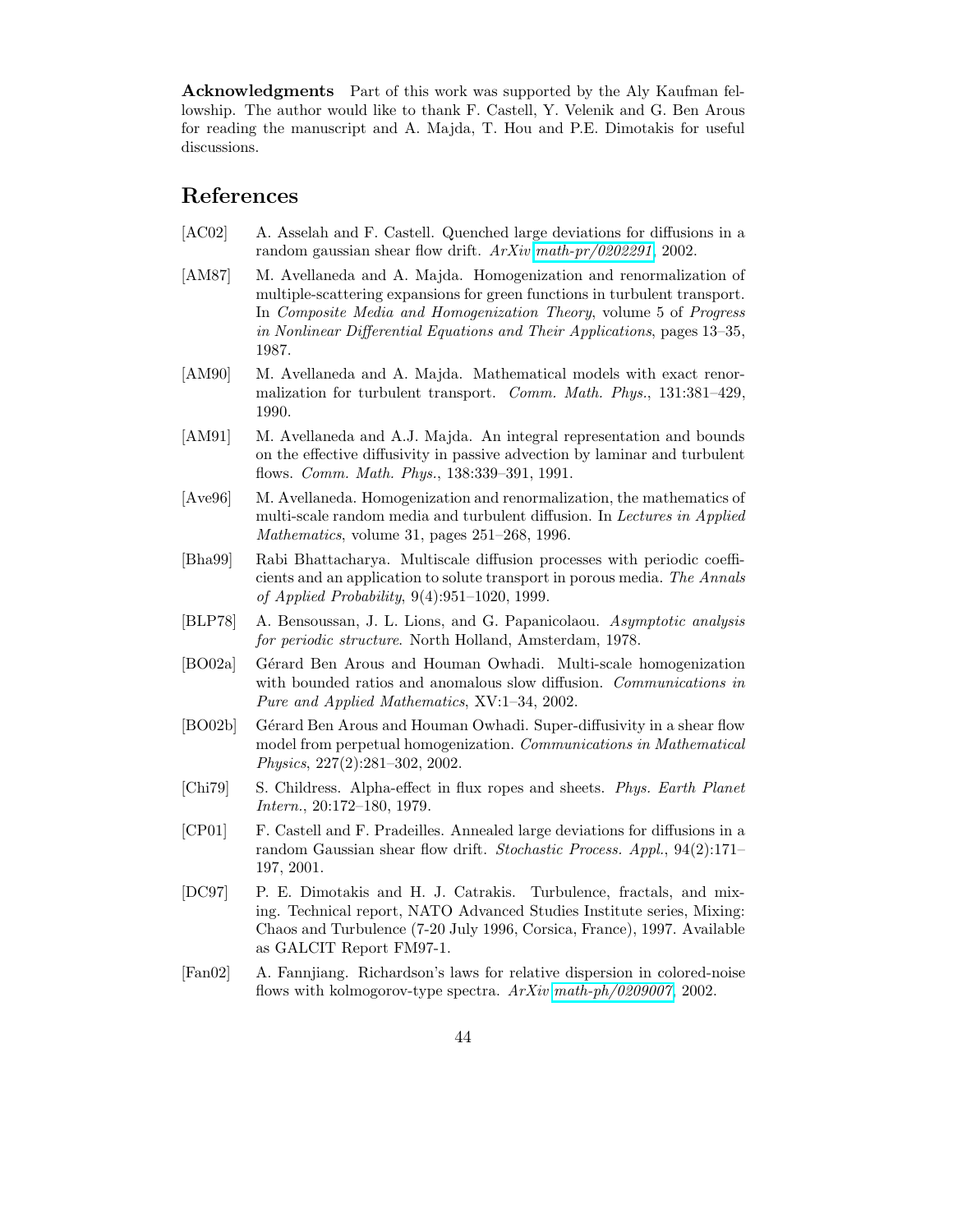- <span id="page-44-9"></span>[FGL+91] F. Furtado, J. Glimm, B. Lindquist, F. Pereira, and Q. Zhang. Time dependent anomalous diffusion for flow in multi-fractal porous media. In T.M.M. Verheggan, editor, Proceeding of the workshop on numerical methods for simulation of multiphase and complex flow, pages 251–259. Springer Verlag, New York, 1991.
- <span id="page-44-15"></span><span id="page-44-6"></span>[FK01] A. Fannjiang and T. Komorowski. Fractional brownian motion limit for motions in turbulence. Ann. of Appl. Prob., 10(4), 2001.
- <span id="page-44-14"></span>[FP94] A. Fannjiang and G.C. Papanicolaou. Convection enhanced diffusion for periodic flows. SIAM J. Appl. Math., 54:333–408, 1994.
- <span id="page-44-12"></span>[Gau98] G. Gaudron. Scaling laws and convergence for the advection-diffusion equation. Ann. of Appl. Prob., 8:649–663, 1998.
- <span id="page-44-10"></span>[GK98] K. Gawedzki and A. Kupiainen. Anomalous scaling of the passive scalar. Physical review letters, 75:3834–3837, 1998.
- [GLPP92] J. Glimm, B. Lindquist, F. Pereira, and R. Peierls. The multi-fractal hypothesis and anomalous diffusion. Mat. Apl. Comput., 11(2):189–207, 1992.
- <span id="page-44-11"></span>[GZ92] J. Glimm and Q. Zhang. Inertial range scaling of laminar shear flow as a model of turbulent transport. Commun. Math. Phys., 146:217–229, 1992.
- <span id="page-44-13"></span>[IK91] M.B. Isichenko and J. Kalda. Statistical topography. ii. two-dimensional transport of a passive scalar. J. Nonlinear Sci., 1:375-396, 1991.
- <span id="page-44-5"></span>[JKO91] V. V. Jikov, S. M. Kozlov, and O. A. Oleinik. Homogenization of Differential Operators and Integral Functionals. Springer-Verlag, 1991.
- <span id="page-44-1"></span>[KO02] T. Komorowski and S. Olla. On the superdiffusive behavior of passive tracer with a gaussian drift. Journ. Stat. Phys., 108:647–668, 2002.
- <span id="page-44-8"></span><span id="page-44-7"></span>[KS79] H. Kesten and F. Spitzer. A limit theorem related to a new class of self-similar processes. Z. Wahrsch. Verw. Gebiete, 50(1):5–25, 1979.
- <span id="page-44-17"></span>[LL84] L.D. Landau and E.M. Lifshitz. Fluid Mechanics, 2nd ed. MIR, 1984.
- [Mey63] N. G. Meyers. An  $l^p$ -estimate for the gradient of solutions of second order elliptic divergence equations. Ann. Scula Norm. Sup. Pisa, 17:189–206, 1963.
- <span id="page-44-16"></span>[MK99] A.J. Majda and P.R. Kramer. Simplified models for turbulent diffusion: Theory, numerical modelling, and physical phenomena. Physics reports, 314:237–574, 1999. available at [http://www.elsevier.nl/locate/physrep.](http://www.elsevier.nl/locate/physrep)
- <span id="page-44-4"></span>[Nor97] J.R. Norris. Long-time behaviour of heat flow: Global estimates and exact asymptotics. Arch. Rational Mech. Anal., 140:161–195, 1997.
- <span id="page-44-2"></span>[Owh01a] H. Owhadi. Anomalous diffusion and homogenization on an infinite number of scales. PhD thesis, EPFL - Swiss Federal Institute of Technology, 2001. available at [http://www.cmi.univ-mrs.fr/](http://www.cmi.univ-mrs.fr/~owhadi/)∼owhadi/.
- <span id="page-44-3"></span>[Owh01b] Houman Owhadi. Anomalous slow diffusion from perpetual homogenization. Submitted, 2001. preprint available at [http://www.cmi.univ-mrs.fr/](http://www.cmi.univ-mrs.fr/~owhadi/)∼owhadi/.
- <span id="page-44-0"></span>[Pit97] L. Piterbarg. Short-correlation approximation in models of turbulent diffusion. In Stochastic models in geosystems (Minneapolis, MN, 1994), volume 85 of IMA Vol. Math. Appl., pages 313–352. Springer, New York, 1997.